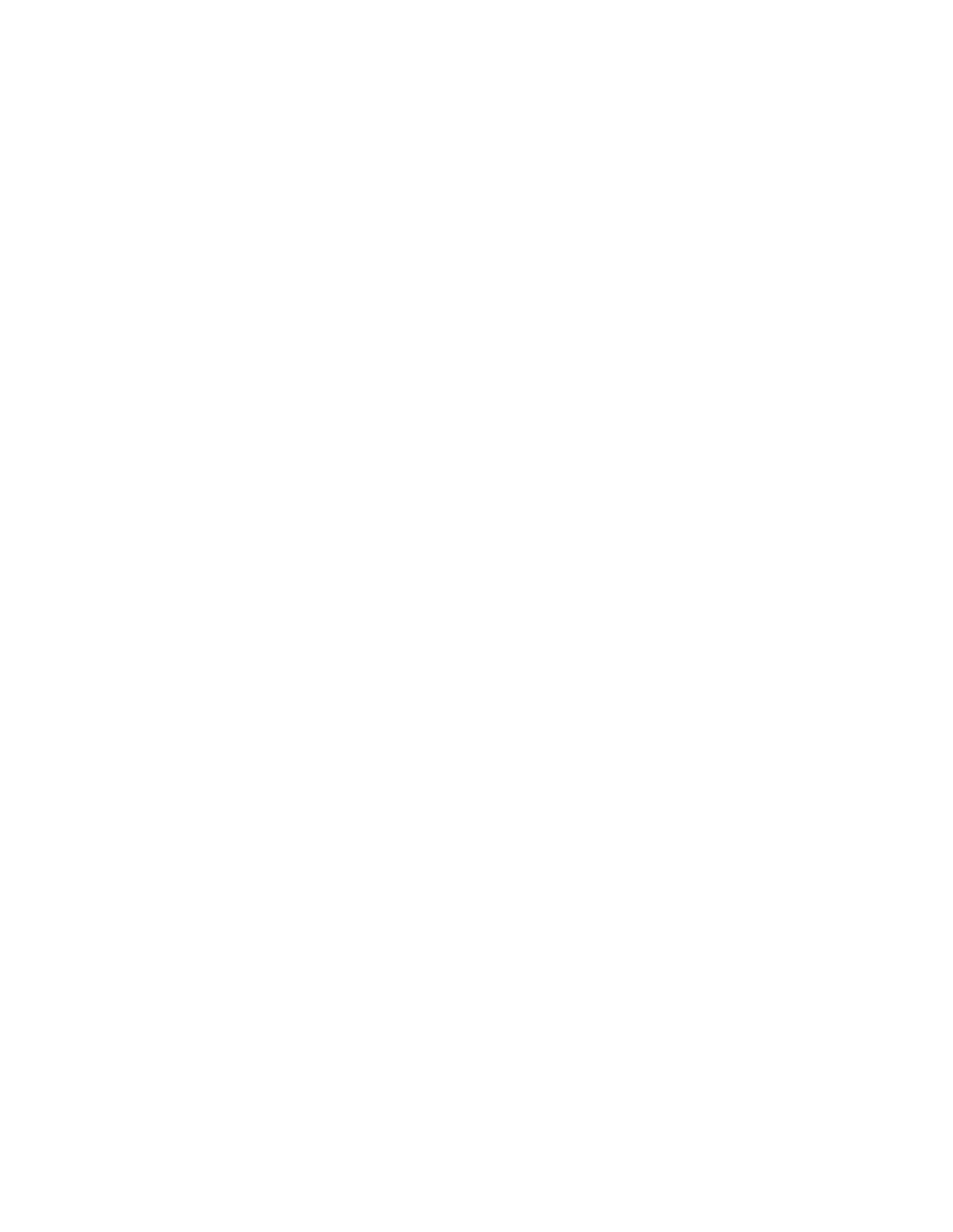# **Table of Contents**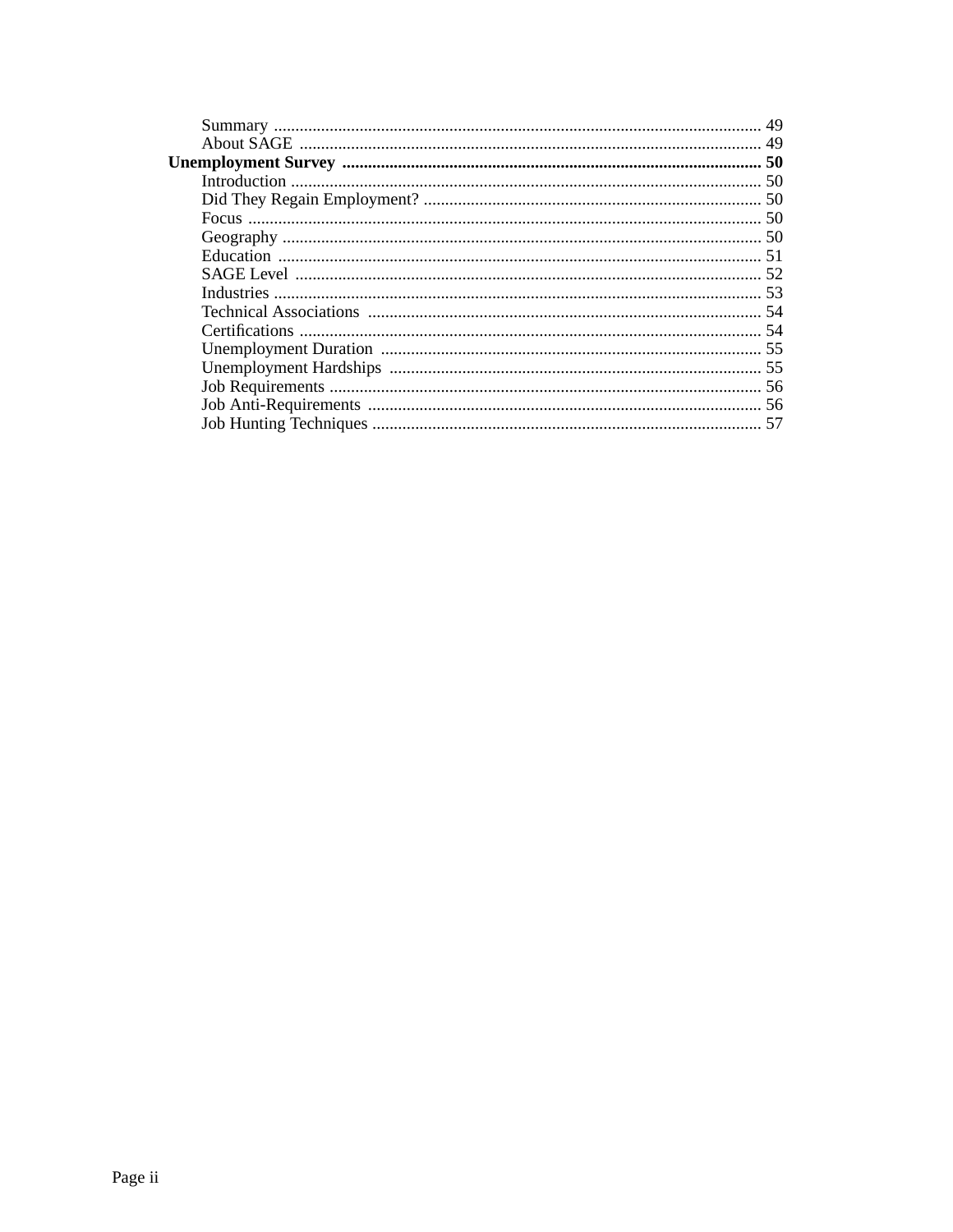# **SAGE Annual Salary Survey for 2003 Introduction**

Salary surveys are primary components of the efforts to advance the status of computer system administration as a profession, and establish standards of professional excellence. The salary survey also serves individual sysadmins, managers, and HR departments in comparing their practices with those of other companies.

This survey was sponsored by SAGE, a special technical group of the USENIX association whose goal is to advance the state of system administration. SAGE is The Professional Association for Computer Administrators.

The salary survey for the year 2003 was administered during May through July 2004 and garnered 4,276 valid responses: 4,060 individuals employed more than half the year and 216 employed less than that. This first part of this document analyzes those employed for more than half the year; the unemployment survey follows on the final pages.

This report includes a large section on demographics, the qualities of the respondents. That is followed by extensive statistical analyses of salaries, distribution, salary increases. Breakdowns include by geography, gender, and experience. The final part of the employment survey includes several pages of respondents' comments on the state of the profession, future of system administration, and advice to newcomers.

### **A Note on Nomenclature**

This year's survey generated some contention as respondents wrestled with the nomenclature surrounding the term 'system administrator.' In some circles, this is a generic term that covers all those people who care for a computer (security folks, database people, networkers, etc.). In others, it is a carefully delineated area from which many wish to distinguish themselves. This was clear when people began asking if the survey was 'going to be applicable to them.'

The survey was intended to include all those people who might be lumped into the general field of 'computer support' or 'user support.' Next year we'll try to do a better job of being inclusive while enabling people to distinguish their particular career path (for salary comparison purposes).

## **Summary**

Of the 4,060 valid respondents, 95.4% were males and 4.6% were females. Previous surveys saw 93.0% (2002) and 88.4% (2001) males. It is unknown why the relative number of responding males is increasing.

92.8% of the individuals worked 35 or more hours weekly, the same percentage as claimed to work fulltime. 7.2% worked less than 35 hours/week.

The set of respondents broke out into several different types of jobs: Databases, Desktop, Generalist, Help desk, Networking, People mgmt, Project mgmt, Security, Server mgmt, Technical lead, and 'Other.' The chart on the right shows the breakdown of the respondents.



## **Statistical Exclusions**

The few respondents who cited salaries greater than US\$200,000 are excluded from most of the analyses throughout this document. These salaries significantly impact the calculation of statistical means (averaging in a salary greater than one million dollars has a big impact on statistics unless you divide it by another huge number) and thus have generally been omitted from reporting. Likewise, the few with annual salaries less than US\$10,000 are generally omitted as they must reflect some compensation scheme outside the mainstream.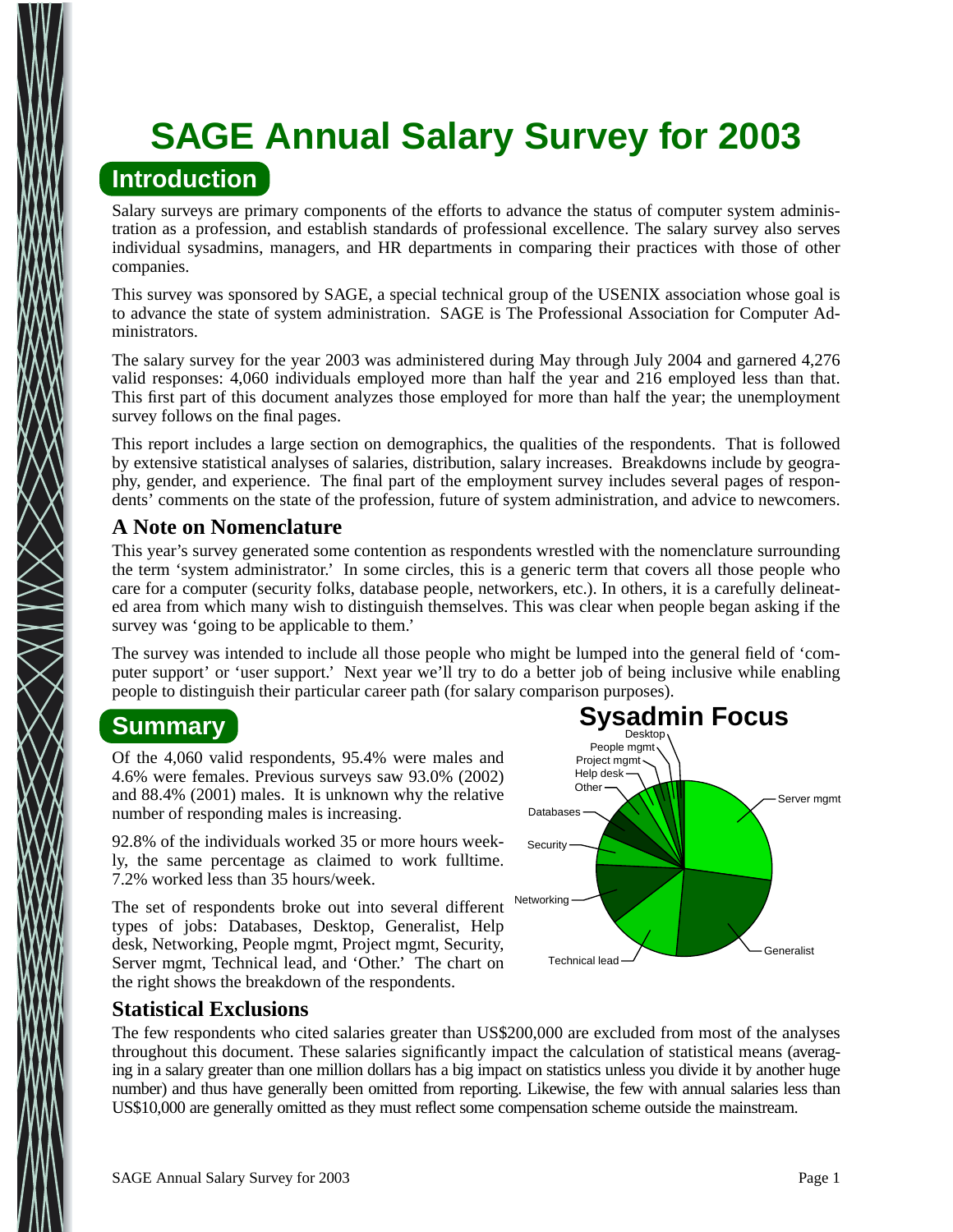After analyzing the data extensively, it became clear that the statistics of interest pertained to the salaries companies were paying, a number that is often more than the amount of money people received (since many people were unemployed for weeks or even months). Accordingly, all reported salaries have been annualized (i.e., a reported US\$25,000 for 26 weeks annualizes to US\$50,000/year) and, except where mentioned, all salaries have been converted to US dollars when statistical aggregates are used. Salaries are reported in native currencies when appropriate.

Despite economic doldrums, the average of all the salary changes (including the negative ones) for 2003 across full-time workers world-wide was plus 10.68% (2002: 8.15%) when calculated for annualized salaries. 785 respondents (23.2%; 2002: 24.0%) saw no salary change or reduced their salary. Of the 68.8% (2002: 54.5%) who increased their salaries 0-30%, the mean increase was 10.95% (2002: 8.88%).

The average reported salary for the 3,004 respondents who reported using US dollars as their currency was \$66,557 (down from last year's \$67,675): \$66,612 for males (down from 2002's \$67,920) and \$65,432 (up from 2002's \$64,946) for females. The overall median was \$62,500 (down from 2002's \$65,000) and coincided with the median for all males. The female median was slightly higher at \$65,000, up from 2002's \$63,000. Please note, these numbers **do not factor in experience** and therefore should not be used as a general comparison of anything. However, because this report endeavors to enable you to find how your salary compares to people who have both similar and different backgrounds, we have included analysis which will enable you to make more accurate comparisons based on experience, education, job title, and SAGE Sysadmin Classification.

We hope you find the following information useful, and we encourage you to participate in the 2004 salary survey in April and May of 2005. See http://www.sage.org for details.

## **Demographics**

4,060 individuals completed valid employment surveys this year (plus 216 more who completed the new 'unemployment' survey). They completed a comprehensive questionnaire on the world wide web with over 80 questions, including:

- Age
- Benefits
- Certifications
- Commute time
- Corporate policies
- Education
- Employers
- Experience
- Focus
- Gender
- General comments
- Home internet
- Hours worked
- Hours training
- Industry
- Job properties
- Job type
- Length of employment
- Location
- Longevity projections
- Pager/cell phone requirements
- Prognostications
- Professional organizations
- Purchasing responsibilities
- Recent pay increases
- SAGE admin level
- Salary & bonuses
- Supervisory duties
- Technical associations
- Telecommuting
- Time off
- Training methodologies
- Travel

## **Age and Experience**

It has been said in the past that system administration is a young person's game. The pie-chart above shows the concentration of admins in various age groups. 13.5% of the respondents were 24 years of age or younger; 29.6% were 35 or older. 56.9% were in the 'golden middle' that includes the ages 25..34. It's easy to observe the concentration in the 25-34 age group. The smaller number of under-25 suggests that fewer admins are moving into the field or that admins are staying in school. Of course, other explanations abound, especially since the dot-com boom might have inflated the 25-29 age group.



• Title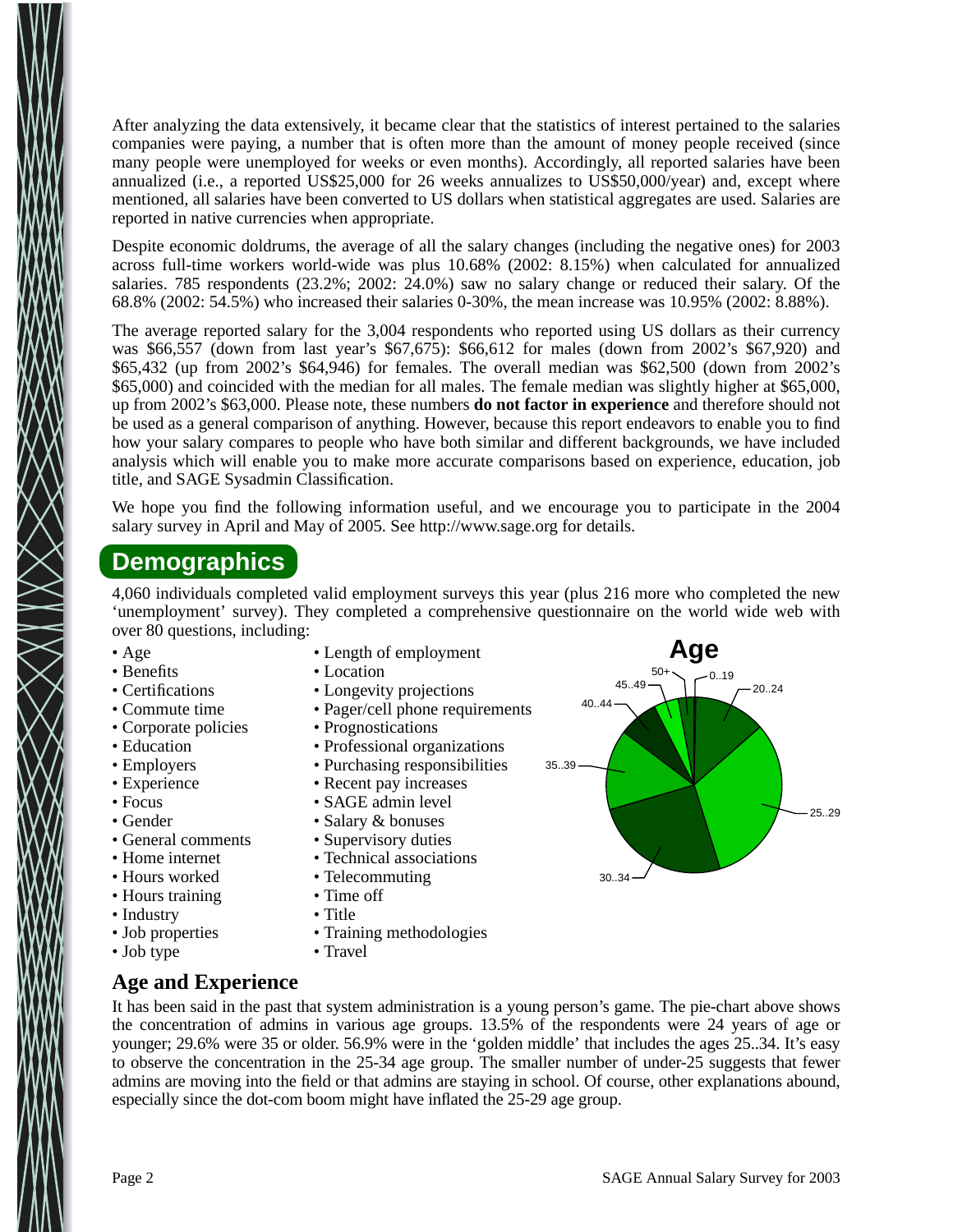The table on the right compares experience. Several respondents (12.9%) entered the field at age 30 or later. The chart on the right has its columns normalized to 100% for easy comparison. Note that people must be entering the field at other times than graduation from post-secondary school, since many older admins have experience much less than 22-23 years subtracted from their age.

In fact, subtracting years of experience in the field of system administration from the respondent's age can lead to a rough ap-

**Age vs. Years Experience** Age 0..3 4..5 6..9 10..15 16..20 21+ Total 0..24 50.0% 21.6% 3.7% 0.0% 0.0% 0.0% 13.5% 25..29 32.3% 48.5% 44.7% 7.5% 0.0% 0.0% 31.7% 30..34 9.2% 18.3% 34.2% 38.6% 1.7% 0.0% 25.3% 35..39 5.6% 7.1% 10.9% 32.6% 29.3% 1.0% 14.8% 40..44 1.2% 2.6% 3.4% 11.0% 37.5% 31.7% 7.2% 45..49 0.8% 1.5% 2.0% 6.9% 18.1% 37.5% 4.6% 50+ 0.9% 0.5% 1.1% 3.5% 13.4% 29.8% 2.9% Total 100.0% 100.0% 100.0% 100.0% 100.0% 100.0% 100.0%

proximation of the age they entered the field (though obviously some respondents might have been sysadmins for a while then changed careers and later changed back). The chart on the right shows the results of such an estimation.

### **Geographies Represented**

Respondents were located throughout the world, though only the USA and a small number of other locations had enough data for true statistical validity of any results. The large chart on the next page shows the origins of all respondents to the 'employed' part of the salary survey. See this page's chart for represented USA metro areas.



| <b>Sysadmins in Large Metro Areas</b>           |        |         |                       |        |         |  |  |  |
|-------------------------------------------------|--------|---------|-----------------------|--------|---------|--|--|--|
| <b>Metro Area</b>                               | # Resp | % Resp. | <b>Metro Area</b>     | # Resp | % Resp. |  |  |  |
| San Francisco/San<br>Jose/Silicon Valley,<br>СA | 228    | 12.3%   | Toronto, ON           | 66     | 3.5%    |  |  |  |
| Washington, DC                                  | 218    | 11.7%   | Austin, TX            | 61     | 3.3%    |  |  |  |
| New York                                        | 180    | 9.7%    | Research Triangle, NC | 60     | 3.2%    |  |  |  |
| Los Angeles/Orange<br>Co., CA                   | 149    | 8.0%    | San Diego, CA         | 48     | 2.6%    |  |  |  |
| Boston, MA,                                     | 137    | 7.4%    | Houston, TX           | 36     | 1.9%    |  |  |  |
| Chicago, IL                                     | 113    | 6.1%    | Montreal, QC          | 29     | 1.6%    |  |  |  |
| Seattle/Redmond, WA                             | 101    | 5.4%    | Sydney, Australia     | 29     | 1.6%    |  |  |  |
| Atlanta, GA                                     | 86     | 4.6%    | Vancouver, BC         | 28     | 1.5%    |  |  |  |
| Denver, CO                                      | 86     | 4.6%    | Ottawa, ON            | 26     | 1.4%    |  |  |  |
| Philadelphia, PA,                               | 83     | 4.5%    | London, England       | 21     | 1.1%    |  |  |  |
| Dallas, TX                                      | 76     | 4.1%    |                       |        |         |  |  |  |

Percentages are of 1,860 valid geographies.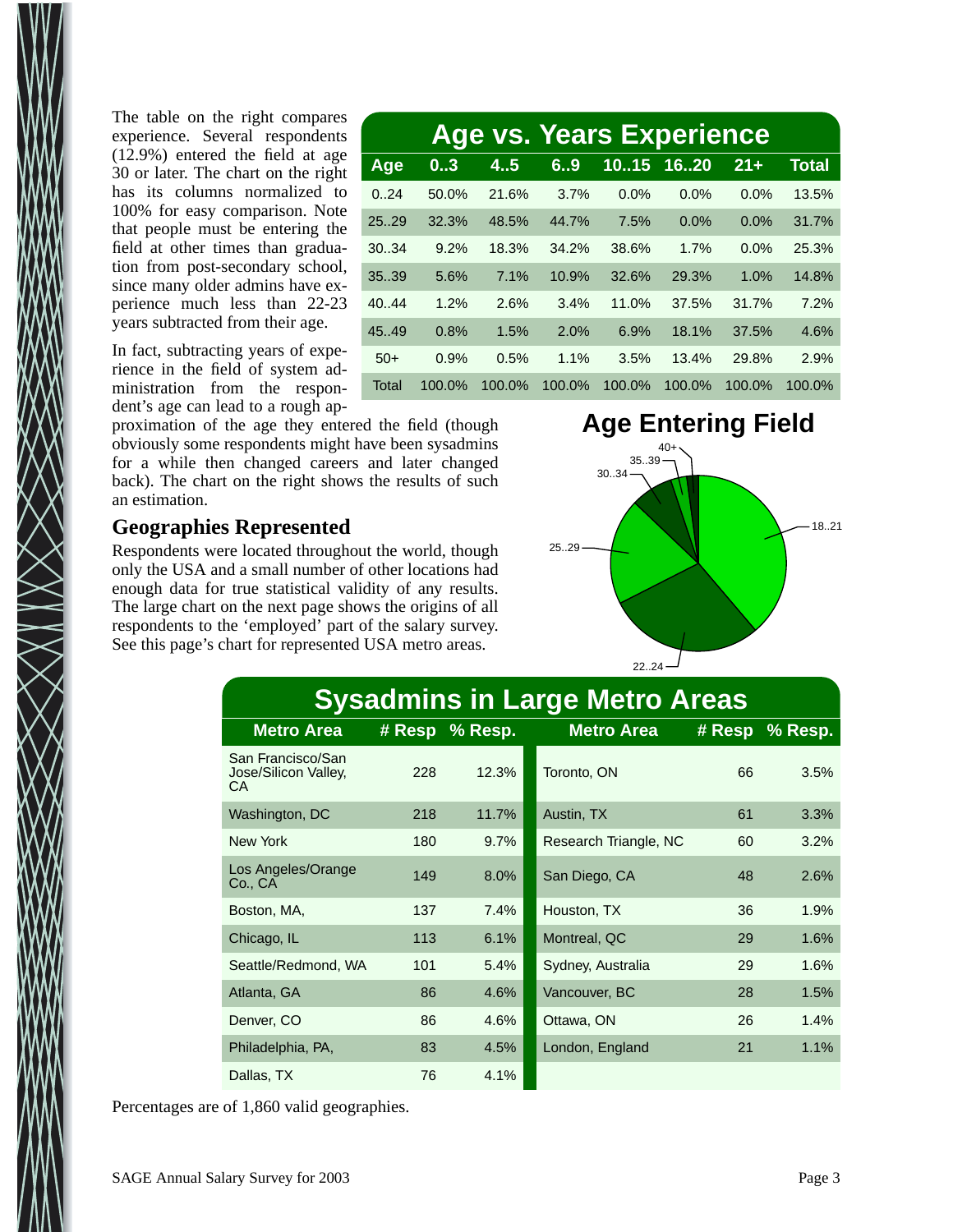|                       | <b>Sysadmins Around the World</b> |                                |                   |                         |         |  |  |  |  |
|-----------------------|-----------------------------------|--------------------------------|-------------------|-------------------------|---------|--|--|--|--|
| <b>Country</b>        | % Resp.                           | <b>Country</b>                 | % Resp.           | <b>Country</b>          | % Resp. |  |  |  |  |
| <b>United States</b>  | 80.7%                             | Belgium                        | [4]               | Angola                  | $[1]$   |  |  |  |  |
| Canada                | 6.1%                              | Austria                        | $[3]$             | Antigua & Bar-<br>buda  | $[1]$   |  |  |  |  |
| Australia             | 3.4%                              | <b>Brazil</b>                  | $\lceil 3 \rceil$ | Argentina               | [1]     |  |  |  |  |
| <b>United Kingdom</b> | 2.5%                              | <b>Bulgaria</b>                | $[3]$             | <b>Barbados</b>         | $[1]$   |  |  |  |  |
| Ireland               | [29]                              | Croatia                        | $[3]$             | <b>Belarus</b>          | $[1]$   |  |  |  |  |
| <b>Netherlands</b>    | [26]                              | Indonesia                      | $[3]$             | <b>Bolivia</b>          | $[1]$   |  |  |  |  |
| Norway                | $[23]$                            | Italy                          | $[3]$             | Bosnia &<br>Herzegovina | $[1]$   |  |  |  |  |
| Germany               | $[18]$                            | Andorra                        | [2]               | China                   | $[1]$   |  |  |  |  |
| New Zealand           | $[17]$                            | <b>Bahrain</b>                 | $[2]$             | <b>Czech Republic</b>   | $[1]$   |  |  |  |  |
| Switzerland           | [15]                              | Cape Verde                     | [2]               | Ghana                   | $[1]$   |  |  |  |  |
| Sweden                | $[12]$                            | Estonia                        | [2]               | Guadeloupe              | $[1]$   |  |  |  |  |
| Afghanistan           | [9]                               | Greece                         | $[2]$             | <b>Maldives</b>         | $[1]$   |  |  |  |  |
| Algeria               | [8]                               | Israel                         | [2]               | Papua New<br>Guinea     | $[1]$   |  |  |  |  |
| France                | [8]                               | Korea (South)                  | [2]               | Philippines             | $[1]$   |  |  |  |  |
| India                 | [8]                               | Latvia                         | [2]               | Poland                  | $[1]$   |  |  |  |  |
| Albania               | $[7]$                             | Luxembourg                     | $[2]$             | <b>Puerto Rico</b>      | $[1]$   |  |  |  |  |
| Japan                 | $[7]$                             | Malaysia                       | [2]               | Romania                 | $[1]$   |  |  |  |  |
| South Africa          | $[7]$                             | Malta                          | [2]               | Saudi Arabia            | $[1]$   |  |  |  |  |
| Finland               | [6]                               | Nicaragua                      | [2]               | Slovenia                | $[1]$   |  |  |  |  |
| Spain                 | [6]                               | Serbia                         | [2]               | Ukraine                 | $[1]$   |  |  |  |  |
| Denmark               | [5]                               | Singapore                      | [2]               | Uruguay                 | [1]     |  |  |  |  |
| <b>Mexico</b>         | [5]                               | Trinidad & To-<br>bago         | [2]               | Vanuatu                 | $[1]$   |  |  |  |  |
| Portugal              | [5]                               | US minor outly-<br>ing islands | $[2]$             | Zambia                  | $[1]$   |  |  |  |  |

A number in square brackets (e.g., [3]) denotes an absolute number of respondents that is less than one percent of the total of 4,059 valid countries.

### **Titles**

 $\sum_{\lambda}$ 

Respondents were asked to share their position's title (i.e., as shown on their business card). 4,044 actual titles contained 437 (vs. 2002: 688) distinct words. The average actual title was 21.6 characters long with 2.74 words (vs. 3.72 in 2002). 4.7% of the titles had multiple functions separated by a slash; only three had more than one slash.

This year's most popular word was 'system' (in incarnations that included 'systems' and 'sys'), appearing in 40.1% of the titles. Runner-up in 34.5% of the titles was 'administrator' (including 'administrative,' 'administration,' 'admin,' and 'sysadmin'). Next up at about 16% each were 'Senior,' 'Network,' and 'Engineer[ing].' The table below shows the distribution of all the words that appeared at in at least 25 (0.6%) titles. Only a handful of titles included brandnames of equipment this time, unlike in the past.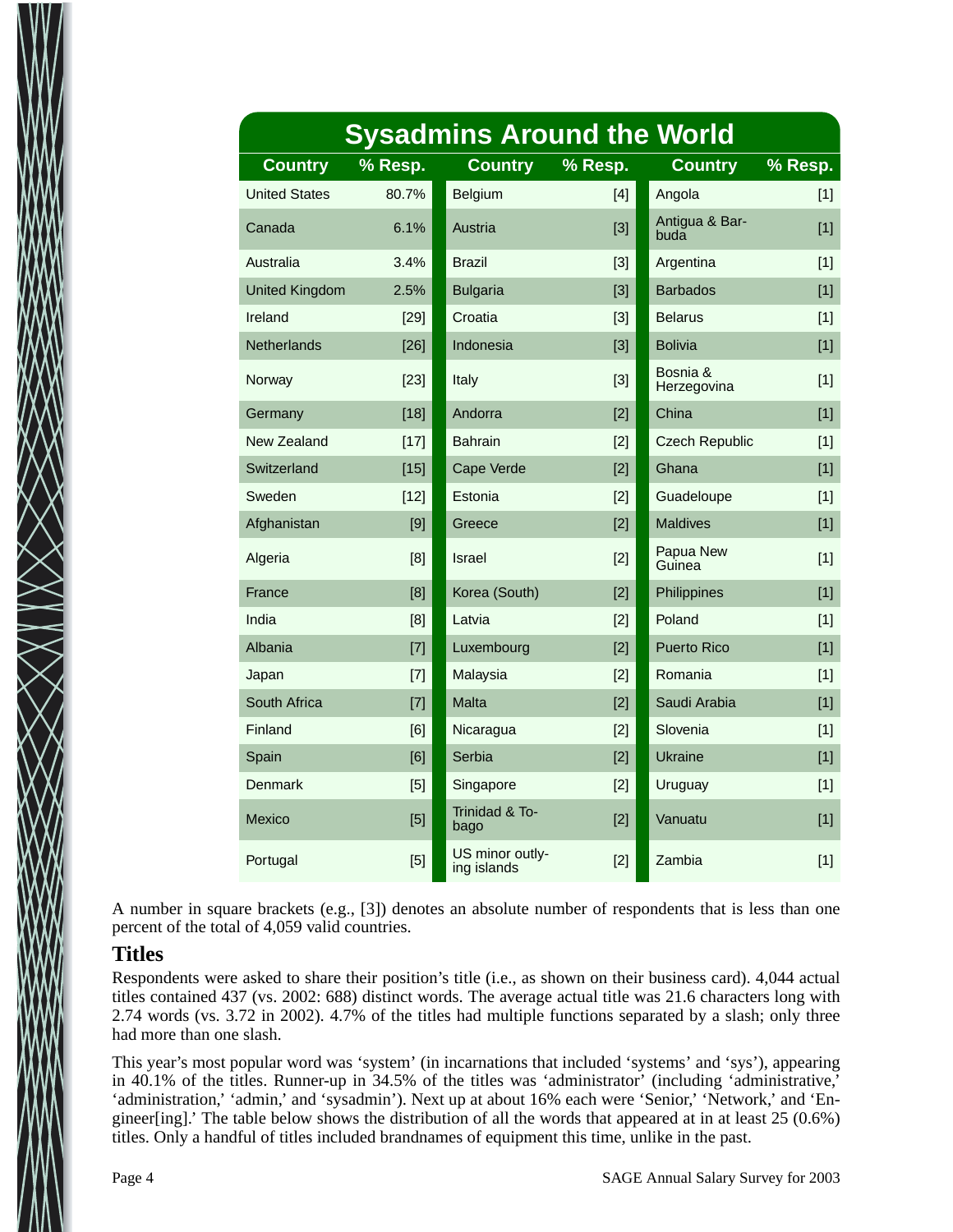A few years ago, the word 'administrator' carried the connotation of secretary. It appears that infrastructure support employees are now using the word with high frequency.

| <b>Title Words</b> |                               |       |                        |        |              |  |  |  |
|--------------------|-------------------------------|-------|------------------------|--------|--------------|--|--|--|
| Freq.              | <b>Word</b>                   | Freq. | <b>Word</b>            | Freq.  | <b>Word</b>  |  |  |  |
| 40.1               | Systems, sys                  | 2.9   | Consultant             | 1.0    | $III$ or $3$ |  |  |  |
| 34.5               | Administrat{or,ion,ive}, etc. | 3.6   | Comput{er,ing,ational} | $[37]$ | <b>Staff</b> |  |  |  |
| 16.6               | Senior                        | 2.3   | Technology             | $[36]$ | Coordinator  |  |  |  |
| 15.8               | <b>Network</b>                | 2.3   | Software               | $[34]$ | <b>DBA</b>   |  |  |  |
| 16.5               | $Engineer{ing}$               | 2.3   | Developer              | $[33]$ | Principal    |  |  |  |
| 10.4               | Manager                       | 2.3   | Architect              | $[33]$ | LAN          |  |  |  |
| 9.1                | Analyst                       | 1.9   | Technician             | $[32]$ | I or 1       |  |  |  |
| 6.8                | I.T.                          | 1.9   | II or $2$              | $[31]$ | Project      |  |  |  |
| 6.6                | <b>UNIX</b>                   | 1.8   | Lead                   | [28]   | Data         |  |  |  |
| 6.2                | <b>Specialist</b>             | 1.7   | Operations             | $[27]$ | <b>Tech</b>  |  |  |  |
| 4.1                | Support                       | 1.6   | Database               | $[27]$ | Associate    |  |  |  |
| 4.1                | Programmer                    | 1.4   | <b>Services</b>        | $[25]$ | Supervisor   |  |  |  |
| 3.9                | <b>Director</b>               | 1.3   | Web                    | $[25]$ | Research     |  |  |  |
| 3.8                | <b>Technical</b>              | 1.2   | Infrastructure         | $[25]$ | Leader       |  |  |  |
| 3.5                | Security                      | 1.1   | Officer                | $[25]$ | Chief        |  |  |  |
| 3.5                | Information                   | 1.1   | <b>Assistant</b>       | $[25]$ | Application  |  |  |  |

## **Supervisory Capacity**

Almost two thirds of the respondents reported informal supervisory capacity at some level; over a quarter had formal supervisory capacity. These charts hint at the level of mentoring in the profession.



#### **Formal Subordinates** 6+



## **Purchasing Responsibility**

Half of the respondents at least contribute to the budget; over a quarter can purchase less expensive items. The charts on the next pages show purchasing responsibilities for all the sub-disciplines. Not surprisingly, a different focus brings different responsibilities.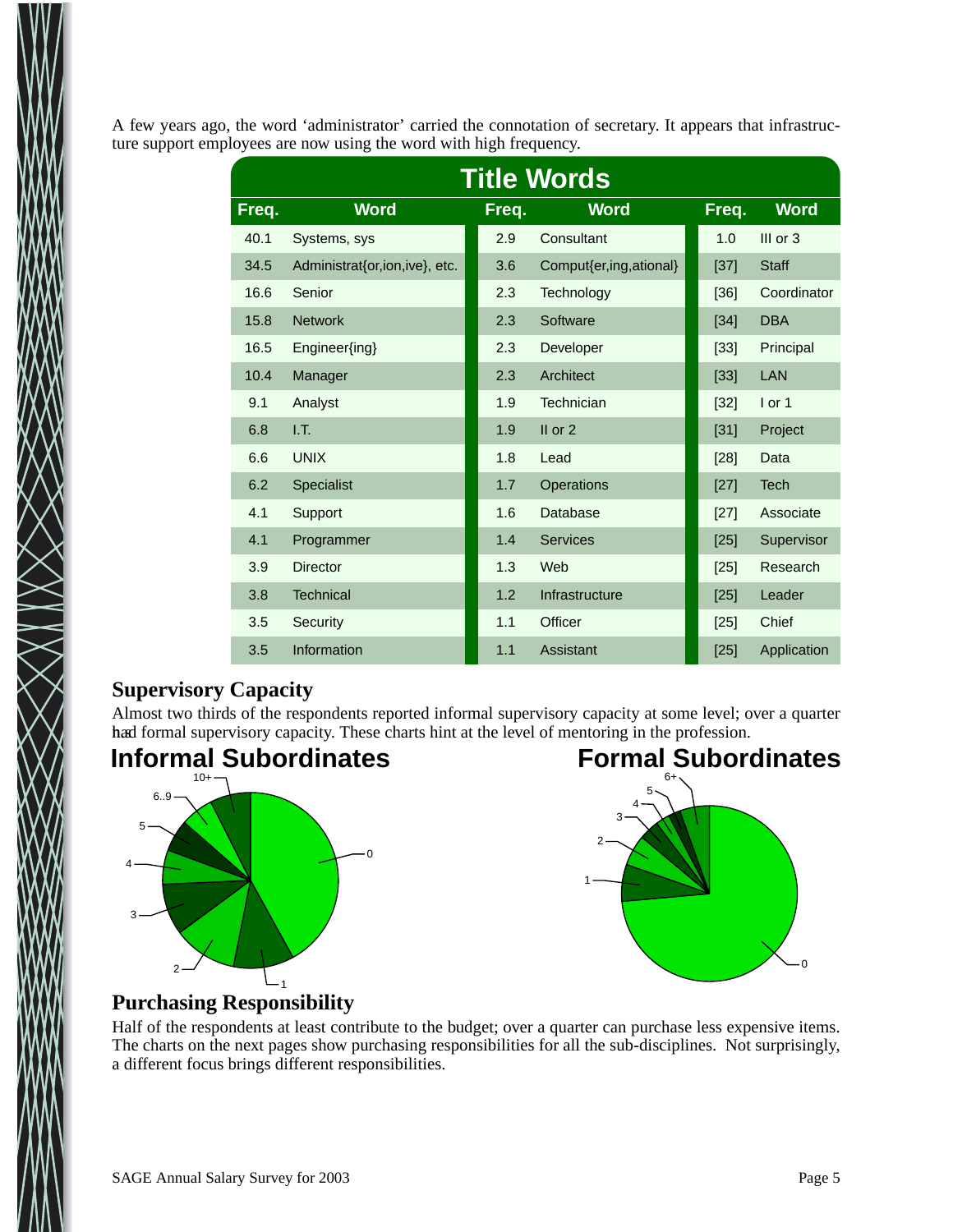|                         |       | <b>Generalist</b>                       |       |       | <b>Help desk</b> |       |                |              |
|-------------------------|-------|-----------------------------------------|-------|-------|------------------|-------|----------------|--------------|
| Purch. Resp.            |       | None Contrib Specify Final None Contrib |       |       |                  |       | <b>Specify</b> | <b>Final</b> |
| Items $<$ US\$500       | 11.0% | 10.9%                                   | 41.4% | 36.8% | 28.6%            | 14.3% | 40.3%          | 16.8%        |
| Items<br>US\$500-5000   | 12.1% | 16.5%                                   | 55.5% | 15.9% | 33.6%            | 23.5% | 37.0%          | 5.9%         |
| > US\$5000              | 16.4% | 25.5%                                   | 51.7% | 6.4%  | 46.2%            | 33.6% | 18.5%          | 1.7%         |
| Budget: Work-<br>group  | 30.5% | 38.3%                                   | 23.7% | 7.4%  | 63.0%            | 26.9% | 8.4%           | 1.7%         |
| Budget: De-<br>partment | 37.3% | 35.9%                                   | 20.7% | 6.1%  | 65.5%            | 24.4% | 9.2%           | 0.8%         |

|                         |       | <b>Security</b> |       |       |       | <b>Networking</b>                               |       |              |
|-------------------------|-------|-----------------|-------|-------|-------|-------------------------------------------------|-------|--------------|
| Purch. Resp.            |       |                 |       |       |       | None Contrib Specify Final None Contrib Specify |       | <b>Final</b> |
| Items $<$ US\$500       | 19.0% | 10.8%           | 42.9% | 27.3% | 13.2% | 9.0%                                            | 44.3% | 33.5%        |
| Items<br>US\$500-5000   | 17.7% | 18.2%           | 51.1% | 13.0% | 12.8% | 13.0%                                           | 59.0% | 15.2%        |
| > US\$5000              | 19.5% | 29.0%           | 45.0% | 6.5%  | 14.1% | 22.7%                                           | 55.9% | 7.3%         |
| Budget: Work-<br>group  | 36.8% | 39.8%           | 17.7% | 5.6%  | 33.3% | 36.3%                                           | 24.7% | 5.7%         |
| Budget: De-<br>partment | 51.9% | 37.2%           | 7.8%  | 3.0%  | 37.2% | 38.5%                                           | 20.0% | 4.2%         |

|                               | <b>Databases</b><br><b>Server mgmt</b> |       |                                                       |       |       |       |       |       |
|-------------------------------|----------------------------------------|-------|-------------------------------------------------------|-------|-------|-------|-------|-------|
| <b>Purch. Resp.</b>           |                                        |       | None Contrib Specify Final None Contrib Specify Final |       |       |       |       |       |
| Items $<$ US\$500             | 17.9%                                  | 11.7% | 48.1%                                                 | 22.3% | 30.9% | 14.5% | 34.3% | 20.3% |
| Items<br>US\$500-5000         | 18.8%                                  | 17.2% | 55.7%                                                 | 8.3%  | 29.0% | 23.2% | 40.6% | 7.2%  |
| > US\$5000                    | 21.0%                                  | 28.9% | 46.5%                                                 | 3.5%  | 35.3% | 31.9% | 30.4% | 2.4%  |
| <b>Budget: Work-</b><br>group | 41.2%                                  | 40.4% | 15.9%                                                 | 2.5%  | 49.8% | 35.3% | 12.6% | 2.4%  |
| Budget: De-<br>partment       | 50.7%                                  | 35.5% | 12.3%                                                 | 1.5%  | 59.9% | 27.5% | 10.6% | 1.9%  |

|                         |       | People mgmt |       |       |       | <b>Technical lead</b>                   |                |              |
|-------------------------|-------|-------------|-------|-------|-------|-----------------------------------------|----------------|--------------|
| <b>Purch. Resp.</b>     |       |             |       |       |       | None Contrib Specify Final None Contrib | <b>Specify</b> | <b>Final</b> |
| Items $<$ US\$500       | 5.5%  | 1.4%        | 12.3% | 80.8% | 13.4% | 9.6%                                    | 43.3%          | 33.7%        |
| Items<br>US\$500-5000   | 5.5%  | 4.1%        | 26.0% | 64.4% | 13.7% | 13.9%                                   | 54.6%          | 17.7%        |
| > US\$5000              | 5.5%  | 6.8%        | 43.8% | 43.8% | 16.4% | 23.9%                                   | 52.2%          | 7.5%         |
| Budget: Work-<br>group  | 8.2%  | 20.5%       | 28.8% | 42.5% | 32.4% | 36.9%                                   | 24.3%          | 6.4%         |
| Budget: De-<br>partment | 15.1% | 28.8%       | 20.5% | 35.6% | 40.5% | 34.3%                                   | 20.9%          | 4.3%         |

XXX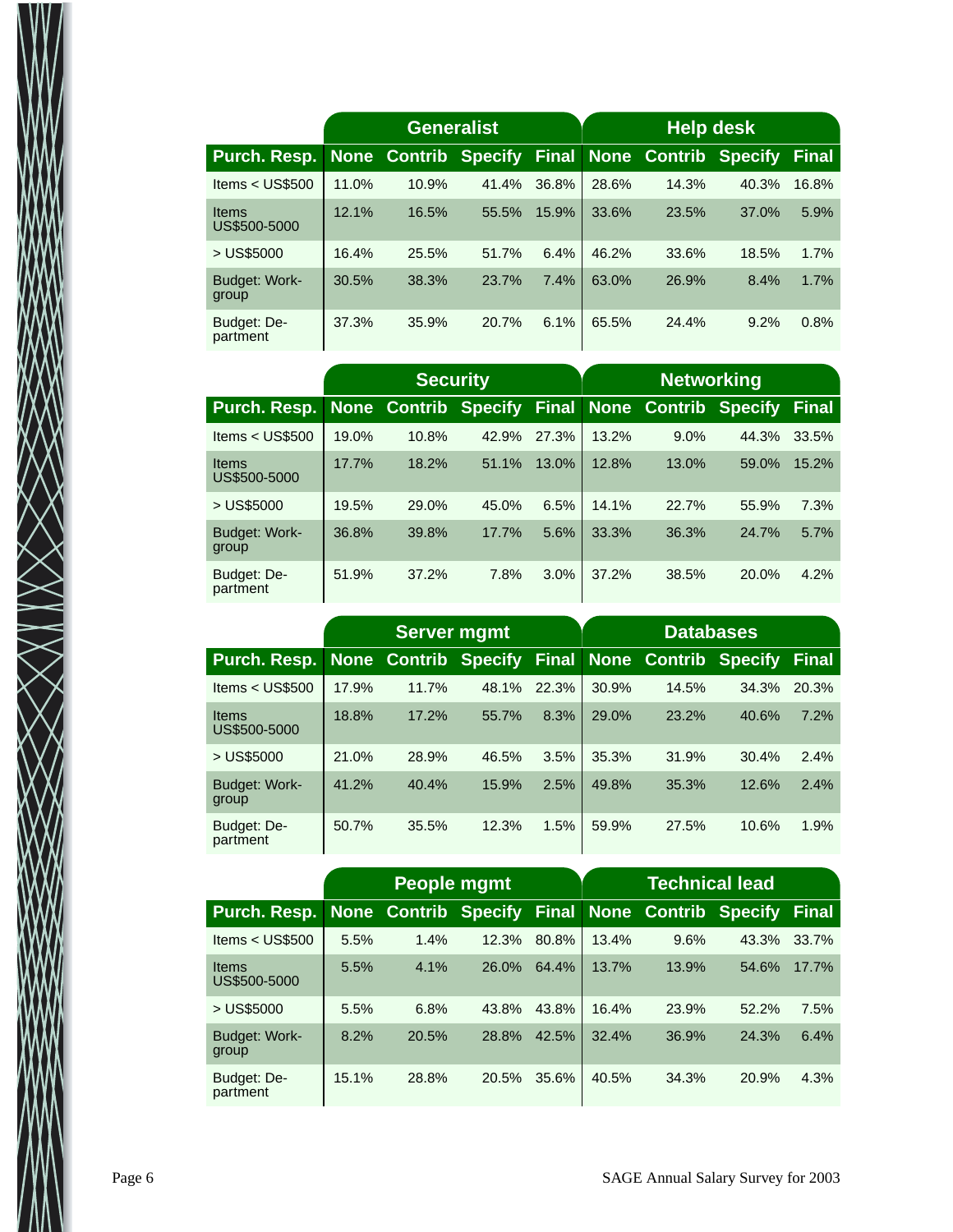|                               |       | <b>Project mgmt</b>                     |       |       |       | <b>Desktop</b> |                |              |
|-------------------------------|-------|-----------------------------------------|-------|-------|-------|----------------|----------------|--------------|
| Purch. Resp.                  |       | None Contrib Specify Final None Contrib |       |       |       |                | <b>Specify</b> | <b>Final</b> |
| Items $<$ US\$500             | 16.3% | 5.8%                                    | 36.5% | 41.3% | 25.0% | 23.2%          | 39.3%          | 12.5%        |
| Items<br>US\$500-5000         | 17.3% | 8.7%                                    | 49.0% | 25.0% | 30.4% | 30.4%          | 33.9%          | 5.4%         |
| > US\$5000                    | 16.3% | 16.3%                                   | 48.1% | 19.2% | 50.0% | 23.2%          | 26.8%          | 0.0%         |
| <b>Budget: Work-</b><br>group | 26.9% | 20.2%                                   | 36.5% | 16.3% | 62.5% | 26.8%          | 10.7%          | 0.0%         |
| Budget: De-<br>partment       | 36.5% | 22.1%                                   | 25.0% | 16.3% | 62.5% | 28.6%          | 8.9%           | 0.0%         |

|                               |       | <b>Other</b> |                                   |       |
|-------------------------------|-------|--------------|-----------------------------------|-------|
| Purch. Resp.                  |       |              | <b>None Contrib Specify Final</b> |       |
| Items $<$ US\$500             | 23.6% | 12.8%        | 34.9%                             | 28.7% |
| Items<br>US\$500-5000         | 26.7% | 13.8%        | 44.1%                             | 15.4% |
| > US\$5000                    | 29.2% | 23.1%        | 40.0%                             | 7.7%  |
| <b>Budget: Work-</b><br>group | 44.1% | 28.2%        | 19.0%                             | 8.7%  |
| Budget: De-<br>partment       | 52.8% | 24.1%        | 16.9%                             | 6.2%  |

## **SAGE Sysadmin Classifications**

Respondents were asked to self-assess the responsibilities of their primary job in order to show the mappings with the SAGE job levels. Only 3.1% of them felt their job did not fit within the proper parameters. The remainder classified themselves according to these definitions.

**SAGE Level 1:** Assist on consulting or engineering projects or the administration of a systems facility. Perform routine tasks under the direction supervision of a more experienced system administrator or consultant. May act as a front-line interface to users and senior system administrators.



- **SAGE Level 2**: Assist on consulting or engineering projects or the administration of a systems facility. Work under general supervision of a computer system manager or senior consultant. Carry out more complex tasks with some independence and discretion regarding how to carry out the tasks.
- **SAGE Level 3**: Receive general instructions for assignments from manager and work with independence and discretion regarding how to carry out tasks. Initiate some new responsibilities and help to plan for the future of a facility. Manage the work of junior system administrators, operators, engineers, or consultants. Evaluate and/or recommend purchases and have a strong influence on the purchasing process.
- **SAGE Level 4**: Design and manage the computing infrastructure or manage the larger more complex consulting or engineering projects. Work under general direction from senior management. Establish or recommend policies on system use and services. Provide technical lead and/or supervise system administrators, system programmers, engineers, consultants, or others of equivalent seniority. Have purchasing authority and responsibility for purchase decisions and budget.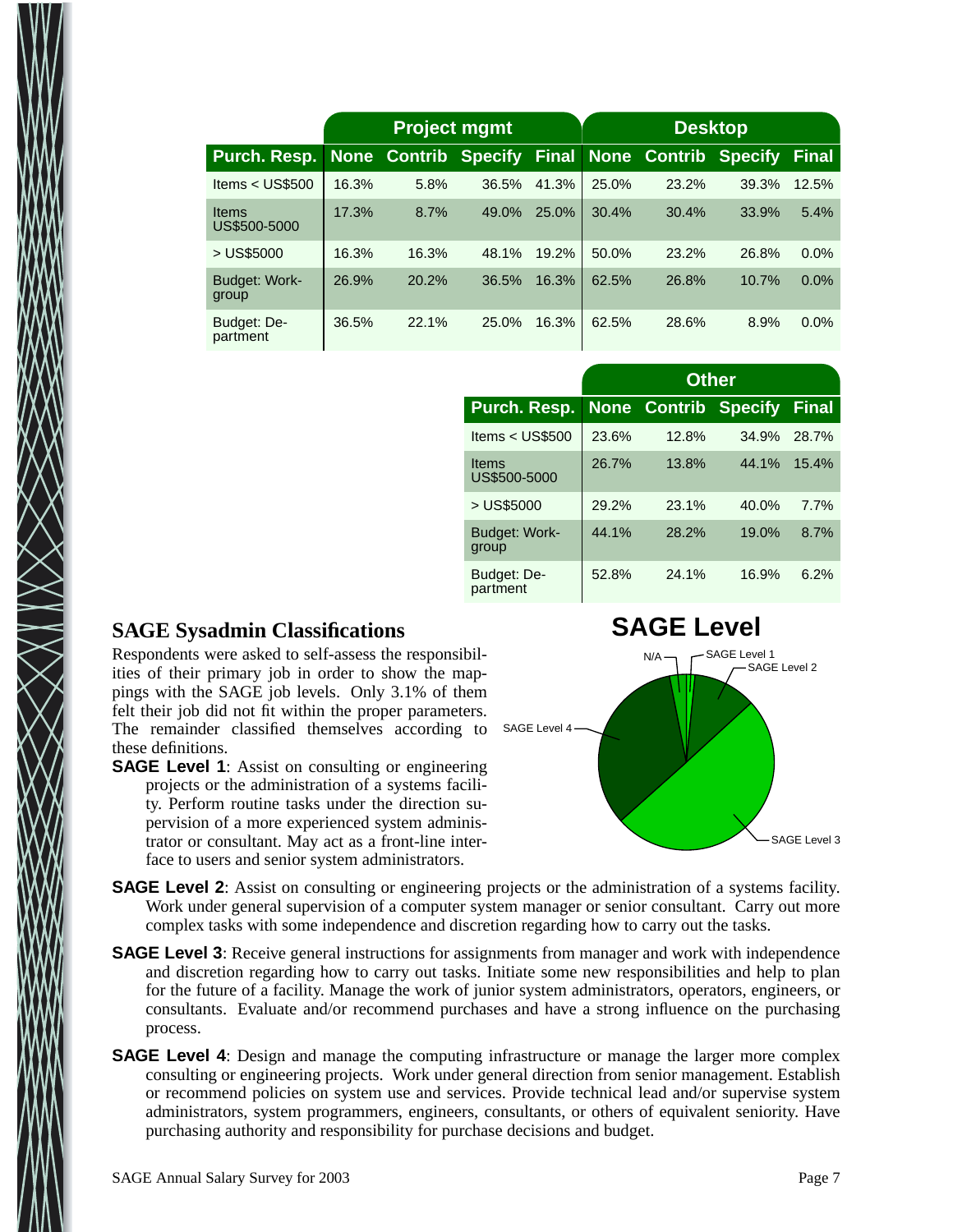### **Unemployment**

10.9% of the respondents (and these are the people who were generally employed during 2003) were unemployed for at least one week during 2003. 3.3% were unemployed for four weeks or less; 6.1% were unemployed for as much eight weeks. This chart shows how many weeks those almost-11% were out of work.

### **Certifications**

Respondents named the certifications most important to them; see the table for the results.

# **Weeks of Unemployment**



| <b>Certifications Held</b>                |         |                          |         |                                                |         |  |  |  |
|-------------------------------------------|---------|--------------------------|---------|------------------------------------------------|---------|--|--|--|
| <b>Certification</b>                      | % Resp. | <b>Certification</b>     | % Resp. | <b>Certification</b>                           | % Resp. |  |  |  |
| <b>Bachelors Degree</b><br>(any relevant) | 15.6    | Sun/Solaris SCN*         | 2.2     | <b>COMPTIA I-Net+</b>                          | [31]    |  |  |  |
| <b>Microsoft</b><br>MCP/MCP+i             | 11.4    | <b>Novell CNE</b>        | 2.1     | <b>SAIR certified Lin-</b><br>ux administrator | [31]    |  |  |  |
| Cisco CCNA                                | 10.7    | IBM (any)                | 2.0     | SANS/GIAC GSEC                                 | $[31]$  |  |  |  |
| Microsoft MCS*                            | 9.9     | Apple (any)              | 1.7     | Cisco CCDP                                     | $[27]$  |  |  |  |
| <b>COMPTIA A+</b>                         | 7.3     | Oracle/OCP (any)         | 1.7     | EMC (any)                                      | [24]    |  |  |  |
| Red Hat (any)                             | 6.7     | <b>Checkpoint CCSA</b>   | 1.5     | CSage                                          | [23]    |  |  |  |
| Sun/Solaris SCSA                          | 5.0     | Cisco CCDA               | 1.4     | <b>SANS/GIAC GCIA</b>                          | $[22]$  |  |  |  |
| Brainbench (any)                          | 4.0     | <b>Citrix CCA</b>        | 1.4     | SCO (any)                                      | $[21]$  |  |  |  |
| Microsoft Other                           | 4.0     | <b>Cisco CCIE</b>        | 1.3     | Lotus (any)                                    | [21]    |  |  |  |
| Sun/Solaris Other                         | 3.3     | <b>Checkpoint CCSE</b>   | 1.3     | <b>SANS/GIAC GCIH</b>                          | $[13]$  |  |  |  |
| (ICS)2 CISSP                              | 3.0     | Compaq                   | 1.2     | <b>COMPTIA Other</b>                           | $[12]$  |  |  |  |
| <b>COMPTIA N+</b>                         | 2.6     | LPI (any)                | 1.0     | <b>SANS/GIAC GCWN</b>                          | $[12]$  |  |  |  |
| <b>Novell CNA</b>                         | 2.5     | <b>COMPTIA Linux+</b>    | [40]    | <b>SANS/GIAC Other</b>                         | $[12]$  |  |  |  |
| Cisco CCNP                                | 2.5     | <b>Cisco Other</b>       | $[37]$  | <b>SANS/GIAC GCUX</b>                          | [12]    |  |  |  |
| HP (any)                                  | 2.4     | <b>COMPTIA Security+</b> | $[37]$  | <b>Checkpoint Other</b>                        | [11]    |  |  |  |
| $AIX$ (any)                               | 2.3     | Learning Tree (any)      | $[37]$  |                                                |         |  |  |  |
|                                           |         |                          |         |                                                |         |  |  |  |

A number in square brackets (e.g., [3]) denotes an absolute number of respondents that is less than one percent of the total.

Certifications often generate a lot of discussion when syadmins gather. This year's survey asked respondents their general opinion about about the value of certifications. The results are illuminating, given that the most vocal opinion is ''they are worthless.''

# **Value of Certifications**

| <b>Perceived value</b>               | $%$ Resp. |
|--------------------------------------|-----------|
| Sometimes, it depends                | 48.0%     |
| Rarely, a few are good               | 19.1%     |
| Yes, generally they are a good thing | 11.7%     |
| Usually, most are pretty good        | 10.0%     |
| No, generally they are worthless     | 9.3%      |
| No opinion                           | $2.0\%$   |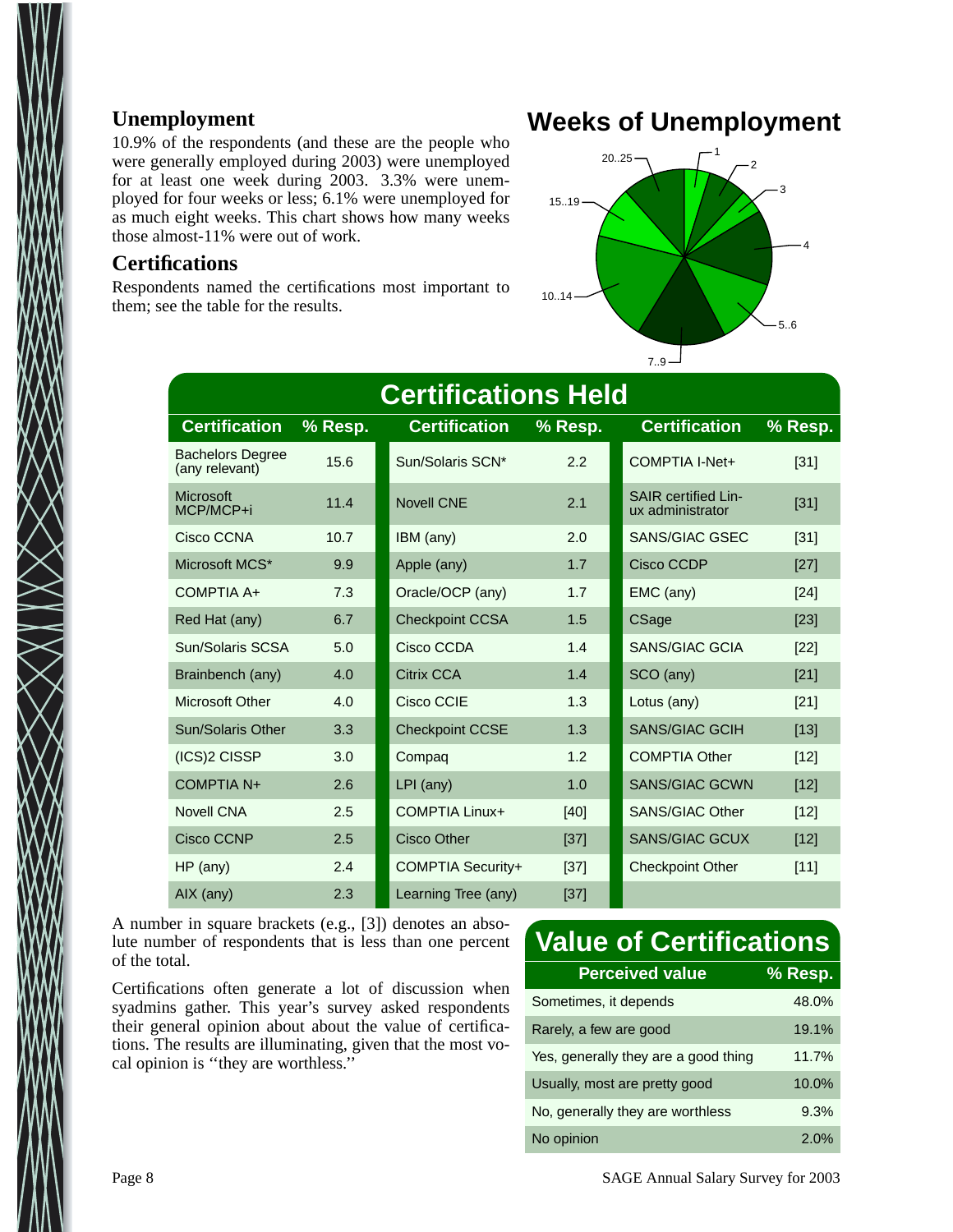### **Experience**

Respondents had a mean of 8.01 (up from 7.83 last year) years of experience, with a standard deviation of 5.00 years (same as last year). The median was 7, just as in 2002. 30.1% had ten years or more of experience; 11.8% had 15 or more years of experience (vs. 11.7% in 2002). Two charts summarize the experience levels of the respondents. The pie-chart show a huge (45.4%) hump in the distribution for those with 5..9 years experience (with almost a quarter having less than that).

The detail graph shows in an almost bell curve-like distribution with a peak at five years. Curiously, last year's chart also had a peak at five years. Since this survey was held a year later, one would have expected the peak to move! This year's respondents,

however, did not include as many SANS members, so the number of security practitioners has declined. The detailed graph implies that a number of people entered the field 5-10 years ago, and that the number entering or staying in the field is now declining.

The gender chart implies that females stay in the field longer than males. If one believes that system administration is a waystation on the way to 'better' career steps, then this would be evidence of a sort of 'pink ceiling.' The data here, though, probably need deeper analysis to draw such a conclusion, though.

## **Years of Experience**





|            | Exp. vs. Gender |             |              |
|------------|-----------------|-------------|--------------|
| Exp.       | <b>Female</b>   | <b>Male</b> | <b>Total</b> |
| 0          | 0.5%            | $0.6\%$     | 0.6%         |
| $1\quad 4$ | 20.9%           | 24.1%       | 23.9%        |
| 5.9        | 39.6%           | 45.6%       | 45.4%        |
| 10.14      | 21.4%           | 18.2%       | 18.4%        |
| 1519       | 11.8%           | 7.3%        | 7.5%         |
| 20.24      | 4.3%            | 3.2%        | 3.3%         |
| 25.29      | 1.1%            | 0.8%        | 0.8%         |
| $30+$      | 0.5%            | 0.2%        | $0.2\%$      |
| Total      | 100.0%          | 100.0%      | 100.0%       |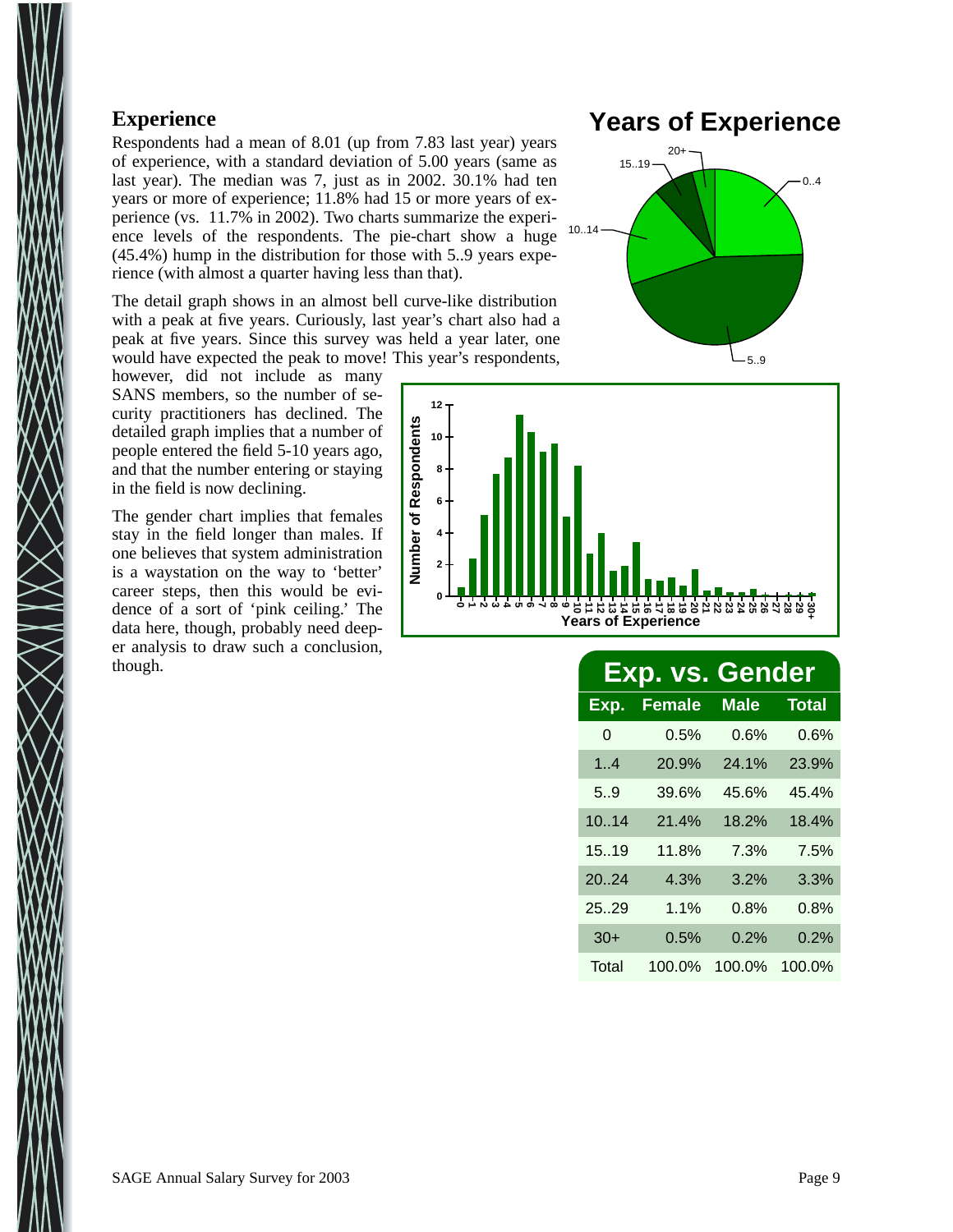## **Education**

 $(57.6%)$  of those responding have a college degree  $_{\text{Master}}$   $_{\text{Degree}}$ Experience is often backed by education. Over half (at least a Bachelors) in any field. Informal discussions at conferences yield the unsurprising results that those admins with degrees think college education is a real boon while the others argue, ''I get along just fine without one.''

The chart below shows the breakdown of subjects for post-secondary education. The 'Other' listings included philosophy, psychology, electronics, economics, physics, mathematics, law, English, commu-



Some Coll/Tech Sch Technical Cert(s) High School Diploma Less than HS Diploma Assoc. Degree Ph.D./D.Sc. Bachelors Degree **Highest Relevant Education** Less than HS Diploma High School Diploma Assoc. Degree Bachelors Degree Masters Degree

**Highest Educ. Achievement**

nications, and 65 other items that were mentioned three or fewer times.

Some college degrees are arguably more relevant (in the technical sense) to computer administration. The second chart above on the right takes this into account and shows the highest 'relevant' degree (according to the respondent's definition of 'relevant'). Only 7.4% of those surveyed have earned at least a Bachelors degree in a relevant field. This fact alone probably motivates a huge amount of attitudinal behavior towards sysadmins by engineers and managers who feel they have 'relevant' degrees.

Universities don't really teach system administration. How do people *really* learn system administration? Over 85% of them were able to attribute much of their knowledge to on-thejob training or self-instruction: The 'Other' entries included chat rooms, trial-by-fire, hobby computing, Google, user groups, and mailing lists.

**Learning Styles Not at all A bit Somewhat A lot** Taught myself (books, web, raught myself (books, web,  $0.9\%$  1.8% 9.4% 87.8% practice, etc.) On the job 1.2% 1.8% 12.0% 85.0% Mentor of any kind 28.0% 25.2% 29.6% 17.1% Univ./college educ. (CS/IS/IT degree program) 36.7% 27.1% 22.4% 13.7% Vendor-specific training courses 40.3% 33.2% 20.8% 5.7% Cer tification program courses 50.0% 27.7% 17.0% 5.2% Conferences/commercial training 44.5% 33.4% 18.2% 3.9% Non-degree tech school, Non-degree lech scribol, https://www.php?ide.coll., or univ. courses<br>coll., or univ. courses Militar y 93.8% 2.4% 1.5% 2.3% Other 98.9% 0.1% 0.1% 0.8%

Technical Cert(s)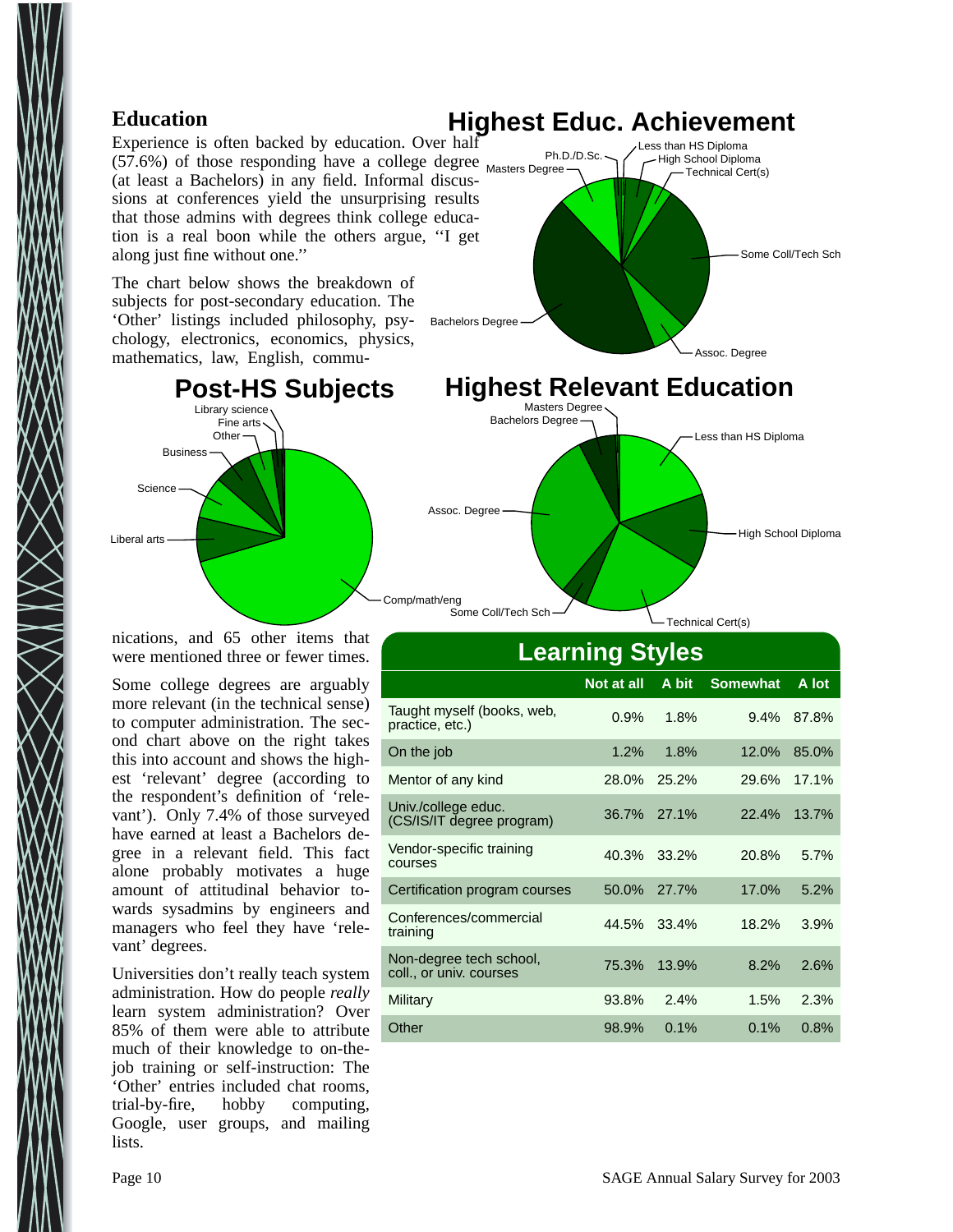### **Relevant Education vs. Age**

The dip in respondents in the under-25 age distribution leads to the question, ''Are they still in school?'' The table below compares relevant education level and age. It suggests that older admins have a better chance of having a relevant bachelors degree while the youngest group of admins is more likely to have earned technical certificates or an Associates Degree. Regrettably, this does not answer the question exactly.

| <b>Relevant Education vs. Age</b> |       |       |       |       |       |       |
|-----------------------------------|-------|-------|-------|-------|-------|-------|
| <b>Education</b>                  | 1.24  | 25.29 | 3039  | 4049  | $50+$ | Total |
| Less than HS Diploma              | 15.5% | 19.1% | 21.5% | 19.6% | 21.2% | 19.7% |
| <b>High School Diploma</b>        | 11.7% | 14.2% | 15.1% | 12.9% | 9.3%  | 13.9% |
| Technical Cert(s)                 | 28.5% | 23.4% | 20.8% | 21.3% | 19.5% | 22.7% |
| Some Coll/Tech Sch                | 4.7%  | 6.1%  | 3.4%  | 6.3%  | 5.9%  | 4.9%  |
| Assoc. Degree                     | 36.5% | 32.8% | 30.1% | 27.8% | 24.6% | 31.4% |
| <b>Bachelors Degree</b>           | 2.7%  | 4.2%  | 8.4%  | 10.9% | 16.1% | 6.8%  |
| <b>Masters Degree</b>             | 0.4%  | 0.2%  | 0.7%  | 1.3%  | 3.4%  | 0.6%  |

#### **Continuing Education**

In the world of computer administration, learning and growing are absolute requirements. Admins must keep up to date on a host of new technical and legal developments throughout both their focus area and in 'soft' areas, as well. The weekly time expenditure of time for keeping up is quite dramatic (see the first chart on the right). The average is 8.9 hours/week (last year: 9.0) and the standard deviation is 7.4 hours/week. This works out almost to a quarter-time job for '40 hour' workers. More than 40% report five hours or less per week; more than 30% (up from last year's 20%) report a staggering 12 hours or more per week. These numbers might be skewed, however. It appears some respondents count 'learning on the job' as 'learning.' It is clear, however, that continued learning is de rigeur for this profession.

Organizations sometimes pay for employee continuing education education. Of 4059 respondents; sometimes they do not. 39.7% were not afforded this option. Even with that many zeroes averaged in, the mean number of training days annually was 4.4 and the median was 3. See the chart on the right to see the breakdown.

# **Hrs/wk Self-training**

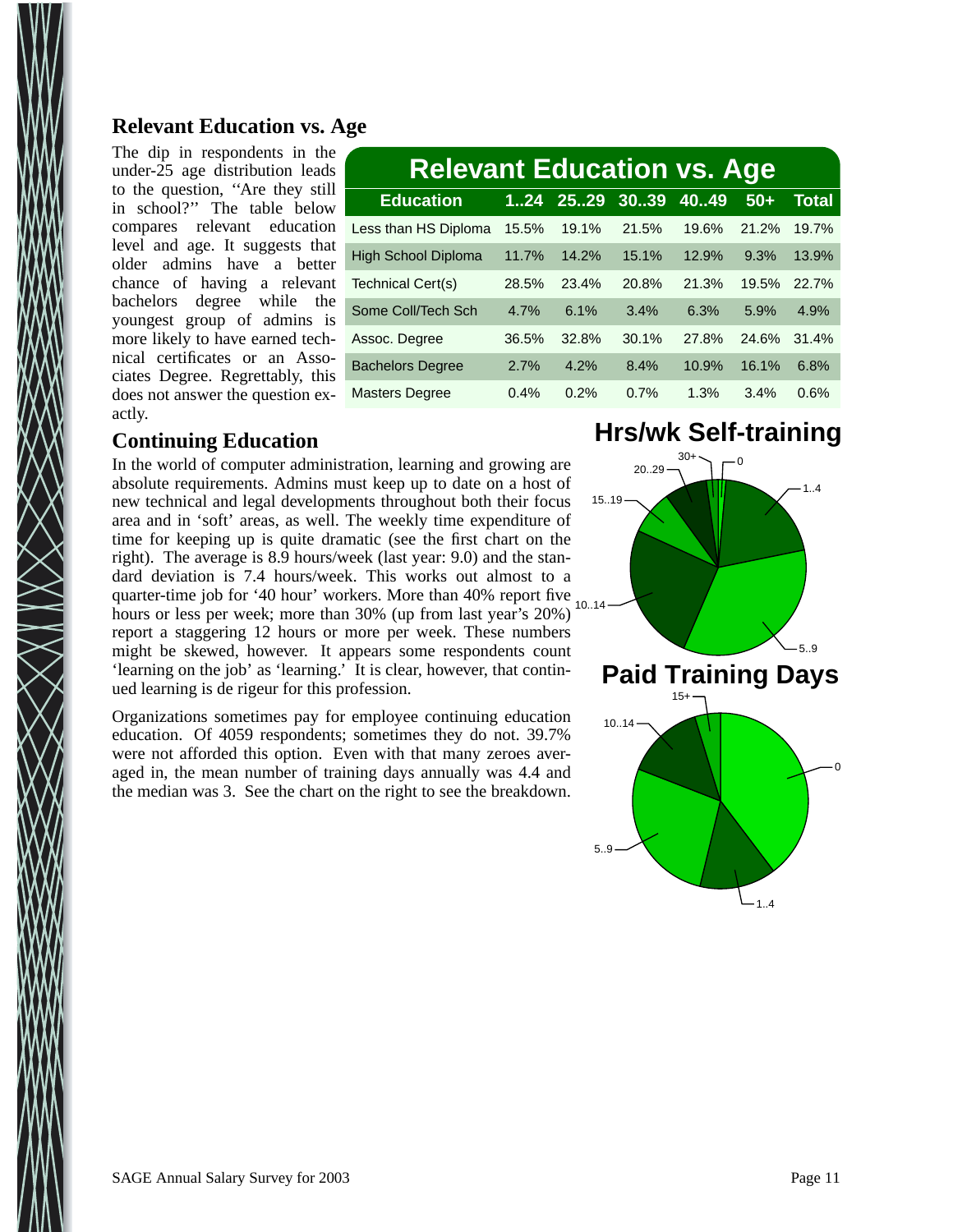### **Industries Represented**

Roughly 82.7% of the respondents work at a single job; 17.3% have multiple employers. Respondents were asked to cite their primary area of employment. Education led the way; for some reason they came out in force for the survey this year. Over 97% were able to categorize their employment into a set of canonic industries.

Other industries represented by at least three people but fewer than 1% included: Government/Military, Energy, State/Local Gov't, Aeronautical/aerospace, Biotech., Services, Transportation, Broadcasting, Legal, Distr./Warehousing, Automotive, IT: DB, Pharmaceuticals, Comm. Education, Real Estate, Travel/Recreation, Acctg., Construction, Food, Wholesale, Hospitality, Env. Svcs., VAR, Gaming, Human resources, Military, Chemical, Library, Mining, Agriculture, Architecture, and GIS.

| <b>Employment Categories</b>              |               |                                                 |      |                                                                            |      |                                         |      |  |
|-------------------------------------------|---------------|-------------------------------------------------|------|----------------------------------------------------------------------------|------|-----------------------------------------|------|--|
| <b>Industry</b>                           | $\frac{9}{6}$ | <b>Industry</b>                                 | $\%$ | <b>Industry</b>                                                            | %    | <b>Industry</b>                         | %    |  |
| Education -<br>College or Uni-<br>versity | 14.4%         | Government -<br>Non-Military                    | 3.7% | IT: Other                                                                  | 2.0% | Engineering                             | 1.4% |  |
| Financial ser-<br>vices (all kinds)       | 7.6%          | IT: Consulting                                  | 3.1% | <b>Education - El-</b><br>ementary or<br>Secondary                         | 1.8% | IT: Web devel-<br>opment/web-<br>master | 1.3% |  |
| Telecommuni-<br>cations                   | 6.3%          | Computer hard-<br>ware/semicon-<br>ductor       | 2.9% | Advertising,<br>Public Rela-<br>tions, Commu-<br>nication, or<br>Marketing | 1.7% | Entertainment                           | 1.3% |  |
| IT: Software<br>Development               | 6.3%          | Other                                           | 2.9% | Research                                                                   | 1.6% | Defense                                 | 1.0% |  |
| Manufacturing                             | 4.0%          | Consulting and<br><b>Business Ser-</b><br>vices | 2.4% | Publishing                                                                 | 1.6% | <b>IT: Security</b>                     | 1.0% |  |
| Health Care,<br>Medicine                  | 3.8%          | Government -<br>Contracting                     | 2.4% | Not-for-profit                                                             | 1.5% | <b>Utility</b>                          | 1.0% |  |
| IT: ISP/ASP                               | 3.8%          | Retail                                          | 2.3% | Insurance/risk<br>management                                               | 1.5% |                                         |      |  |

 $\bigtimes$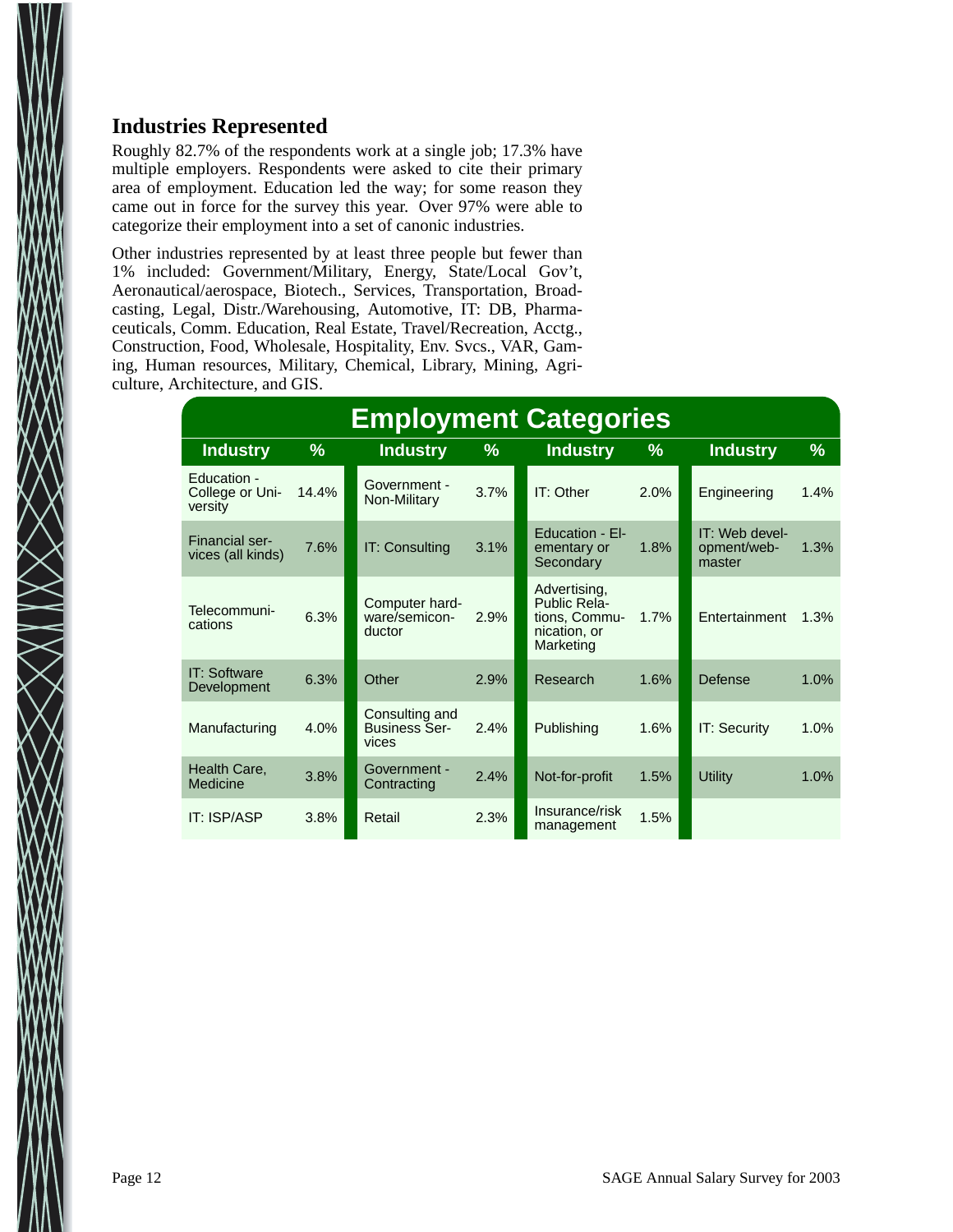### **Organization Size**

54.3% of respondents work in organizations with at least 1,000 people. One might expect this percentage to be even higher, since such organizations employ the vast majority of admins. 21.5% work in organizations with 100 or fewer employees.

### **Travel**

Generally, sysadmins don't seem to travel very much (this sort of travel is for support of the business, not for conferences/training); 55.4% (vs. 2002's 53.7%) of respondents don't travel at all. About 16.0% are out of town more than two weeks annually.

### **Workweek Characterization**

Sysadmins have long complained about long work weeks. The survey asked how many hours per week each respondent worked. The graph below tells the tale (for those work worked 30 or more hours per week)). About half reported 44 or fewer hours per week; half reported 45 or more. Those reporting 60 hours or more numbered 9.3%. For full-timers, the average work week was 45.7 hours (down from 46.7) hours in 2002 and 47.7 hours in 2001). This is still more than 10% more than the mythical ''USA average 40 hour week.'' About 32.6% (vs. 27.8% in 2002) of the respondents – almost one in three – worked more than 50 hours/week.

### **Commute Time**

While over 10% of respondents commute (one way) for less than 10 minutes, 22.5% commute more than 45 minutes, including 2.5% at over 90 minutes. See the piechart below for a summary.



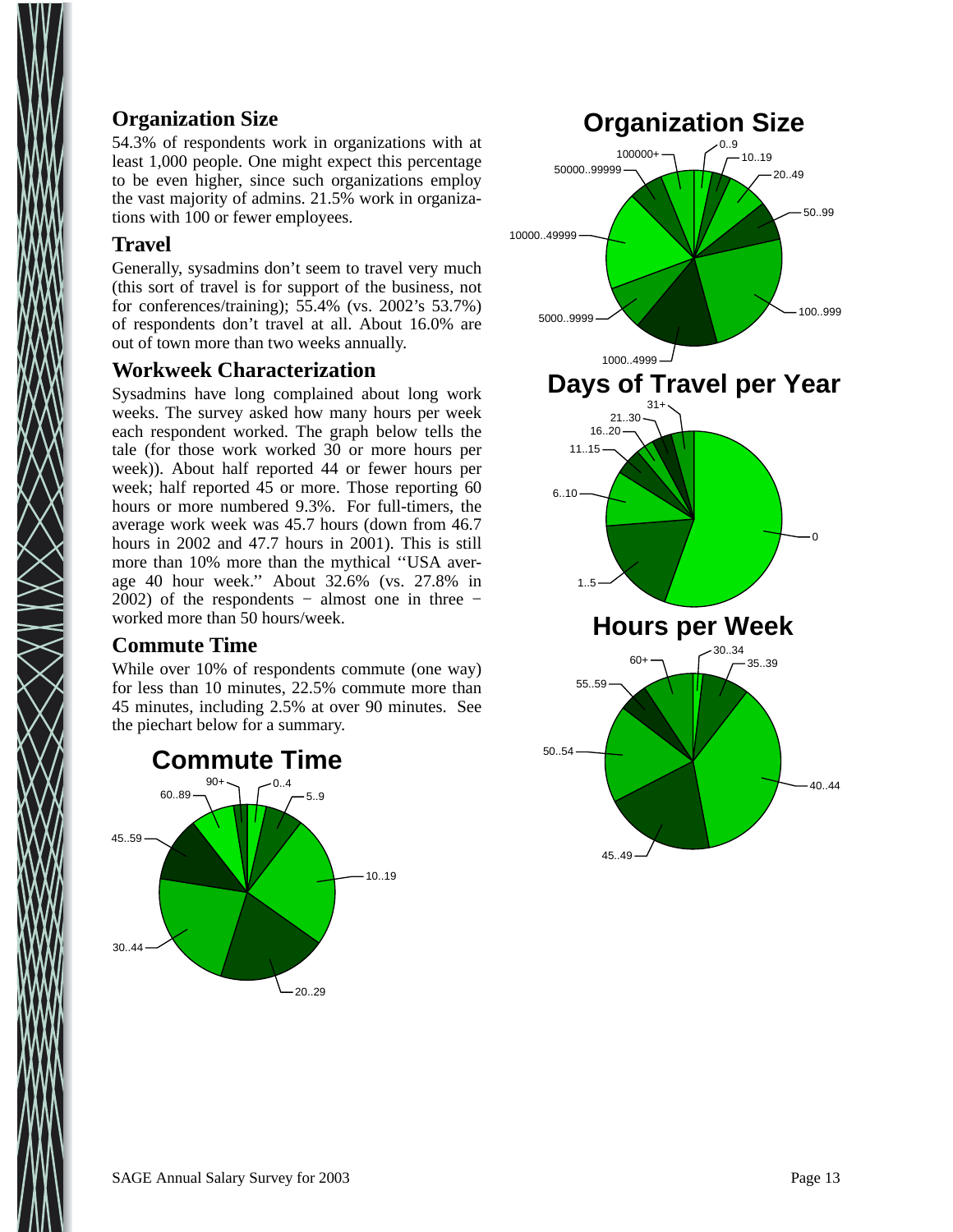

## **Working from Home**

Telecommuting is a big buzzword in the technical community. The chart on the right illuminates interesting facts:

- Over 97% of respondents have internet at home
- 88.9% (up from 2002's 75%) of respondents have full-time internet at home
- Companies assist only a bit in paying for connection costs, and half are dissatisfied with this
- Over a third 38.5% telecommute for more than 8 hours/week
- Over 5% telecommute more than 30 hours/week
- 89.7% connect to the internet from at speeds much greater than 1 megabit per second

## **Longevity and Loyalty**

Recent economic conditions have dramatically changed notions of employer (and employee) loyalty and position longevity in many cultures. The mean job stay of those at their job at least a few months is 4.22 years (vs. 4.32 years last year); the median is three years. 54% have been at their job for less less than four years. Only 15.7% (vs. 2002 at 15.1% and 2001 at 18.4%) of those who responded say they have been with their current employer for seven years or more. 115 respondents (2.8%) reported being in their job less than one year.

Looked at another way, it's clear that these days admins continue to move around to different jobs (for a number of reasons). To the right is a chart that reveals the number of primary employers respondents report having had over the previous five years. Note that 38.6% have stayed with the same employer for the full half-decade.

## **Internet at Home**

| Query                                          | <b>No</b> | <b>Yes</b>  |
|------------------------------------------------|-----------|-------------|
| Internet at home?                              |           | 2.6% 97.4%  |
| Network on full<br>time?                       | 11.1%     | 88.9%       |
| Company pay<br><b>ANY</b> network<br>costs?    |           | 71.7% 28.3% |
| Company pay<br><b>ALL network</b><br>costs?    | 80.0%     | 20.0%       |
| Satisfied with<br>company sup-<br>port?        |           | 51.0% 49.0% |
| Work more<br>than 8<br>hours/week at<br>home?  | 61.5%     | 38.5%       |
| Work more<br>than 30<br>hours/week at<br>home? | 94.8%     | 5.2%        |

# **Years on This job** 15+



**Empl's Last Five Yrs**

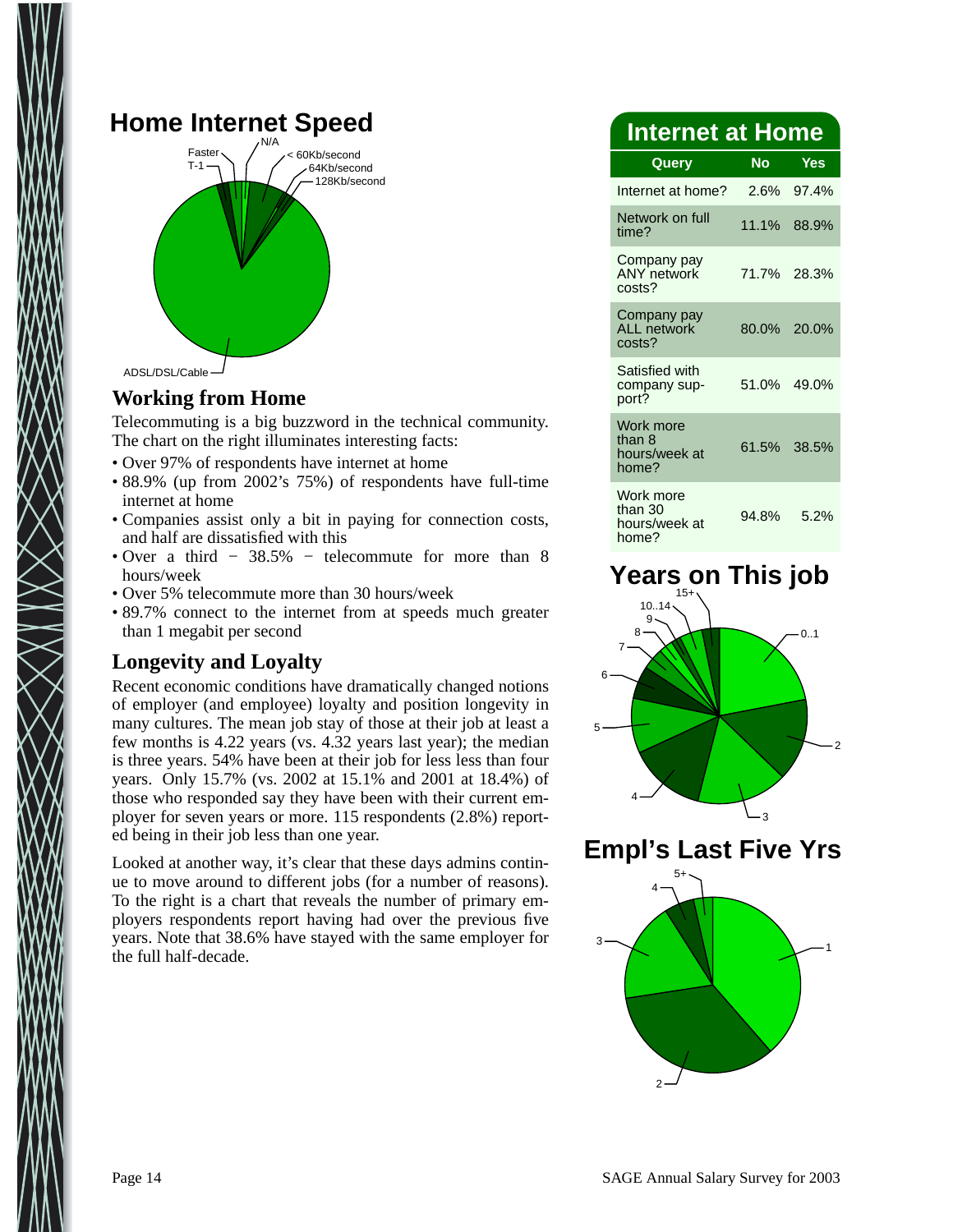As far as loyalty, the survey asked what would make people wish to change jobs.

| <b>Reasons to change jobs</b>                                          |         |                                                                     |           |  |  |  |  |
|------------------------------------------------------------------------|---------|---------------------------------------------------------------------|-----------|--|--|--|--|
| <b>Why</b>                                                             | % Resp. | <b>Why</b>                                                          | $%$ Resp. |  |  |  |  |
| Pay/compensation                                                       | 66.9    | Ability to work with/avoid a given<br>brand or vendor (incl. linux) | 14.2      |  |  |  |  |
| Challenge/interest                                                     | 39.4    | Telecommuting                                                       | 13.8      |  |  |  |  |
| Job security                                                           | 34.0    | Competence                                                          | 12.7      |  |  |  |  |
| <b>Benefits</b>                                                        | 30.5    | Ability to work with or contribute<br>to open source projects       | 12.2      |  |  |  |  |
| Ability to advance/be promoted<br>more quickly                         | 28.5    | <b>Ethics</b>                                                       | 9.7       |  |  |  |  |
| Location/commuting issues                                              | 24.3    | Workload                                                            | 9.7       |  |  |  |  |
| Hours or schedules (good or bad)                                       | 23.2    | Physical environment (e.g., of-<br>fices vs. cubicles)              | 9.4       |  |  |  |  |
| People (friendlier, more compe-<br>tent, etc.)                         | 22.1    | Company size                                                        | 8.9       |  |  |  |  |
| New technology                                                         | 19.7    | Family-friendly                                                     | 8.5       |  |  |  |  |
| Culture                                                                | 17.9    | On-call/pager/mobile phone issues                                   | 5.6       |  |  |  |  |
| Vacation time                                                          | 17.3    | Travel issues (want more or want<br>less)                           | 5.0       |  |  |  |  |
| Management/vision                                                      | 17.0    | Conference attendance                                               | 4.2       |  |  |  |  |
| Training, learning, tuition reim-<br>bursement, certification programs | 16.9    | Intellectual property policy                                        | 2.5       |  |  |  |  |
| Dress code                                                             | 14.9    | Child care                                                          | 1.7       |  |  |  |  |
| Reputation, size, potential, stabili-<br>ty, or mission                | 14.4    | Visa/work permit                                                    | 1.2       |  |  |  |  |
| Respect                                                                | 14.2    | Other (please specify)                                              | 1.1       |  |  |  |  |

As to longevity expectations, 80.6% (vs. 79.4% for 2002 and 75.8% for 2001) of respondents report that they expect to be in system administration in five years. The other 19.4% answered 'No.' Both genders responded at approximately the same level. The table below shows the differences in expectations for members of various sized organizations:

|                |           |                   |           |        |           | <b>Future Prospects vs. Company Size</b>        |        |           |
|----------------|-----------|-------------------|-----------|--------|-----------|-------------------------------------------------|--------|-----------|
| Stay?          |           |                   |           |        |           | 09 1049 5099 100499 500999 10004999 5000+ Total |        |           |
| N <sub>o</sub> |           | 28.5% 22.7% 26.8% |           | 15.9%  | 14.2%     | $19.0\%$                                        | 19.0%  | 19.4%     |
| <b>Yes</b>     | 71.5%     | 77.3%             | 73.2%     | 84.1%  | 85.8%     | 81.0%                                           | 81.0%  | 80.6%     |
| Total          | $100.0\%$ | 100.0%            | $100.0\%$ | 100.0% | $100.0\%$ | 100.0%                                          | 100.0% | $100.0\%$ |

Those in smaller companies (1..99 employees) tend to be less confident of their future in computer administration than those in large companies. Many respondents, though, still seem to think they'll be changing careers in the next half decade.

 $\sum_{\lambda}$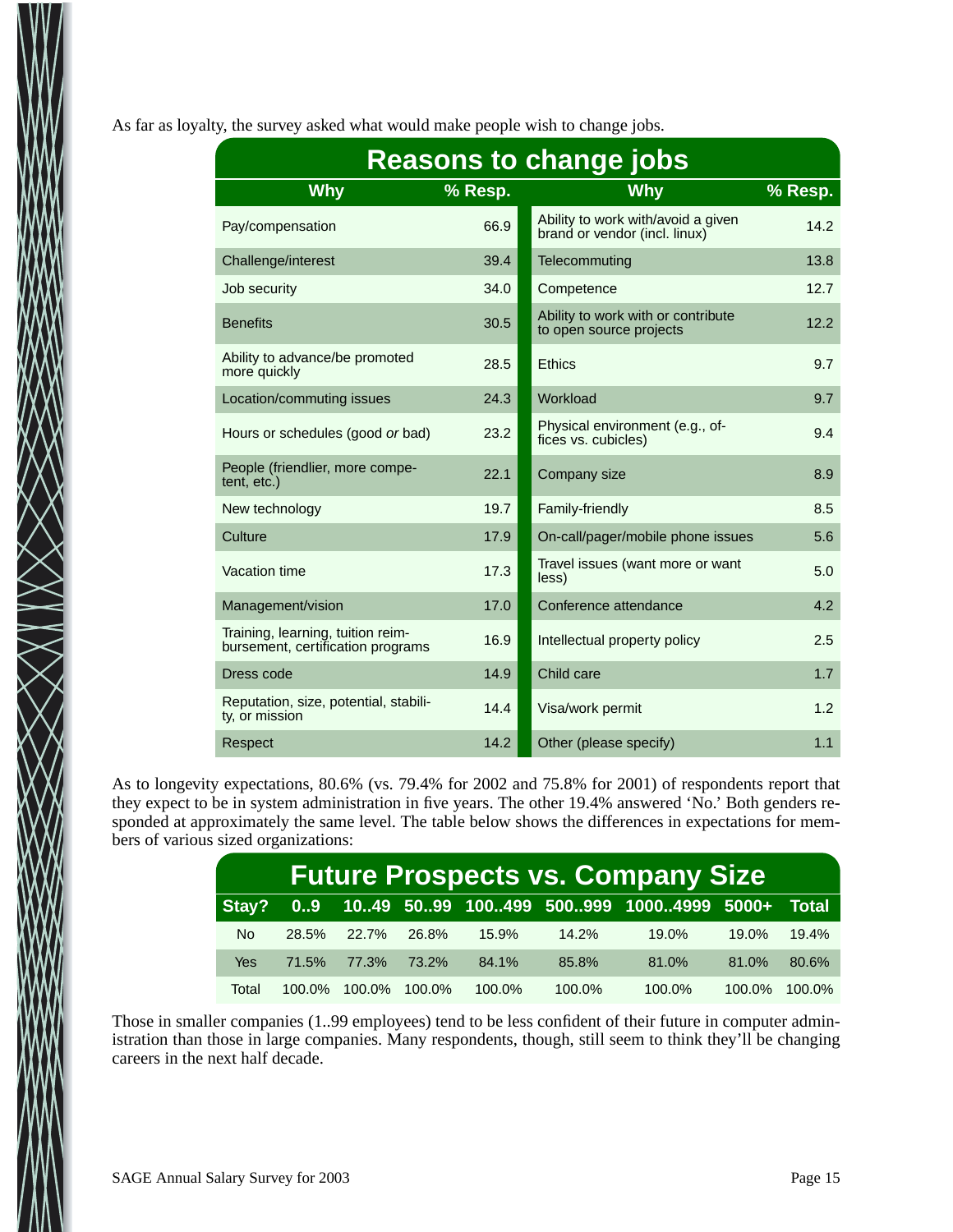For those who would change away from the profession, what future career areas are they considering? 723 respondents answered the question, ''What else would you do?'' with some answer that wasn't ''Stay in the field.'' Management was the big winner, with about 25% of the responses. 137 more cited a different (usually non-technical) field (e.g., baker, financier). 24 more wanted ''anything but this.'' Many just wanted a better position or a more technical position. See the table on the right.

The remainder broke down into a myriad of different fields, many of them dramatically less technical than system administration. Other categories included: other web activities, telecomm, storage management, network architecture, reli-

| <b>Future Prospects</b> |                  |  |         |               |  |  |
|-------------------------|------------------|--|---------|---------------|--|--|
| % Resp.                 | <b>Field</b>     |  | % Resp. | <b>Field</b>  |  |  |
| 24.9                    | Management       |  | 3.3     | Engineer      |  |  |
| 18.9                    | <b>Different</b> |  | 3.3     | <b>Better</b> |  |  |
| 11.3                    | Development      |  | 3.3     | Anything else |  |  |
| 6.6                     | <b>Business</b>  |  | 2.9     | Consult       |  |  |
| 5.8                     | Don't know       |  | 2.8     | Retire        |  |  |
| 4.8                     | School           |  | 2.6     | Architect     |  |  |
| 3.9                     | Security         |  | 1.7     | Research      |  |  |
| 3.7                     | Teach            |  |         |               |  |  |

gious activities, skill growth, journalism, military, finance, stock trading, winter sports, travel, non-profit work, jobs ''for the great good of mankind,'' lawn care, goat herding, GIS, firefighting, construction, zen, and zoology.

### **Organization Membership**

Professionally, 21.1% of the respondents belong to SAGE; 18.3% belong to USENIX; 8.5% belong to SANS; 5.4% belong to IEEE; and 5.3% belong to ACM. Many other organizations were also represented. This breakdown is not surprising, since SAGE was the survey's promoter.

The table on the right below shows not only membership but opinions on 'helpfulness' for the total set of respondents. Respondents could check one box for each organization so 'Belong & Helpful' means not only do they belong but also they think the organization is helpful.

| <b>Technical Assns. and</b><br><b>Rated Utility</b>                                                                           |       |      |      |      |  |
|-------------------------------------------------------------------------------------------------------------------------------|-------|------|------|------|--|
| <b>Belong &amp;</b><br><b>Belong</b><br>Do not<br>very helpful<br>& helpful<br><b>Organization</b><br><b>Belong</b><br>belong |       |      |      |      |  |
| <b>SAGE</b>                                                                                                                   | 79.9% | 4.4% | 9.9% | 5.7% |  |
| <b>USENIX</b>                                                                                                                 | 81.6% | 5.2% | 8.9% | 4.2% |  |
| <b>SANS</b>                                                                                                                   | 91.5% | 2.5% | 3.1% | 2.9% |  |
| <b>IFFE</b>                                                                                                                   | 94.6% | 2.8% | 2.0% | 0.7% |  |
| <b>ACM</b>                                                                                                                    | 94.7% | 2.7% | 2.1% | 0.5% |  |

A few other organizations garnered mention for this query. Ignoring the 246 associations that did not garner at least five mentions, here is the list of those with 5 or more citations: ISC2 (35), SAGE-AU (30), IS-SA (16), ISACA (11), SSWUG/SQL Server world wide user group (9), COMPTIA (9), Project Management Institute (6), BayLISA (6), AUUG (6), PASS Professional association of SQL Server (5), MCP (5), IEE (5), and EFF (5).

### **Traditional Time Off**

Like most professionals, system administrators usually get some paid vacation (in addition to paid holidays). While 3.4% of those reporting say they get no paid vacation, the mean of those who do is about 15.2 days (not counting those who report more than 30 annual days off). The median is 15 days. While experience in the field can yield increased vacation days, staying with a single employer longer can yield even greater vacation (see the charts on the next page).

Note that some cultures have much longer vacation than those in the USA; this accounts for some of the higher numbers on the right.

## **Annual Days Paid Vacation**

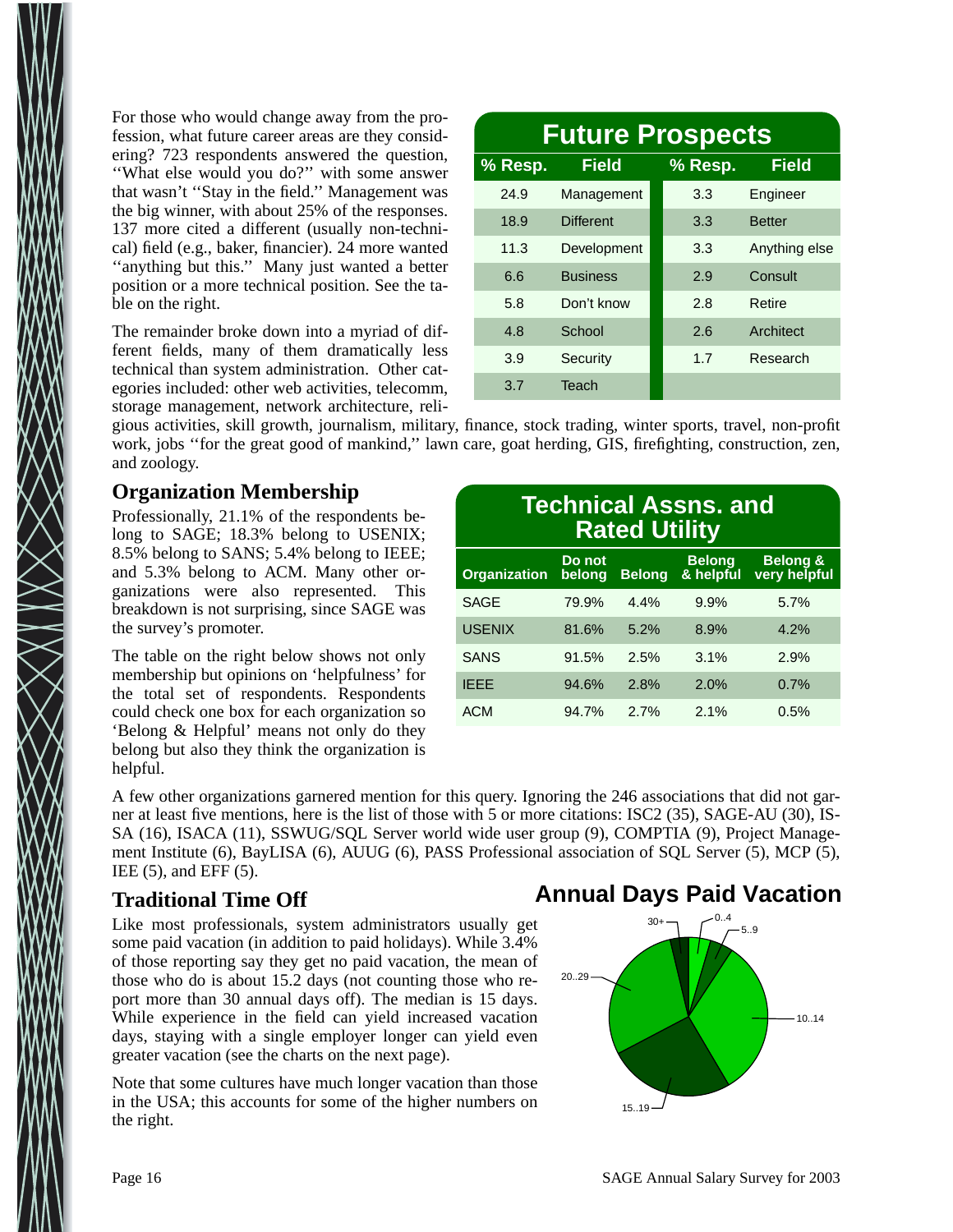| I                                                                                                              |  |
|----------------------------------------------------------------------------------------------------------------|--|
|                                                                                                                |  |
| l<br> <br> }                                                                                                   |  |
|                                                                                                                |  |
|                                                                                                                |  |
| 1                                                                                                              |  |
|                                                                                                                |  |
|                                                                                                                |  |
| ١                                                                                                              |  |
| $\overline{\phantom{a}}$                                                                                       |  |
| i,                                                                                                             |  |
|                                                                                                                |  |
|                                                                                                                |  |
|                                                                                                                |  |
| and the state of the state of the state of the state of the state of the state of the state of the state of th |  |
|                                                                                                                |  |
|                                                                                                                |  |
|                                                                                                                |  |
|                                                                                                                |  |
|                                                                                                                |  |
|                                                                                                                |  |
|                                                                                                                |  |
|                                                                                                                |  |
|                                                                                                                |  |
|                                                                                                                |  |
|                                                                                                                |  |
|                                                                                                                |  |
|                                                                                                                |  |
|                                                                                                                |  |
|                                                                                                                |  |
|                                                                                                                |  |
|                                                                                                                |  |
|                                                                                                                |  |
|                                                                                                                |  |
|                                                                                                                |  |
|                                                                                                                |  |
|                                                                                                                |  |
|                                                                                                                |  |
|                                                                                                                |  |
|                                                                                                                |  |
|                                                                                                                |  |
|                                                                                                                |  |
|                                                                                                                |  |

| <b>Exper. vs. Days Off</b>        |                     |                                   |                     |  |  |  |
|-----------------------------------|---------------------|-----------------------------------|---------------------|--|--|--|
| <b>Years</b><br><b>Experience</b> | <b>Days</b><br>Vac. | <b>Years</b><br><b>Experience</b> | <b>Days</b><br>Vac. |  |  |  |
| 0                                 | 12.7                | 6                                 | 15.4                |  |  |  |
| 1                                 | 12.1                | 7.9                               | 16.0                |  |  |  |
| $\mathcal{P}$                     | 13.1                | 10.14                             | 16.5                |  |  |  |
| 3                                 | 15.1                | 1519                              | 17.6                |  |  |  |
| 4                                 | 14.9                | $20+$                             | 16.6                |  |  |  |
| 5                                 | 15.5                |                                   |                     |  |  |  |

| <b>Longevity and Vacation</b>      |                         |                                    |                                |  |  |  |
|------------------------------------|-------------------------|------------------------------------|--------------------------------|--|--|--|
| <b>Years at</b><br><b>Employer</b> | <b>Days</b><br>Vacation | <b>Years at</b><br><b>Employer</b> | <b>Days</b><br><b>Vacation</b> |  |  |  |
| O                                  | 12.6                    | 6                                  | 17.8                           |  |  |  |
| 1                                  | 14.0                    | 7.9                                | 17.7                           |  |  |  |
| $\mathcal{P}$                      | 14.2                    | 10.14                              | 20.0                           |  |  |  |
| 3                                  | 15.2                    | 1519                               | 20.6                           |  |  |  |
| $\overline{4}$                     | 15.6                    | $20+$                              | 23.1                           |  |  |  |
| 5                                  | 16.2                    |                                    |                                |  |  |  |

# **Annual Sick Leave**



# **Paid Holidays**



Sick days are another standard way of using time off. Of those responding, 12.7% (silghtly up from 2002's 12.07%) receive no sick days. The mean was 7.36 days (up from 2002's 7.11 days); the median was 6 days (up from 2002's 5 days). Above is a chart of sick day allocation (for those who have limits).

About 5.3% (2002: 5.8%) of respondents reported no paid holidays. The mean was 8.23 days (2002: 8.15 days), with a median of 8 (same as 2002). The breakdown is above.

### **Benefits**

The chart below describes insurance coverage this for the survey's respondents. The survey still has a bit of a problem in integrating Euro-style and other non-USA insurance programs.

| <b>Insurance Coverage</b>  |                                   |               |                    |                   |  |  |  |  |
|----------------------------|-----------------------------------|---------------|--------------------|-------------------|--|--|--|--|
| <b>Coverage</b>            | <b>Not offered</b><br>or not used | <b>Unpaid</b> | <b>Partly paid</b> | <b>Fully paid</b> |  |  |  |  |
| Life insurance             | 20.8%                             | 10.3%         | 41.6%              | 27.3%             |  |  |  |  |
| Disability insur-<br>ance  | 23.5%                             | 11.0%         | 39.5%              | 25.9%             |  |  |  |  |
| Health insurance           | 10.7%                             | 3.7%          | 60.1%              | 25.5%             |  |  |  |  |
| Dental insurance           | 16.1%                             | 7.9%          | 55.5%              | 20.6%             |  |  |  |  |
| Vision care in-<br>surance | 24.9%                             | 11.3%         | 47.1%              | 16.8%             |  |  |  |  |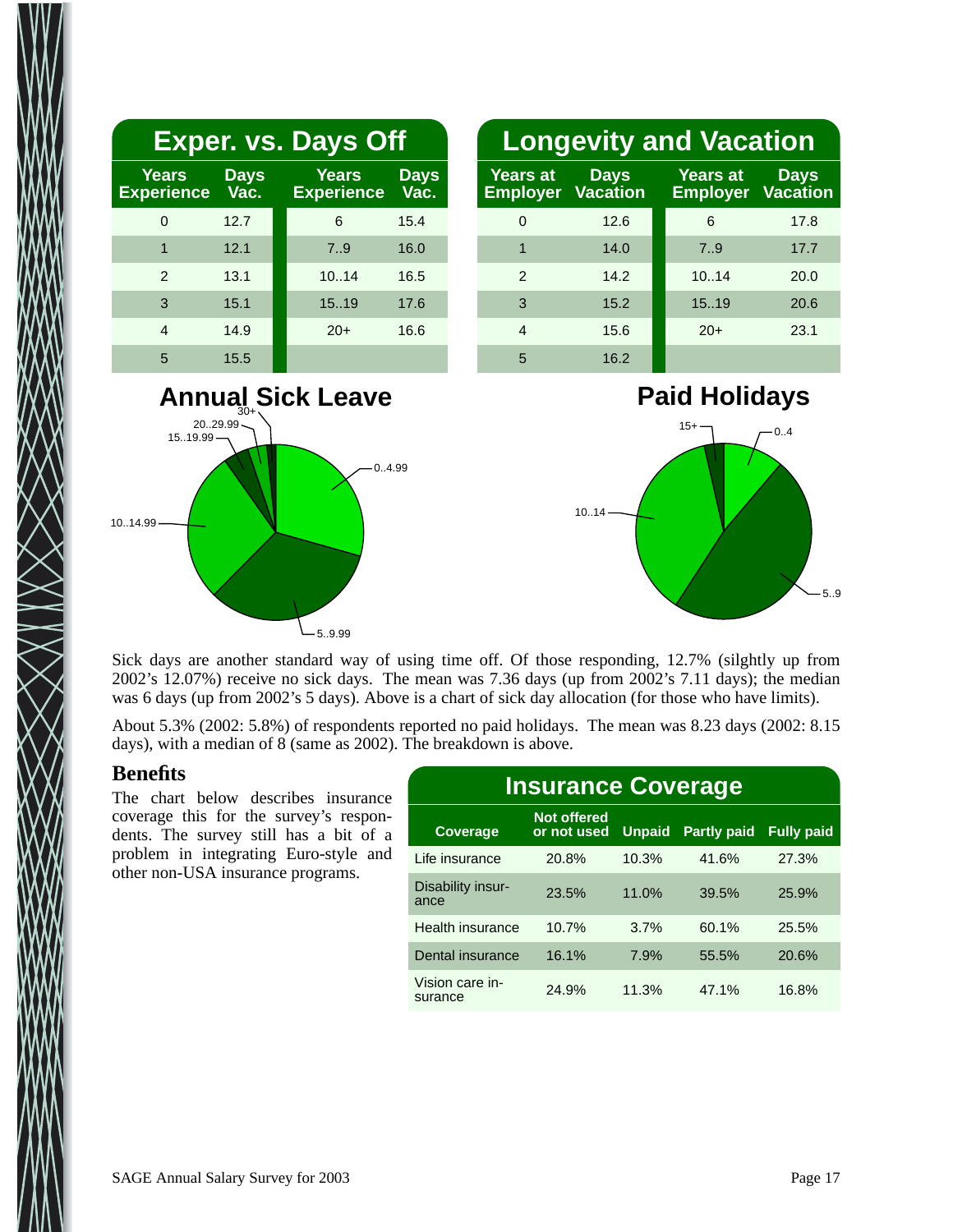75.2% of respondents report that their employer contributes to a retirement fund on their behalf. Respondents also reported on receiving other extra benefits.

| <b>Benefits Reported</b>                                                                 |         |                                                          |         |  |  |  |  |  |
|------------------------------------------------------------------------------------------|---------|----------------------------------------------------------|---------|--|--|--|--|--|
| <b>Benefit</b>                                                                           | % Resp. | <b>Benefit</b>                                           | % Resp. |  |  |  |  |  |
| 401(k) matching                                                                          | 41.9    | Flexible/cafeteria plan for ben-<br>efits                | 15.5    |  |  |  |  |  |
| Tuition support; certification<br>cost support                                           | 40.8    | Hardware or telecomm assis-<br>tance, discounts for home | 13.5    |  |  |  |  |  |
| Family medical insurance                                                                 | 40.2    | Domestic partnership benefits                            | 13.4    |  |  |  |  |  |
| 401(k)                                                                                   | 39.6    | Performance or signing bonus                             | 11.8    |  |  |  |  |  |
| Cell phone (paid)                                                                        | 33.0    | Donation matching                                        | 11.3    |  |  |  |  |  |
| Food/drink at work (i.e., cof-<br>fee, Friday bagel program,<br>cheap lunch, cheap soda) | 29.2    | <b>Profit sharing</b>                                    | 10.4    |  |  |  |  |  |
| Retirement plan/fund/program                                                             | 27.1    | 403(b)                                                   | 10.3    |  |  |  |  |  |
| Flextime/flexible hours (e.g., 9<br>$x 80, 4/40$ schedules)                              | 25.3    | Commuting assistance                                     | 7.9     |  |  |  |  |  |
| Parking                                                                                  | 25.0    | Association memberships                                  | 7.7     |  |  |  |  |  |
| Discounts of various kinds                                                               | 22.2    | Child care/childcare assistance                          | 5.3     |  |  |  |  |  |
| Conference attendance (in-<br>cluding tutorials)                                         | 22.2    | Special pensions                                         | 2.9     |  |  |  |  |  |
| Telecommuting                                                                            | 20.3    | Company car (or lease)                                   | 2.9     |  |  |  |  |  |
| Credit union                                                                             | 20.0    | Housing/home loan                                        | 2.7     |  |  |  |  |  |
| Stock options or stock pur-<br>chase plan                                                | 20.0    | RRSP (matching, assistance)                              | 2.5     |  |  |  |  |  |
| Gym, health club membership                                                              | 19.9    | <b>IRA</b>                                               | 2.2     |  |  |  |  |  |
| Employee stock ownership plan                                                            | 17.7    | Other                                                    | 2.0     |  |  |  |  |  |
|                                                                                          |         |                                                          |         |  |  |  |  |  |

These benefits were also added by respondents: Other retirement program (20), Transportation allowance (9), Education subsidy (8), Flexible medical/child care (6), Home PC subsidy (4), Food/beverages (4), Banking discounts (4), Guaranteed bonus (3), Stock purchase program (2), Special bonus (2), TV/ISP subsidy (2), Time off for consulting (1), Profit sharing (1), Medical doctor onsite (1), Massage (1), Legal insurance (1), House cleaning (1), Free newspaper (1), Flexible time off (1), Employee-directed charities (1), Career mgmt consultation (1), and Access to university (1).

### **Hiring Outlook**

Respondents were asked to estimate the number of sysadmins to be hired in 2004. The chart on the right summarizes this optimistic outlook.

# **Anticipated Hires** 10+

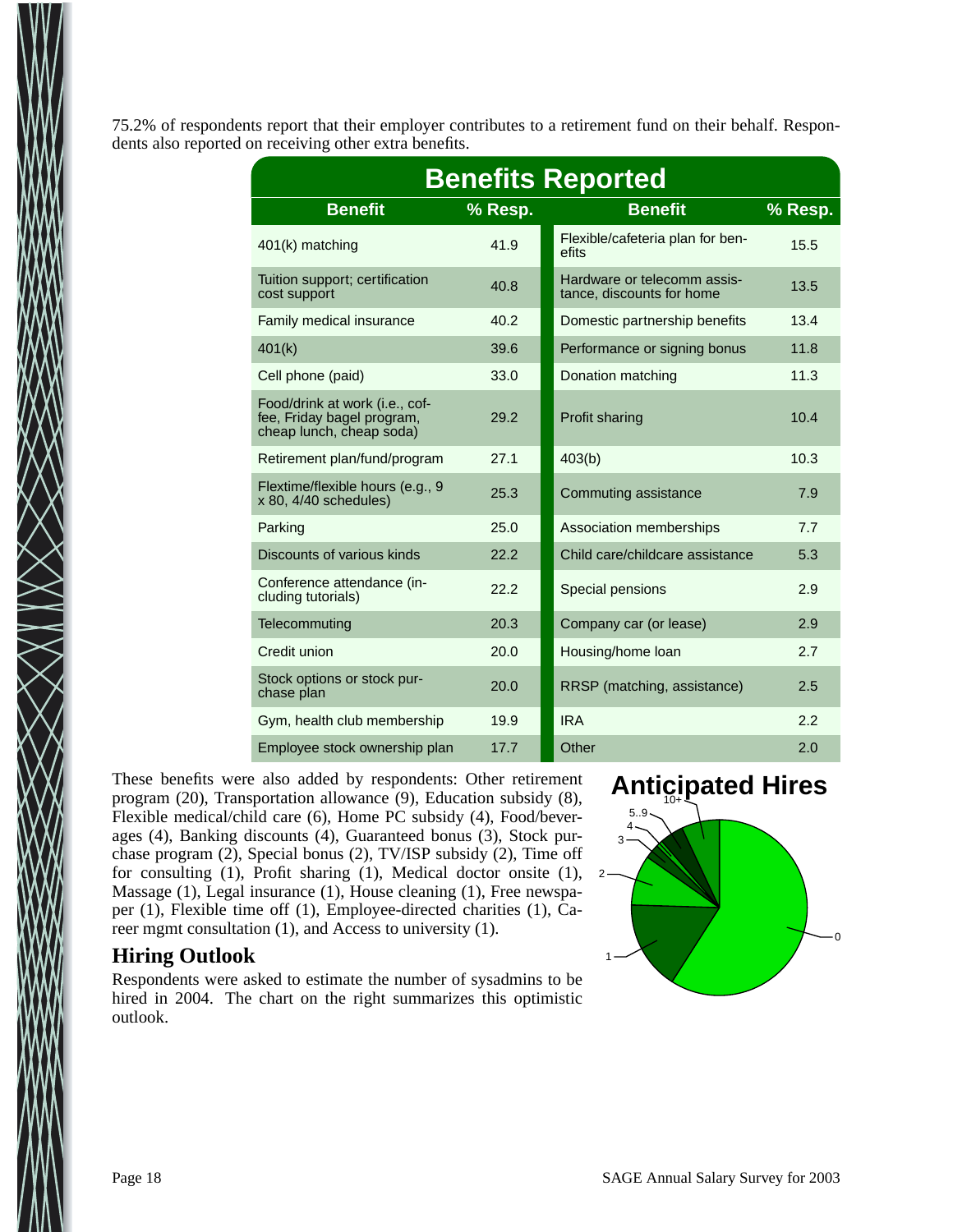## **Users per Admin**

Managers often look to SAGE for a ''universal constant'' that is the number of admins required per fulltime-equivalent user. This year's survey again collected data from which to estimate this elusive value. The answer is, ''it depends.'' A site with resource-intensive users might require far more admins than, for example, Ebay, which has a huge number of users but a smaller admin ratio, since the users are generally exploiting a single application.

As reported in previous surveys, the breakdown shows a bell-shaped distribution when plotted against a logarithmic scale for the number of users; see the chart below.



Some notes on this chart:

- A small number of respondents appears to have responded with unusual and probably erroneous numbers (e.g., 40,000 admins for 40,000 users). They did not materially affect the presentation above.
- Multiple respondents from the same company will skew that company's ratio a bit higher on the ''Sites Reporting'' scale.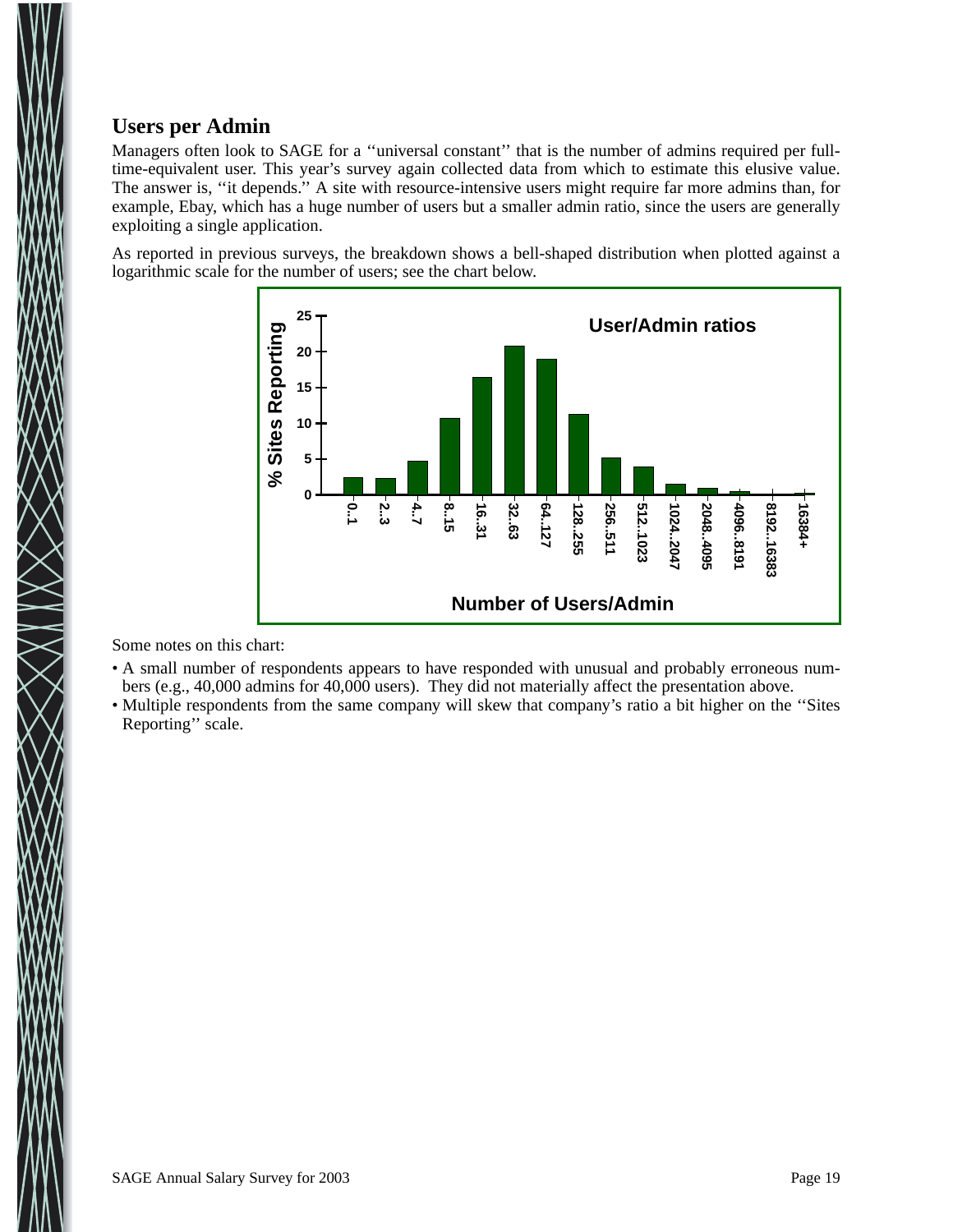## **Salary Information**

Demographics are interesting, but salaries form the heart of a salary survey. Here's a quick rundown of how some people work and get paid:

- 65.1% of employees are ''generally satisfied with their compensation package'' (34.9% aren't)
- 50.5% of respondents are not specially compensated for overtime
- 68.7% of respondents are not specially compensated for 'night' (shift) work
- 73.5% (2002: 69.9%) of respondents are occasionally required to be 'on-call,' wear a pager, or carry a cellphone
- Of those required to be on call, 83.0% receive no extra compensation; 12.7% receive extra money; 6.7% receive comp time)
- 25.5% of respondents never carry a pager/cellphone; 25.5% (vs. 2002: 44.2%) wear a pager/cellphone all the time. The rest are on call at various frequencies: 5.8% are on call one week out of two or more; 4.0% are on call one week out of three or so; 5.2% are on call one week out of four or so; 3.3% are on call one week out of five or so; 3.9% are on call one week out of six or so; 6.8% are on call sometimes, but less than one week out of six.
- 27.5% (vs. 2002: 30.3%) of respondents receive some sort of stock bonus
- 91.8% of respondents work for a single employer
- 86.3% of respondents are salaried; 13.7% are paid hourly

This statistical summary attempts to describe the state of salaries and salary changes over the last year by examining salary with respect to gender, age, experience, geography, industry, and other factors.

The number of respondents in certain sub-categories is occasionally too low to draw valid statistical inferences (e.g., just one person in, say, Anchorage, Alaska). Generally, statistics that are nonreliable by virtue of their small sample size are either not reported or reported with a '#' that marks them as unreliable.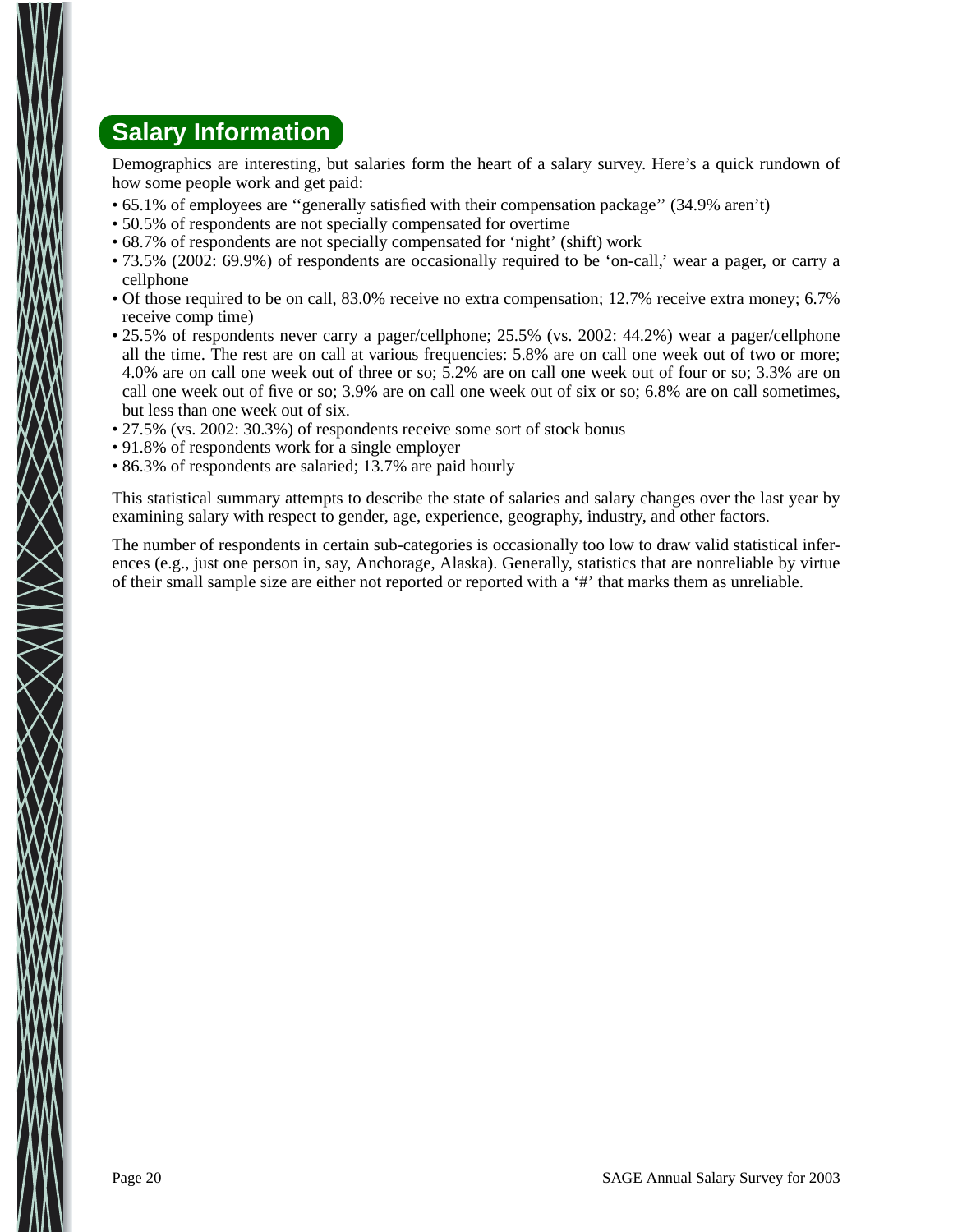### **Salary Change Summary**

The average salary change for those 3,184 fulltime respondents with salary changes from -30% to 30% (from all nations and currencies) was 4.88%.

10.8% earned less in 2003 than in 2002; 15.4% received a raise of 0-0.99%. Of those 74.6% who increased their salaries (30% or less), range, the average increase was 8.18%. Those in the lower brackets (US\$20K-50K) earned larger percentage salary increases on average. The small number of folks in the very high brackets did very well, too.

Note that while the percentages vary a lot in the US\$20K-90K range, the increase as expressed in dollars is not so very different. This might be due to the way raises are allocated at organizations with several staff members (e.g., ''Here's an allocation to divide among your N employees'').

To the right is an overall chart of last year's

salary changes, calculated against a 2002 base salary. It does not show experience or job categories and thus should be viewed as an overall picture. It does suggest, however, that little if any gendergap exists on the overall generality of salary changes.

The page's final chart shows a histogram of the various salary changes. It's easy to see that the 2-5% was very popular.

| <b>Increases by Salary Range</b> |                               |     |        |
|----------------------------------|-------------------------------|-----|--------|
| Range                            | % in Range % Incr Incr (US\$) |     |        |
| < 20,000                         | 0.8                           | 5.9 | 978    |
| 20,000-29,999                    | 4.0                           | 5.0 | 1,326  |
| 30,000-39,999                    | 10.2                          | 6.0 | 2,061  |
| 40,000-49,999                    | 16.0                          | 6.0 | 2,660  |
| 50,000-59,999                    | 16.6                          | 4.7 | 2,546  |
| 60,000-69,999                    | 14.3                          | 4.7 | 3,024  |
| 70,000-79,999                    | 13.0                          | 4.0 | 2,933  |
| 80,000-89,999                    | 8.5                           | 3.9 | 3,261  |
| 90,000-99,999                    | 6.2                           | 3.8 | 3,569  |
| 100,000-124,999                  | 7.7                           | 4.5 | 4,957  |
| 125,000-149,999                  | 2.0                           | 7.6 | 10,003 |
| 150,000-174,999                  | 0.4                           | 3.7 | 5,891  |
| 175,000-199,999                  | 0.2                           | 6.4 | 12,277 |

| <b>Salary Raises from Year to Year</b> |            |             |      |  |           |            |             |      |  |
|----------------------------------------|------------|-------------|------|--|-----------|------------|-------------|------|--|
| $%$ Inc.                               | <b>All</b> | <b>Male</b> | Fem. |  | $%$ Incr. | <b>All</b> | <b>Male</b> | Fem. |  |
| $-30 - 10$                             | 4.9        | 4.8         | 6.8  |  | 10.11.99  | 5.3        | 5.3         | 4.1  |  |
| $-9.99$ -5                             | 2.9        | 2.9         | 3.4  |  | 1213.99   | 3.6        | 3.6         | 3.4  |  |
| $-4.99.0$                              | 2.9        | 3.0         | 2.7  |  | 14.15.99  | 3.0        | 3.0         | 3.4  |  |
| 0.1.99                                 | 18.5       | 18.3        | 22.6 |  | 16.17.99  | 2.2        | 2.1         | 4.1  |  |
| 2.3.99                                 | 16.3       | 16.1        | 19.9 |  | 18.19.99  | 1.7        | 1.8         | 0.7  |  |
| 4.5.99                                 | 16.7       | 16.9        | 13.7 |  | 2029.99   | 5.1        | 5.2         | 2.1  |  |
| 6.7.99                                 | 9.5        | 9.5         | 8.9  |  | $30+$     | 0.1        | 0.1         | 0.0  |  |
| 8.9.99                                 | 7.3        | 7.4         | 4.1  |  |           |            |             |      |  |

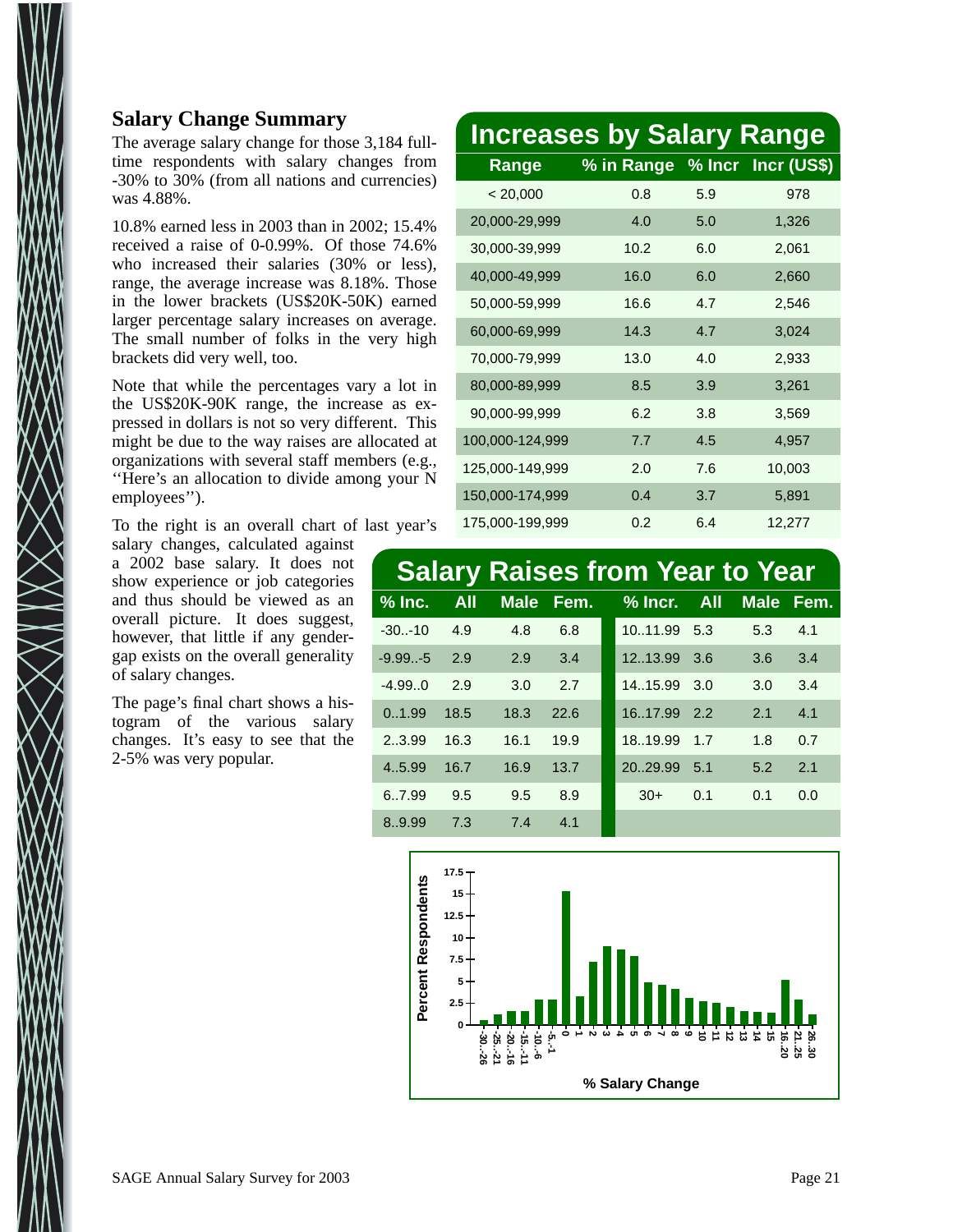### **Bonuses**

Some companies give one-time rewards to people in lieu of changing their salary. The respondents were asked whether they received such a bonus/incentive and why:

| <b>Reasons for Bonus/Incentive</b>                |         |                                                           |         |  |  |  |  |
|---------------------------------------------------|---------|-----------------------------------------------------------|---------|--|--|--|--|
| <b>Reason</b>                                     | % Resp. | <b>Reason</b>                                             | % Resp. |  |  |  |  |
| Did not receive at least 4% raise                 | 36.5    | Publicized achievements                                   | 1.4     |  |  |  |  |
| Performance                                       | 15.8    | Earned a certification                                    | 1.2     |  |  |  |  |
| Achieved goals                                    | 14.8    | Salary freeze lifted                                      | 1.1     |  |  |  |  |
| Annual raise                                      | 12.4    | Departure of others                                       | 1.1     |  |  |  |  |
| Increased responsibilities                        | 9.7     | Changed to management                                     | 1.1     |  |  |  |  |
| Worked hard with a positive attitude<br>and ethic | 9.3     | Threatened to leave/quit                                  | 1.0     |  |  |  |  |
| Maintained stable net/sys environment             | 6.8     | Other                                                     | 1.0     |  |  |  |  |
| Became involved in a high-profile<br>project      | 5.1     | Used a salary survey to educate your<br>management/HR     | $[40]$  |  |  |  |  |
| More active planning/mgmt role                    | 4.3     | Upgraded skills via education                             | $[34]$  |  |  |  |  |
| Changed (reclassified) position                   | 4.1     | Raise to combat other job offer(s)                        | $[31]$  |  |  |  |  |
| Client/customer satisfaction                      | 3.2     | Collective bargaining/union                               | [29]    |  |  |  |  |
| Long time without raise                           | 3.0     | Corporate success/profit sharing                          | [29]    |  |  |  |  |
| Cost of living adjustment/COLA                    | 3.0     | Earned a college/advanced degree                          | $[24]$  |  |  |  |  |
| Promotion                                         | 2.9     | <b>Probation ended</b>                                    | $[23]$  |  |  |  |  |
| Changed employers/job                             | 2.9     | Improved speaking, writing, and/or<br>presentation skills | [21]    |  |  |  |  |
| Requested/negotiated salary increase              | 2.7     | Contractual                                               | $[19]$  |  |  |  |  |
| Standard/across-the-board raise                   | 2.7     | Relocation within same company                            | $[15]$  |  |  |  |  |
| Longevity                                         | 2.1     | Went into consulting                                      | $[13]$  |  |  |  |  |
| Stayed in position (vs. 'quitting')               | 1.7     | Corporate buyout/takeover                                 | [8]     |  |  |  |  |
| Increased hours/overtime                          | 1.5     |                                                           |         |  |  |  |  |

Other reasons mentioned: Profit sharing (5), Bonus instead of raise (4), Punctuality/attendance (3), Stock-based bonus (2), Severance package (2), Fitness incentive (2), Company performance bonus (2), Union-motivated bonus (1), Travel bonus (1), Sick day reimbursement (1), Share of commissions (1), Safety bonus (1), Promotion (1), Performance (1), One time event (1), Non-performance based bonus (1), Longevity (1), Job reclassification (1), Insurance restructuring (1), Increase in job responsibilities (1), Housing bonus (1), Guaranteed bonus (1), Excess contract dollars (1), Customer satisfaction (1), Cost of living (1), Change in position (1), Buyout bonus (1), Bonus in lieu of vacation (1), Bonus for pay cut (1), and Bonus for budget performance (1).

### **Working More**

Does working more imply getting a bigger salary change? The table at the right suggests that this isn't true for 2003 except in extreme cases.

| Hrs vs.Incr. |     |                       |  |  |  |  |  |
|--------------|-----|-----------------------|--|--|--|--|--|
|              |     | Hours % Incr. % Resp. |  |  |  |  |  |
| 30-39        | 4.9 | 10.5                  |  |  |  |  |  |
| $40 - 44$    | 4.8 | 40.9                  |  |  |  |  |  |
| 45-49        | 4.9 | 22.1                  |  |  |  |  |  |
| 50-54        | 4.9 | 16.6                  |  |  |  |  |  |
| 55-59        | 4.8 | 42                    |  |  |  |  |  |
| 60-64        | 4.7 | 4.1                   |  |  |  |  |  |
| $65+$        | 6.0 | 1.5                   |  |  |  |  |  |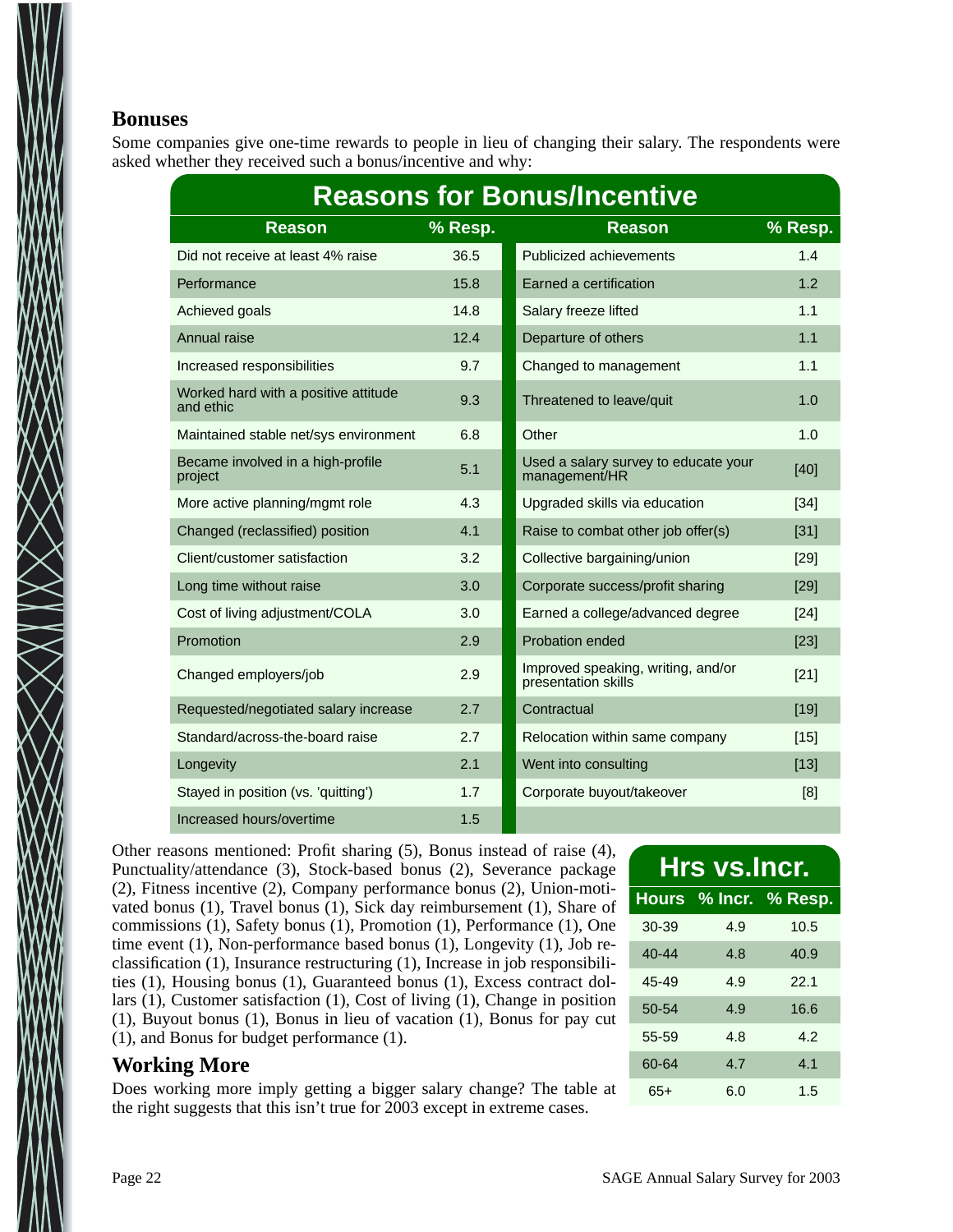### **Salaries vs. Experience**

Experience counts. Those with less than three years of experience report incomes that average \$40,000 less than those with more than ten years experience − but the next ten years brings only a \$3,000 average gain (thus demonstrating salary compression). The charts below show *total* compensation (after last year's salary change) vs. experience.

This table summarizes the experience vs. salary numbers for those reporting in US currency. The graphs below, however, are also illuminating, since they enable you to pinpoint just where you stand in the (almost) bell curve of salaries for those with similar experience.

The table includes three sets of statistics, all of which are narrowed by requiring last year's increase to be in the range -30...30, income to be in the range US\$10,000..US\$200,000, experience to be at least one year, at least 30 hours/week, and salary to be reported in US dollars (thus restricting the numbers mostly to the USA − no other countries had enough respondents to create valid general statistics).

- The first column of statistics summarizes all respondents who meet the conditions above
- The second column of statistics restricts the first column by including only those who actually increased their salary in 2003.
- The third column of statistics restricts the first column by including only those who have worked for the same organization for at least two years (i.e., this column arguably shows the raises people get at an organization instead of by changing to a new job).

Note in all columns that while the percentage of increase ranges widely, the dollar increase holds much closer to constant across experience levels.

|                     |                     |        |                                      | <b>Adm. Experience vs. Salary and Increase</b> |                             |        |                                 |  |
|---------------------|---------------------|--------|--------------------------------------|------------------------------------------------|-----------------------------|--------|---------------------------------|--|
| <b>Exp</b><br>Range | $\frac{9}{2}$ Resp. | Sal.   | <b>All Responses</b><br>$-$ Incr $-$ | Sal.                                           | Raise $> 0$<br>$-$ Incr $-$ | Sal.   | Same Co. > 2 Yr<br>$-$ Incr $-$ |  |
| 12                  | 4.5%                | 42.906 | 7.1% \$3,027                         |                                                | 43,322 10.7% \$4,619        | 43.146 | 7.8% \$3,354                    |  |
| 34                  | 15.2%               | 48.710 | 7.5% \$3,657                         |                                                | 49,630 10.3% \$5,102        | 50,225 | 7.8% \$3,930                    |  |
| 5.6                 | 21.8%               | 58,585 | 5.4% \$3,144                         | 59,077                                         | 8.8% \$5,204                | 58,381 | 5.6% \$3,269                    |  |
| 7.8                 | 19.2%               | 69.978 | 4.8% \$3,326                         | 71,205                                         | 8.0% \$5,701                | 69,394 | 5.1% \$3,545                    |  |
| 9.10                | 14.6%               | 75.138 | 4.1% \$3,077                         | 74,413                                         | 7.1% \$5,296                | 75,203 | 5.3% \$3,969                    |  |
| 1115                | 15.3%               | 83.627 | 3.1% \$2,611                         | 83,187                                         | 6.7% \$5,539                | 83,974 | 3.9% \$3,270                    |  |
| 1619                | 4.5%                | 89.189 | 3.1% \$2,786                         | 89.542                                         | 5.2% \$4,668                | 86,200 | 3.9% \$3,402                    |  |
| $20+$               | 4.8%                | 86.619 | 2.4% \$2,088                         | 84,181                                         | 5.7% \$4,757                | 86,537 | 2.8% \$2,404                    |  |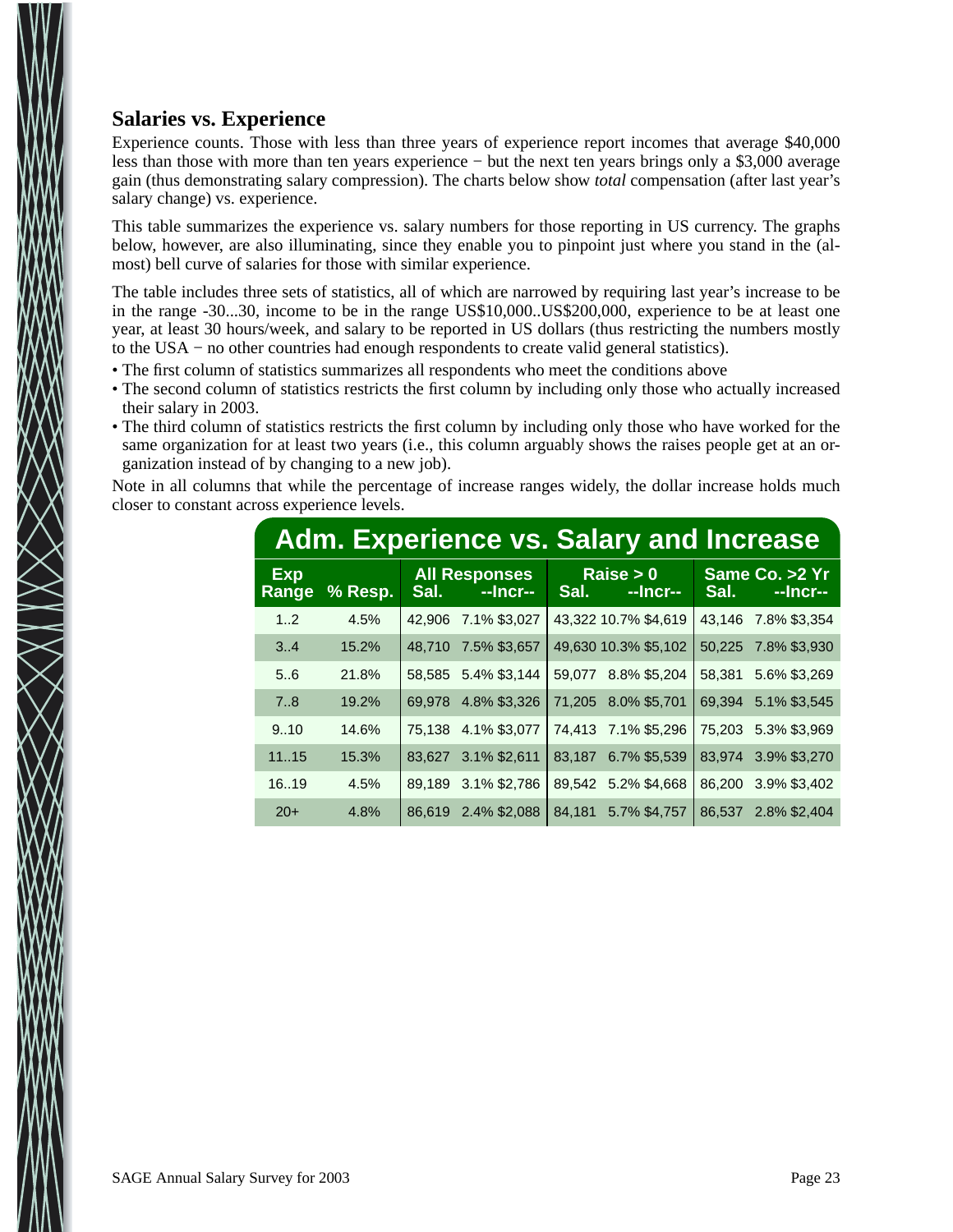

Below are the overall distributions for salary vs. experience, though they include all countries with no special processing for geography.

The charts show pleasing bell-curve distributions that connote the validity of the statistics. A small number of dramatically higher-paid respondents ups the average a slight bit in just about every chart. Checking the records, some of these were due to one-time bonuses for various reasons.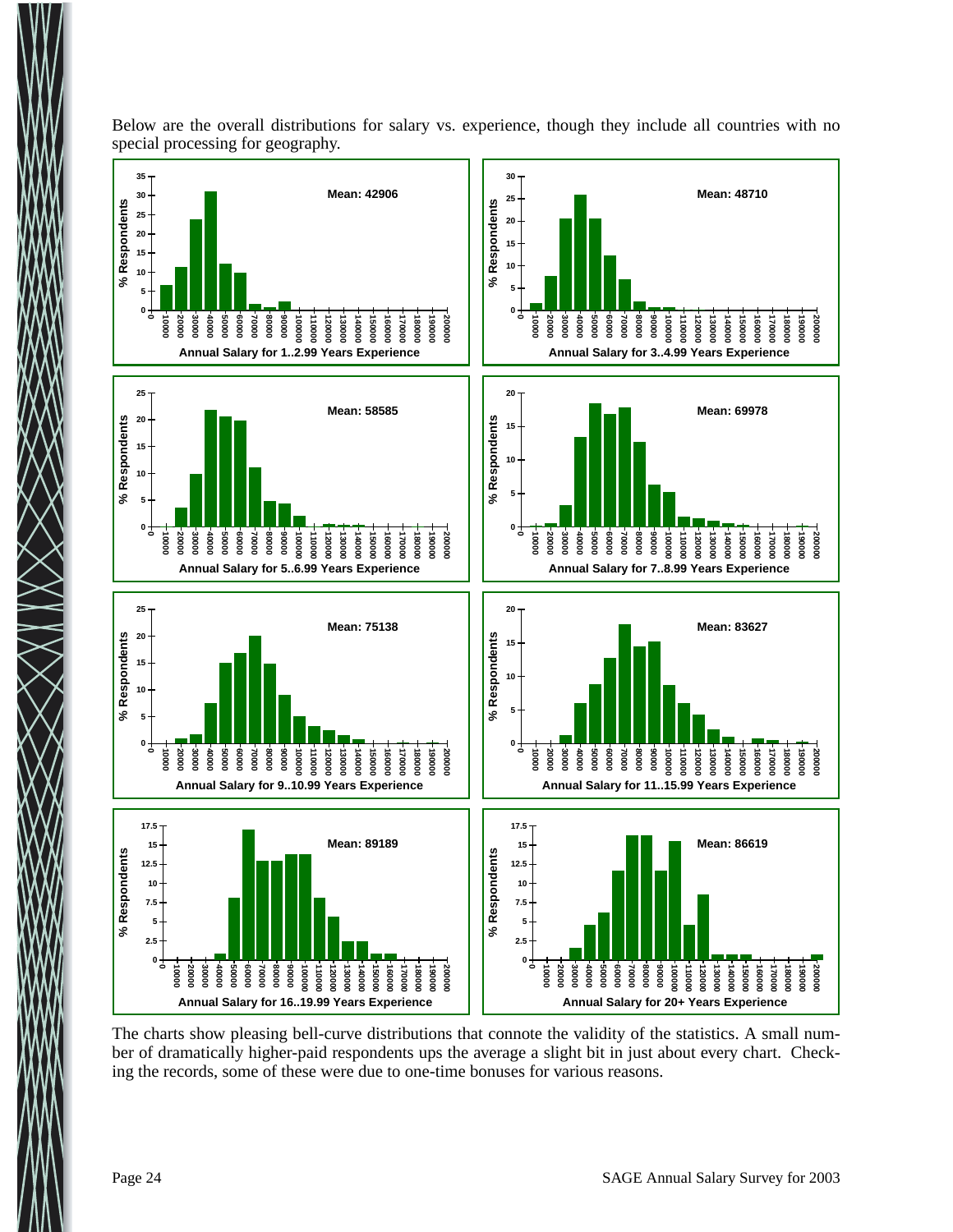### **Gender Studies**

As time goes on, women are, in general, catching up to men in experience (years ago, computer professions were truly male-dominated). The charts on the right show the distribution and average salary increase for the entire group and for males/females broken out. The top chart includes the very high and very low salaries in addition to very positive and very negative salary swings.

Females seem to be overrepresented in the \$50K-69K

range and also in the \$80K-89K range (again, potentially due to experience). They fall shorter in the \$150K+ range, but not many people overall fit into the ranges (and thus this data is not a strong case for argument).

On the right below is a graphical representation of the same salary brackets by gender. Geneally, salaries for women keep pace with men throughout. This is good news for former victims of the ''pink ceiling.''

# **Salary vs. Years of Experience**

| <b>Overall</b> |         |               |      | <b>Female</b>                 |         |  |
|----------------|---------|---------------|------|-------------------------------|---------|--|
|                | % Resp. |               |      | <b>AvgSal</b>                 | % Resp. |  |
| 39,961         | 7.4     | 39,859        | 7.5  | 43,096#                       | 5.0     |  |
| 47,085         | 16.4    | 46,692        | 16.4 | 55,542                        | 15.6    |  |
| 55,594         | 21.8    | 55,611        | 21.9 | 55,185                        | 18.9    |  |
| 66,922         | 18.9    | 66,827        | 19.1 | 69,105                        | 15.0    |  |
| 72,310         | 13.4    | 72,547        | 13.4 | 67,427                        | 13.3    |  |
| 79,851         | 13.8    | 80,826        | 13.6 | 65,543                        | 18.9    |  |
| 87,089         | 4.2     | 87,964        | 4.0  | 77,127                        | 7.2     |  |
| 85,690         | 4.2     | 86,917        | 4.1  | 69,072                        | 6.1     |  |
|                |         | <b>AvgSal</b> |      | <b>Male</b><br>AvgSal % Resp. |         |  |

# **Increases by Gender & Sal. Range**

|                |       | <b>Overall</b> |       | <b>Male</b> | <b>Female</b> |         |
|----------------|-------|----------------|-------|-------------|---------------|---------|
| <b>Salary</b>  | N     | Incr.          | N     | Incr.       | N             | Incr.   |
| 10,00019,999   | 0.9%  | 0.4%           | 0.8%  | 0.3%        | 2.2%          | 2.0%    |
| 20,00029,999   | 4.0%  | 1.2%           | 4.1%  | 1.4%        | 2.2%          | $-0.8%$ |
| 30,00039,999   | 10.4% | 4.7%           | 10.8% | 4.9%        | 2.2%          | 1.2%    |
| 40,00049,999   | 16.0% | 5.8%           | 16.0% | 5.8%        | 16.7%         | 5.8%    |
| 50,00059,999   | 17.0% | 5.2%           | 16.7% | 5.2%        | 22.2%         | 4.1%    |
| 60,00069,999   | 14.5% | 4.4%           | 14.4% | 4.5%        | 16.7%         | 2.7%    |
| 70,00079,999   | 12.7% | 3.4%           | 12.8% | 3.4%        | 11.1%         | 3.1%    |
| 80,00089,999   | 8.8%  | 2.0%           | 8.7%  | 2.1%        | 11.1%         | 1.1%    |
| 90,00099,999   | 6.5%  | 1.4%           | 6.5%  | 1.5%        | 6.7%          | $-0.3%$ |
| 100,000149,999 | 8.4%  | 2.8%           | 8.4%  | 3.0%        | 8.9%          | $-1.7%$ |
| 150,000+       | 0.8%  | 0.2%           | 0.8%  | 0.2%        | 0.0%          | 0.0%    |

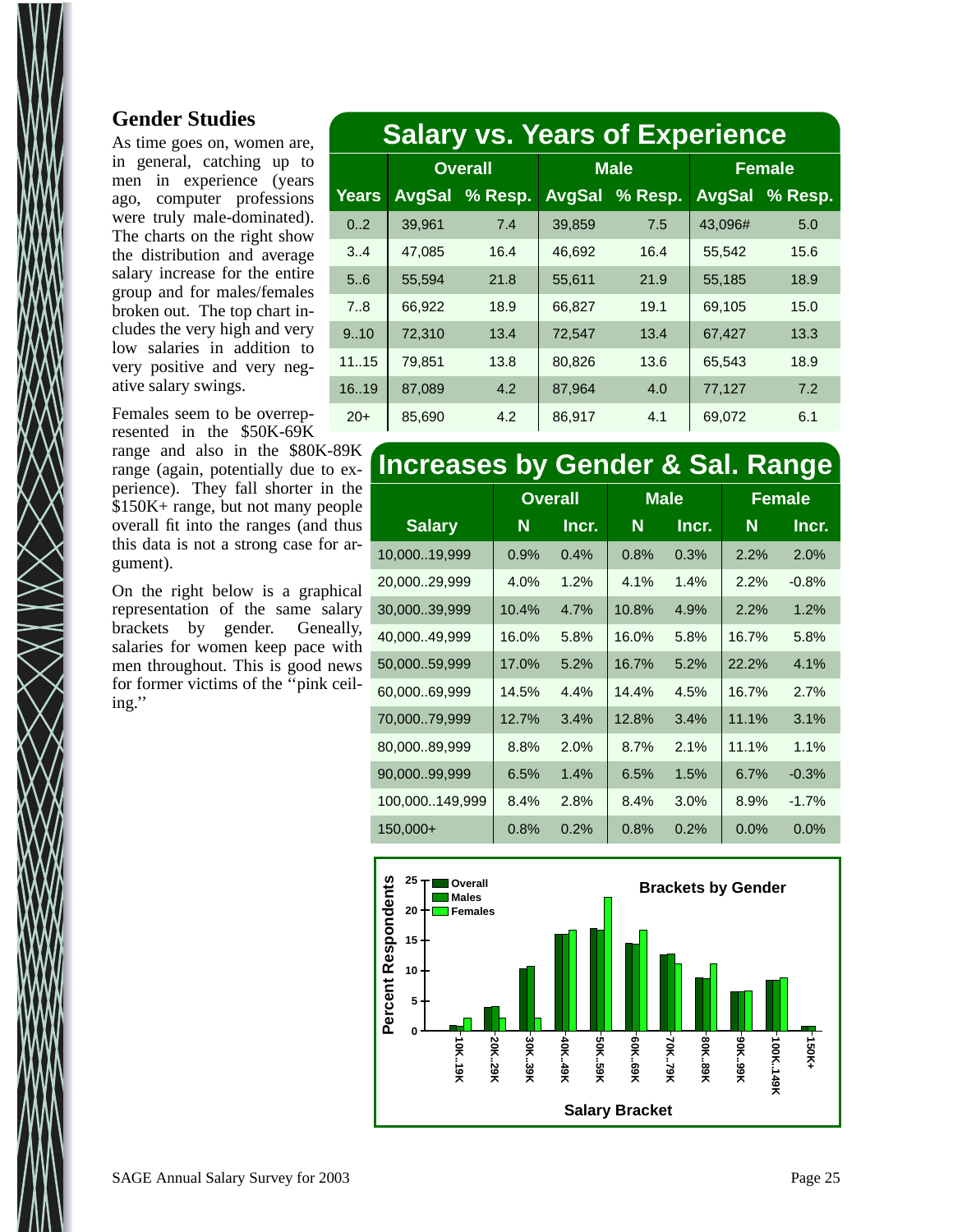### **Salary and Education**

Education is often said to enhance salaries. The chart on the right (which is for general education, not technical education), while not accounting for experience, shows that this adage seems to hold true.

The second chart on the right shows average salaries compared against 'relevant' education. The same trend holds. The next chart shows charts that factor in experience. The # means that the sample is probably too small to believe the numbers.

Generally, it appears that both education and longevity pay off. No respondent claimed a Ph.D. in a 'relevant' area.

### **Salary in USA Metro Areas**

The cost of living varies in different cities (e.g., New York City is very expensive; Kansas City is less so). The chart on the next page shows how compensation varies in some of the larger tech cities. All salary reports are converted dollars using 13 Jul 2004 exchange rates.

| <b>Salary vs. Education</b>      |               |      |                |  |  |  |  |  |
|----------------------------------|---------------|------|----------------|--|--|--|--|--|
| <b>EducLevel</b>                 | <b>AvgSal</b> |      | Avglnc % Resp. |  |  |  |  |  |
| Ph.D./D.Sc.                      | 81,075        | 5.4% | 1.4%           |  |  |  |  |  |
| <b>Masters Degree</b>            | 74,139        | 3.6% | 10.6%          |  |  |  |  |  |
| <b>Bachelors Degree</b>          | 64.568        | 4.6% | 44.1%          |  |  |  |  |  |
| Less than High School Diploma    | 62,354        | 8.6% | $[14]$         |  |  |  |  |  |
| Some College or Technical School | 60,730        | 5.1% | 27.3%          |  |  |  |  |  |
| High School Diploma              | 58,757        | 5.8% | 4.9%           |  |  |  |  |  |
| Technical Certificate(s)         | 56,498        | 4.8% | 4.3%           |  |  |  |  |  |
| <b>Associates Degree</b>         | 56,318        | 6.5% | 7.0%           |  |  |  |  |  |

# **Salary vs. Relevant Education**

| <b>EducLevel</b>                    |        |         | AvgSal AvgInc % Resp. |
|-------------------------------------|--------|---------|-----------------------|
| <b>Masters Degree</b>               | 81,734 | 3.8%    | [23]                  |
| <b>Bachelors Degree</b>             | 75.645 | $4.0\%$ | 6.7%                  |
| <b>Associates Degree</b>            | 64,446 | 4.8%    | 31.1%                 |
| Less than High School Diploma       | 63.591 | 4.8%    | 19.9%                 |
| Technical Certificate(s)            | 61,173 | 5.0%    | 22.6%                 |
| High School Diploma                 | 60,905 | 5.2%    | 14.1%                 |
| Some College or Technical<br>School | 57,322 | 5.8%    | 4.9%                  |

| <b>Salary and Incr. by Education/Exp.</b> |        |              |        |        |        |         |                  |  |  |
|-------------------------------------------|--------|--------------|--------|--------|--------|---------|------------------|--|--|
| <b>Education level</b>                    | 0.1    | $\mathbf{2}$ | 3.4    | 5.9    | 1014   | 1519    | $20+$            |  |  |
| <b>Masters Degree</b>                     | 63,892 | 57,250       | $---$  | 79,288 | 77,324 | 107,000 | 108,333          |  |  |
|                                           | 8.6#   | 5.9#         | $---$  | 2.7    | 5.4    | 0.0#    | 2.9#             |  |  |
| <b>Bachelors Degree</b>                   | 44,675 | 46,391       | 59,618 | 71,266 | 85,705 | 87,313  | 90,847           |  |  |
|                                           | 5.3#   | $-0.2$       | 7.1    | 3.8    | 3.6    | 4.0     | 2.8              |  |  |
| Assoc. Degree                             | 40,976 | 43,606       | 49,464 | 65,878 | 77,385 | 85,554  | 81,986           |  |  |
|                                           | 2.9    | 8.4          | 7.5    | 5.2    | 2.9    | 3.2     | 1.8              |  |  |
| Some Coll/Tech Sch                        | 51,600 | 32,874       | 40,273 | 52,986 | 65,381 | 92,689  | 84,154           |  |  |
|                                           | 10.5#  | 9.4          | 7.9    | 5.6    | 4.8    | 6.7     | 0.3 <sub>2</sub> |  |  |
| Technical Cert(s)                         | 37,927 | 36,998       | 43,846 | 58,215 | 75,217 | 83,022  | 82,368           |  |  |
|                                           | 9.7    | 9.3          | 7.2    | 5.5    | 2.6    | 2.3     | 2.5              |  |  |
| <b>High School Diploma</b>                | 57,000 | 38,277       | 41,365 | 60.817 | 74.499 | 72,016  | 84,295           |  |  |
|                                           | 8.7#   | 6.6          | 8.0    | 4.5    | 4.4    | 5.4     | 3.4              |  |  |
| Less than HS Diploma                      | 43,977 | 41,586       | 46,456 | 63,577 | 78,323 | 83,923  | 78,980           |  |  |
|                                           | $-0.5$ | 7.2          | 6.9    | 5.1    | 3.5    | 2.5     | $3.2^{\circ}$    |  |  |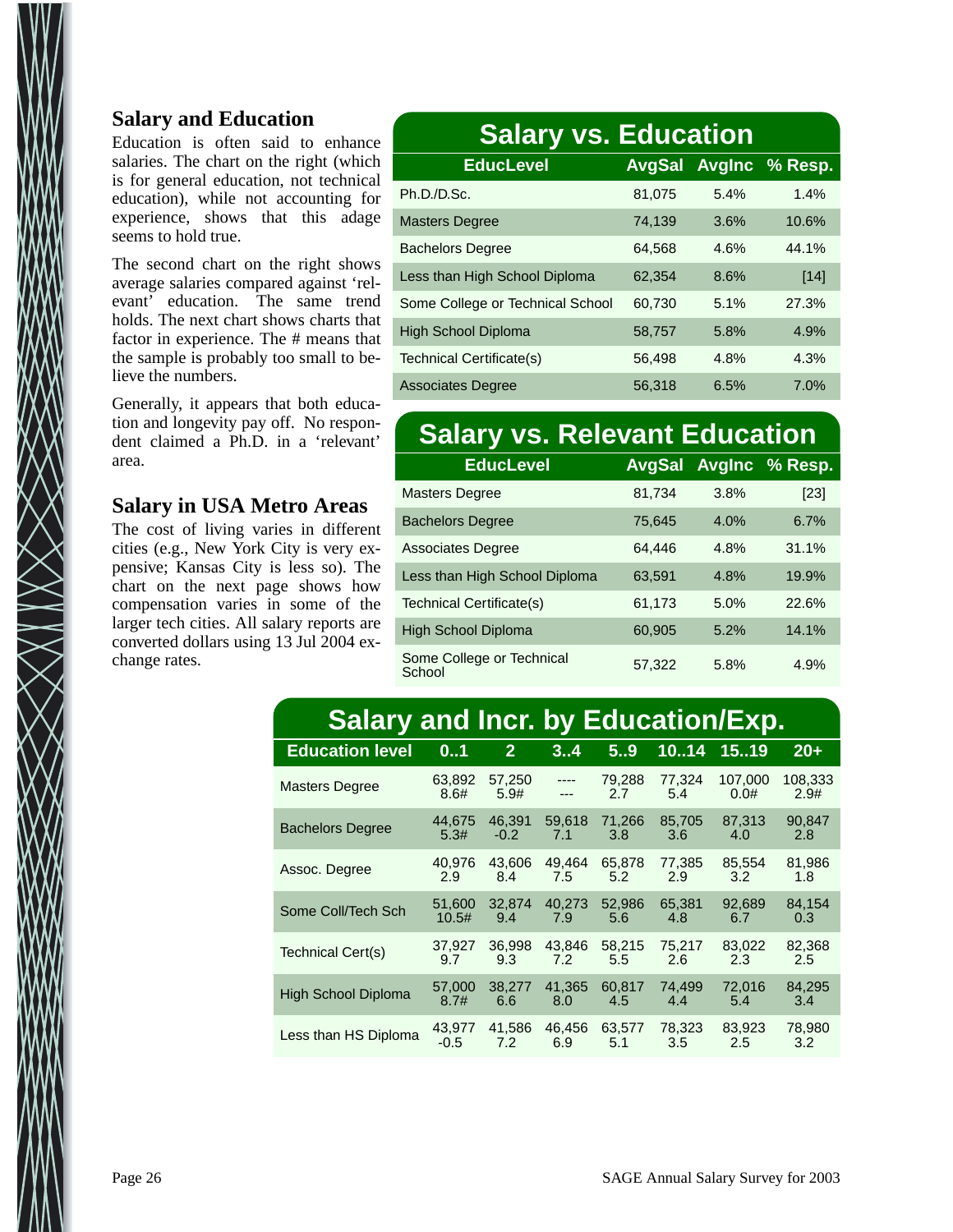| <b>Avg Salary/Raise by Area/Experience</b>           |                 |                 |               |                  |                  |                    |
|------------------------------------------------------|-----------------|-----------------|---------------|------------------|------------------|--------------------|
| <b>Area</b>                                          | 0.1             | 2.4             | 5.9           | 1014             | 1519             | $20+$              |
| San Francisco/San Jose/Silicon Valley, CA Metro Area | ----            | 62,011          | 88,048        | 106,359          | 106,093          | 107,583            |
|                                                      | ----            | 3.7             | 4.0           | 1.1              | $-0.2$           | -3.6               |
| New York Metro Area                                  | 58,000          | 60,137          | 83,653        | 101,046          | 112,646          | 149,000            |
|                                                      | 5.5#            | 5.8             | 7.8           | 2.6              | 3.2              | 0.0#               |
| Washington, DC Metro Area                            | 45,466          | 57,643          | 77,334        | 88,574           | 92,887           | 95,982             |
|                                                      | 15.7#           | 7.5             | 5.2           | 5.1              | 2.8              | 5.7                |
| London, England Metro Area                           | ----<br>----    | 53,780<br>5.5#  | 71,625<br>4.0 | 137,232<br>7.2#  | 65,834<br>7.4#   | ----               |
| Los Angeles/Orange Co., CA Metro Area                | 60,000          | 48,952          | 68,770        | 86,580           | 107,951          | 93,175             |
|                                                      | 20.0#           | 9.3             | 6.9           | 5.0              | 5.4              | 2.0                |
| San Diego, CA Metro Area                             | 40,000          | 45,000          | 73,109        | 85,444           | 77,139           | 102,500            |
|                                                      | 6.7#            | 10.2            | 5.0           | 5.0              | 2.5#             | $-5.8#$            |
| Boston, MA, Metro Area                               | 53,582          | 58,520          | 72,478        | 75,022           | 82,477           | 86,135             |
|                                                      | 6.1#            | 6.6             | 3.7           | 0.7              | $2.2\phantom{0}$ | 3.3                |
| Atlanta, GA Metro Area                               | ----            | 47,453          | 64,826        | 89,726           | 101,400          | 97,500             |
|                                                      | ----            | 8.8             | 5.6           | 1.2              | 4.3              | 7.5#               |
| Denver, CO Metro Area                                | 57,000          | 48,770          | 65,152        | 84,184           | 92,377           | 97,700             |
|                                                      | 0.0#            | 9.7             | 4.6           | 3.0              | 2.8              | 2.0                |
| Dallas, TX Metro Area                                | ----            | 49,175          | 70,623        | 73,502           | 83,472           | 92,000             |
|                                                      | ----            | 9.7             | 4.6           | 2.3              | $-0.4$           | 1.1#               |
| Chicago, IL Metro Area                               | 37,500          | 53,381          | 68,940        | 86,010           | 93,000           | 88,000             |
|                                                      | 14.7#           | 8.2             | 4.8           | $2.2^{\circ}$    | 2.8              | 6.1#               |
| Houston, TX Metro Area                               | ----            | 45,500          | 69,757        | 81,625           | 79,000           | 46,500             |
|                                                      | ----            | 9.8             | 5.1           | 6.1              | 1.7#             | $-0.6#$            |
| Austin, TX Metro Area                                | ----            | 45,335          | 69,268        | 86,777           | 82,416           | 43,864             |
|                                                      | ----            | 4.0             | 3.5           | 4.8              | 1.1              | 3.1#               |
| Philadelphia, PA, Metro Area                         | ----            | 52,579<br>4.5   | 61,114<br>3.9 | 80,253<br>2.1    | 78,987<br>3.9    | 61,500<br>$-13.2#$ |
| Research Triangle, NC Metro Area                     | ----            | 45,275<br>4.8   | 61,888<br>3.2 | 66,731<br>$-0.1$ | 84,250<br>$-1.1$ | 91,386<br>4.1#     |
| Seattle/Redmond, WA Metro Areas                      | 59,752          | 44,317          | 62,952        | 75,400           | 83,666           | 84,500             |
|                                                      | $-10.1#$        | 7.2             | 2.6           | 8.7              | 4.3              | 5.8#               |
| Ottawa, ON Metro Area                                | 70,901<br>13.2# | 42,993<br>14.3# | 55,313<br>2.1 | 62,744<br>3.7    | 66,375<br>4.5    |                    |
| Sydney, Australia Metro Area                         | ----            | 27,278          | 56,173        | 59,870           | 62,214           | 80,789             |
|                                                      | ----            | 13.0#           | 5.4           | $-1.1$           | 2.8              | 1.8#               |
| Toronto, ON Metro Area                               | ----            | 37,713          | 43,456        | 67,974           | 55,422           | 80,706             |
|                                                      | ----            | 13.6            | 4.1           | 7.0              | 2.5              | 2.0#               |
| Montreal, QC Metro Area                              | ----            | 31,271<br>7.2#  | 47,556<br>8.3 | 55,405<br>5.7    | 58,833<br>5.4#   | ----               |
| Vancouver, BC Metro Area                             | ----            | 33,102<br>8.9   | 42,227<br>6.6 | 60,040<br>0.6    | 60,342<br>11.1#  | 51,730<br>4.2#     |

The # symbol means the sample size is small and not trustworthy; boxes with '----' had few or no samples.

**EXXIII**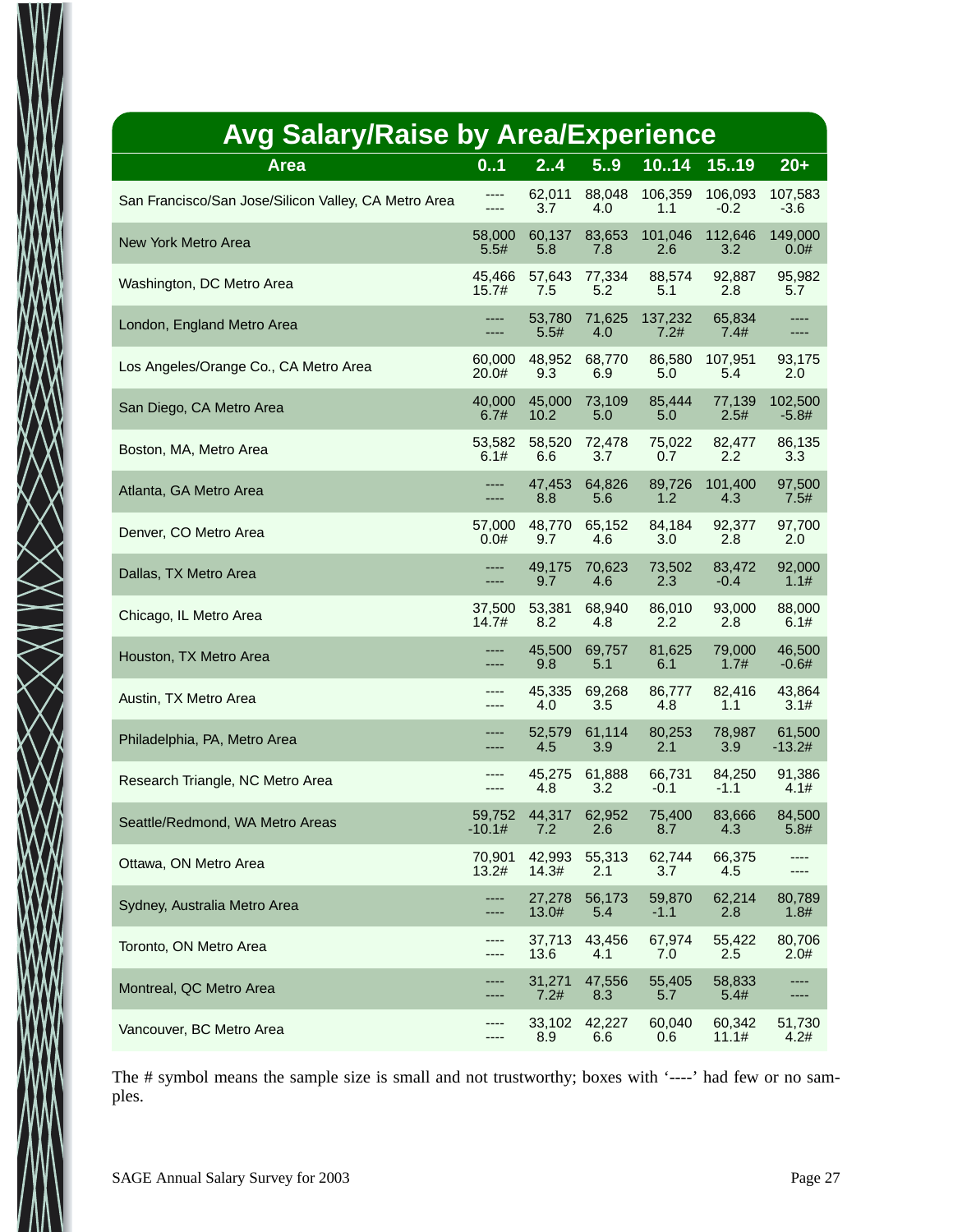## **SAGE Job Classifications vs. Salary**

The SAGE job classifications are detailed previously. This table shows how classification and experience affect salary. Generally, higher numbers seem to appear exactly where one would expect.

| <b>Increase/Salary for SAGE Classif. and Experience</b> |                |           |            |                |            |                |        |                |            |          |  |
|---------------------------------------------------------|----------------|-----------|------------|----------------|------------|----------------|--------|----------------|------------|----------|--|
|                                                         | <b>Level 1</b> |           |            | <b>Level 2</b> |            | <b>Level 3</b> |        | <b>Level 4</b> |            | N/A      |  |
| <b>Exp Yrs</b>                                          | <b>Sal</b>     | %Incr     | <b>Sal</b> | %Incr          | <b>Sal</b> | %Incr          | Sal    | %Incr          | <b>Sal</b> | %Incr    |  |
| 12                                                      | 42,533         | 10.7      | 39,528     | 7.1            | 42,577     | 6.6            | 40,470 | 11.7           | 43,642     | 2.7      |  |
| 3.4                                                     | 35,087         | 3.7       | 44,004     | 5.6            | 45,674     | 7.7            | 52,300 | 9.4            | 50,371     | 6.1      |  |
| 5.6                                                     | 41,559         | 12.7      | 47,762     | 7.0            | 56,239     | 5.1            | 61,206 | 5.8            | 44,580     | 1.3      |  |
| 7.8                                                     | 45,232         | $-0.3$    | 59,321     | 1.8            | 66,593     | 4.7            | 71,681 | 5.4            | 64,096     | 5.3      |  |
| 9.10                                                    | 21,337#        | 14.3#     | 66,947     | 3.2            | 69,457     | 4.3            | 76,276 | 3.7            | 63,184     | 3.8      |  |
| 1115                                                    | ----           | $- - - -$ | 67,529     | 6.1            | 75,925     | 2.2            | 85,894 | 3.6            | 66,402     | 4.0      |  |
| 1619                                                    |                | ----      | 75,950#    | 3.5#           | 78,487     | 3.8            | 93,543 | 3.3            | 113,688    | 5.2      |  |
| $20+$                                                   | 33,500#        | 7.0#      | 51,500#    | 1.7#           | 77,785     | 3.0            | 89,855 | 2.3            | 72,000#    | $-10.4#$ |  |

The '#' symbol means the number of respondents is small and not to be trusted too much. In fact, each of the observations that appears anomalous is indeed marked that it is not to be trusted.

On the right is a graphical chart of the salary. It is extremely intuitive, with higher salaries for more experience and higher apparently skill levels.

On the right is a graphical chart of the salary increases for the various SAGE levels. The effects of Salary compression are exposed here as the presumably younger admins catch up to the older respondents.



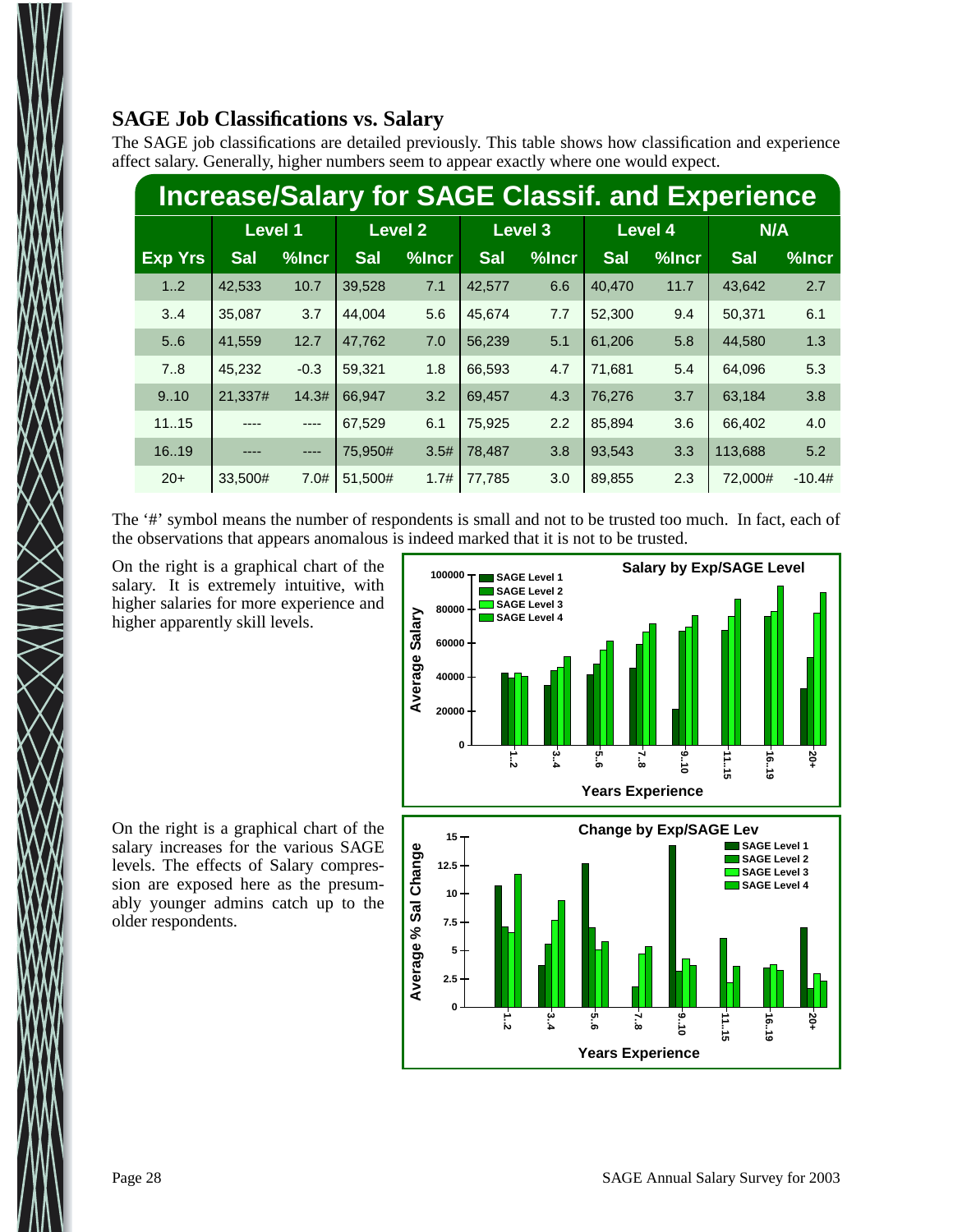## **Salary by Focus, Experience, and Region**

Sometimes it is easier to compare salaries and increases by focus. The chart below explores that possibility. Foci are sorted roughly in descending order of apparent earning power.

The # symbol means the sample size is small and not to be trusted too much.

Refining data to ever smaller subsets sometimes yields sample sizes that are too small. However, it is very useful to explore the salary and salary changes for regions, specialties, and experience. It is the tables below and on the next pages that can make it easy to compare salaries. These regions were derived from reported zip codes.

 $\bigtimes$ 

# **Salary and Raise by Title and Years of Experience**

| <b>Title</b>          | 24               | 5.9           | 1014          | 1519           | $20+$   |
|-----------------------|------------------|---------------|---------------|----------------|---------|
| People mgmt           | 69,588           | 83,544        | 97,568        | 100,379        | 102,817 |
|                       | 5.1              | 6.3           | $-0.2$        | 4.6            | 3.3     |
| <b>Technical lead</b> | 52,812           | 71,059        | 85,949        | 90,858         | 92,890  |
|                       | 7.2              | 4.4           | 2.9           | 3.8            | 3.2     |
| Security              | 48,968           | 70,110        | 82,472        | 94,507         | 102,066 |
|                       | 6.5              | 5.0           | 4.1           | 5.0            | 2.2     |
| Other                 | 46,040           | 61,997        | 81,035        | 78,121         | 73,718  |
|                       | 5.0              | 6.2           | 4.5           | 3.1            | 2.0     |
| Project mgmt          | 54,564<br>12.6   | 64,612<br>5.0 | 79,288<br>5.4 | 79,950<br>0.9  |         |
| Databases             | 53,197           | 66,193        | 74,583        | 78,967         | 81,461  |
|                       | 7.6              | 4.4           | 2.3           | 2.6            | 3.9     |
| Server mgmt           | 44,763           | 61,659        | 74,109        | 76.445         | 77,626  |
|                       | 8.3              | 4.9           | 2.5           | 2.6            | 2.5     |
| Generalist            | 44,113           | 59,864        | 73,200        | 82,667         | 86,558  |
|                       | 6.8              | 5.1           | 3.7           | 3.1            | 0.9     |
| Networking            | 43,690           | 58,222        | 69,010        | 91,305         | 77,750  |
|                       | 8.4              | 5.9           | 4.6           | 4.1            | 3.5#    |
| Desktop               | 37,095<br>$-0.1$ | 44,821<br>4.0 | 54,374<br>2.5 | 51,600<br>3.2# |         |
| Help desk             | 37,967           | 38,476        | 50,567        | 75,139         | 53,376  |
|                       | 7.6              | 4.4           | 7.5           | 3.3#           | 0.8#    |

# **Salaries (K\$)/Raises by Region/Exp. Region 1..2 3..4 5..6 7..8 9..10 11..15 16..19 20+**

| ----               |             |              |                |             |             |                |             |              |
|--------------------|-------------|--------------|----------------|-------------|-------------|----------------|-------------|--------------|
| Akron              | ---         | 50.9<br>7.4  | 60.1<br>7.9    | 82.6<br>5.3 | 62.9<br>4.6 | 88.6<br>7.1    | ---         | ---          |
| Albany             |             | 53.0<br>4.9  | 58.9<br>7.4    |             |             |                |             |              |
| Arlington          | ---         | 59.2<br>7.2  | 57.3<br>3.5    | 82.5<br>7.7 | 98.9<br>4.0 | 77.6<br>$-2.5$ | 96.9<br>9.2 |              |
| Atlanta            |             | 53.1<br>11.4 | 63.3<br>5.7    | 80.1<br>5.0 | 86.3<br>6.2 | 95.8<br>1.2    |             |              |
| Austin             | ---         | 52.2<br>5.2  | 65.4<br>5.2    | 69.3<br>2.9 | 83.7<br>5.3 | 93.7<br>4.5    | ---         | 63.6<br>3.1  |
| Balt/WashDC+       | 55.5<br>9.8 | 62.2<br>6.7  | 73.4<br>7.3    | 84.5<br>5.1 | 89.6<br>5.2 | 97.4<br>4.3    | 99.0<br>2.8 | 103.0<br>5.9 |
| Boston+Area        | ---         | 63.6<br>8.0  | 66.2<br>5.0    | 79.3<br>3.0 | 76.8<br>4.0 | 84.8<br>1.8    | 68.5<br>3.6 | 97.7<br>2.6  |
| <b>Chapel Hill</b> | ---         | 50.6<br>5.7  | 59.6<br>$-0.4$ | 61.8<br>5.5 | 74.1<br>6.2 | 78.9<br>$-1.5$ |             |              |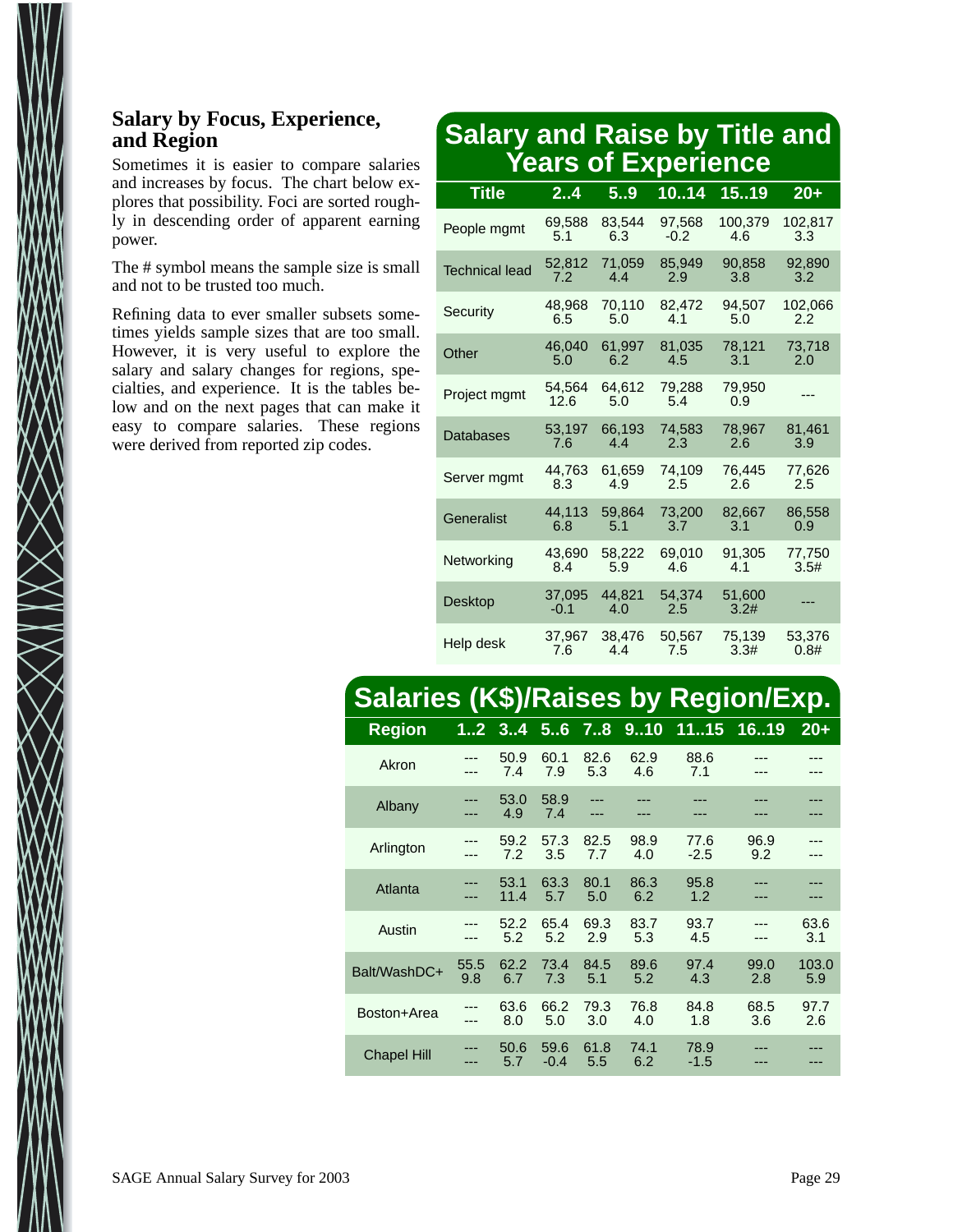| ļ |  |
|---|--|
| l |  |
|   |  |
| I |  |
|   |  |
|   |  |
|   |  |
|   |  |
|   |  |
|   |  |
|   |  |
|   |  |
|   |  |
|   |  |
|   |  |
|   |  |
|   |  |
|   |  |
|   |  |
|   |  |
|   |  |
|   |  |
|   |  |

| <b>Salaries (K\$)/Raises by Region/Exp.</b> |            |              |             |              |             |             |            |            |
|---------------------------------------------|------------|--------------|-------------|--------------|-------------|-------------|------------|------------|
| <b>Region</b>                               | 12         | 3.4          | 5.6         | 7.3          | 9.10        | 1115        | 1619       | $20+$      |
| Charlotte                                   | ---        | ---          | ---         | 76.8         | ---         | 84.7        | ---        | ---        |
|                                             | ---        | ---          | ---         | 6.5          | ---         | 0.5         | ---        | ---        |
| Chicago                                     | ---        | 63.9         | 64.7        | 87.2         | 82.6        | 94.6        | ---        | ---        |
|                                             | ---        | 8.6          | 4.2         | 4.9          | $-0.2$      | 3.8         | ---        | ---        |
| Cincinnati                                  | ---        | ---          | 61.7        | 72.0         | 70.7        | 69.6        | ---        | ---        |
|                                             | ---        | ---          | 5.1         | 3.7          | 4.4         | 3.0         | ---        | ---        |
| Columbia                                    | ---        | ---          | ---         | 57.6         | ---         | ---         | ---        | ---        |
|                                             | ---        | ---          | ---         | 9.5          | ---         | ---         | ---        | ---        |
| Columbus                                    | ---        | 51.5         | 66.9        | 71.7         | ---         | 82.0        | ---        | ---        |
|                                             | ---        | 6.1          | 3.5         | 8.9          | ---         | 2.9         | ---        | ---        |
| Denver/Front Range                          | ---        | 51.4         | 66.5        | 71.0         | 79.8        | 88.4        | 108.2      | 106.1      |
|                                             | ---        | 9.4          | 7.6         | 2.1          | 1.3         | 4.3         | 1.0        | 1.8        |
| <b>Detroit</b>                              | ---        | 55.0         | 63.0        | 62.5         | 74.1        | 69.3        | ---        | ---        |
|                                             | ---        | 10.2         | 10.8        | $-1.4$       | 4.6         | 2.4         | ---        | ---        |
| Fort Wayne                                  | ---        | 53.2         | 87.2        | 77.9         | 86.4        | ---         | ---        | ---        |
|                                             | ---        | 1.8          | 2.9         | 2.2          | 3.3         | ---         | ---        | ---        |
| Houston                                     | ---        | ---          | ---         | 70.8         | ---         | 83.5        | ---        | ---        |
|                                             | ---        | ---          | ---         | 4.9          | ---         | 4.4         | ---        | ---        |
| Indianapolis                                | ---<br>--- | 54.0<br>11.1 | 52.0<br>1.2 | 68.1<br>10.2 | ---<br>---  | ---<br>---  | ---<br>--- | ---        |
| <b>Kansas City</b>                          | ---        | ---          | 60.3        | 71.9         | 92.2        | 80.0        | ---        | ---        |
|                                             | ---        | ---          | 6.8         | 5.9          | 2.9         | $-0.4$      | ---        | ---        |
| Los Angeles                                 | 53.7       | 54.8         | 64.7        | 79.4         | 86.5        | 100.0       | 107.2      | 96.2       |
|                                             | 18.3       | 6.1          | 5.0         | 5.9          | 5.7         | 4.3         | 5.4        | 2.0        |
| Miami/Ft.Laud.                              | 58.4       | ---          | ---         | ---          | 96.2        | 92.2        | ---        | ---        |
|                                             | 1.7        | ---          | ---         | ---          | 5.1         | 6.3         | ---        | ---        |
| Milwaukee                                   | ---<br>--- | 47.3<br>4.2  | 63.9<br>4.7 | 59.9<br>1.9  | 75.8<br>6.2 | 77.9<br>3.6 | ---        | ---        |
| Mpls/St. Paul                               | ---        | 48.8         | 61.7        | 65.6         | 83.7        | 86.6        | ---        | ---        |
|                                             | ---        | 4.4          | 4.7         | 3.3          | 8.8         | -4.5        | ---        | ---        |
| Nashville                                   | ---<br>--- | 53.1<br>13.1 |             |              | ---<br>---  | ---<br>---  | ---        | ---<br>--- |
| New York                                    | ---        | 66.0         | 82.2        | 92.0         | 103.2       | 110.5       | 128.6      | ---        |
|                                             | ---        | 6.0          | 8.6         | 8.4          | 0.7         | 3.5         | 3.9        | ---        |
| Orlando/Tampa                               | ---        | 45.0         | 50.9        | 64.9         | 67.5        | ---         | ---        | 89.2       |
|                                             | ---        | 8.2          | 4.7         | 8.2          | 7.1         | ---         | ---        | 4.9        |
| Philadelphia                                | ---        | 60.3         | 60.2        | 73.4         | 67.2        | 87.6        | 101.9      | ---        |
|                                             | ---        | 3.8          | 6.2         | 7.4          | 1.1         | 3.5         | 3.9        | ---        |
| Phoenix                                     | ---        | ---          | 48.3        | 67.0         | 75.5        | ---         | ---        | ---        |
|                                             | ---        | ---          | 8.2         | 4.2          | 3.3         | ---         | ---        | ---        |
| Pittsburgh                                  | ---        | 56.5         | 58.9        | 73.2         | ---         | 81.5        | ---        | ---        |
|                                             | ---        | 10.2         | 10.1        | 0.5          | ---         | 7.3         | ---        | ---        |
| Portland                                    | ---        | 51.2<br>13.2 | 64.1<br>6.8 | 69.3<br>2.1  | 64.4<br>1.8 | 74.5<br>1.6 | ---<br>--- | ---        |
|                                             |            |              |             |              |             |             |            |            |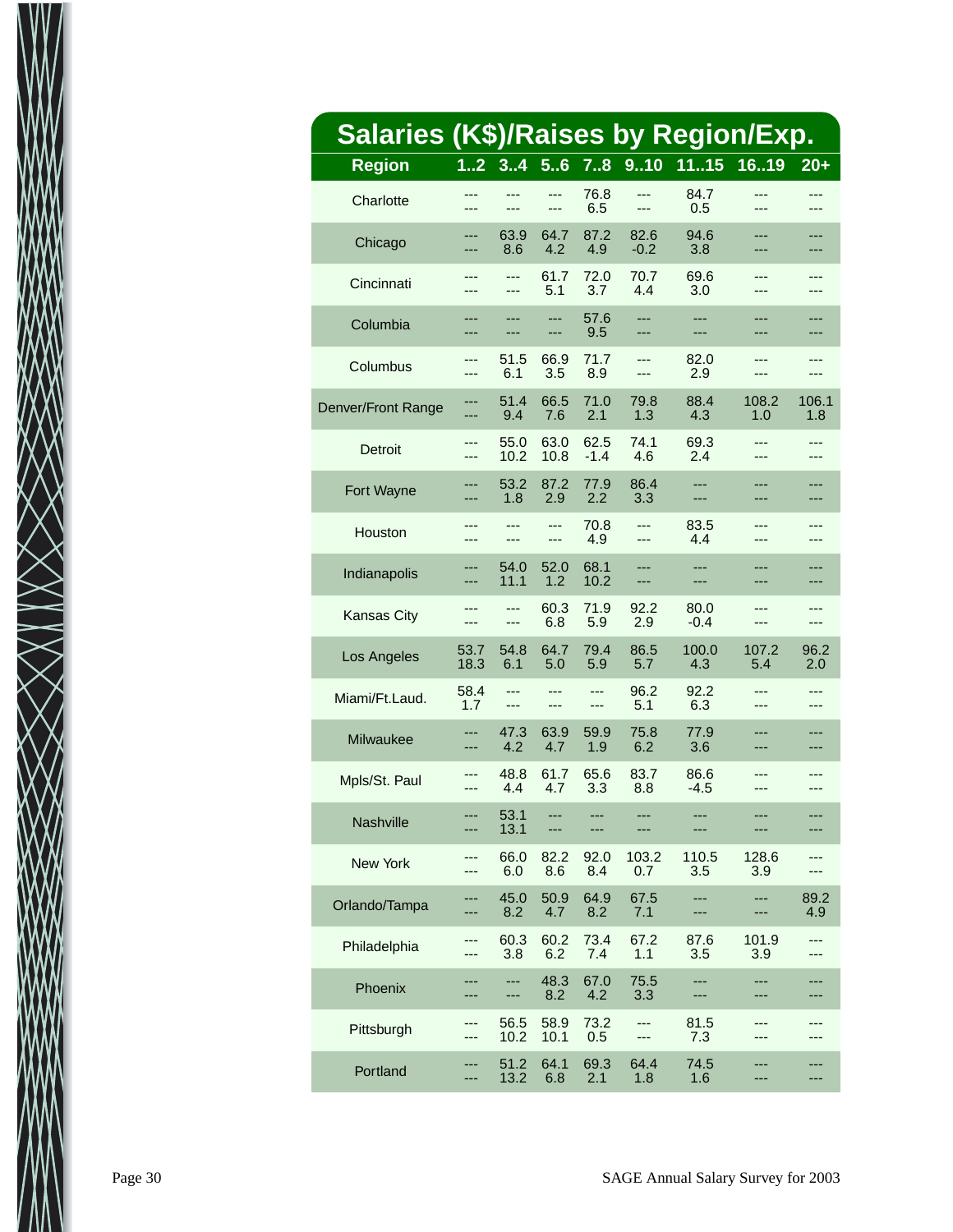| $\frac{1}{2}$ |
|---------------|
|               |
|               |
|               |
|               |
|               |
|               |
|               |
|               |
|               |
|               |
|               |

| <b>Salaries (K\$)/Raises by Region/Exp.</b> |                |             |             |                |                 |                           |              |                 |
|---------------------------------------------|----------------|-------------|-------------|----------------|-----------------|---------------------------|--------------|-----------------|
| <b>Region</b>                               |                |             |             |                |                 | 12 34 56 78 910 1115 1619 |              | $20+$           |
| Richmond/Norfolk                            | ---<br>---     | 37.8<br>0.8 | 62.5<br>1.6 | 78.6<br>3.2    | ---<br>---      | 81.0<br>5.7               |              |                 |
| Rochester/Buffalo                           | ---<br>---     | 53.0<br>9.6 | 55.3<br>7.1 | 58.3<br>0.7    | 64.0<br>0.6     |                           |              |                 |
| Sacramento                                  | ---            | 51.0<br>2.7 | 70.3<br>5.8 | ---<br>---     |                 | 81.8<br>0.8               |              |                 |
| SaltLake/Ogden                              | ---            | 47.2<br>8.3 | 63.6<br>6.6 | 66.0<br>5.1    | ---             |                           |              |                 |
| San Diego                                   | ---            | ---         | 62.8<br>3.6 | 83.7<br>4.5    | 85.4<br>3.9     | 96.4<br>5.9               | ---          | ---             |
| San Jose                                    | ---            | 74.7<br>7.1 | 92.5<br>4.7 | 96.1<br>5.9    | 105.4<br>$-0.4$ | 113.9<br>0.4              | 110.4<br>0.9 | 117.8<br>$-1.5$ |
| Seattle                                     | 72.7<br>$-0.1$ | 46.6<br>8.8 | 60.3<br>2.3 | 66.8<br>2.4    | 73.3<br>10.0    | 83.8<br>8.6               | 89.7<br>5.9  |                 |
| St. Louis                                   |                |             |             | 67.0<br>$-7.5$ | ---             |                           |              |                 |

| And on the right is the<br>same data derived from | Salaries (K\$)/Raises by Region/Exp. |             |              |              |                |                |                               |             |             |
|---------------------------------------------------|--------------------------------------|-------------|--------------|--------------|----------------|----------------|-------------------------------|-------------|-------------|
| country codes.                                    | <b>Region</b>                        |             |              |              |                |                | 12 34 56 78 910 1115 1619 20+ |             |             |
|                                                   | Australia                            | 35.6<br>3.3 | 38.8<br>7.7  | 47.7<br>4.2  | 49.1<br>6.6    | 53.9<br>4.3    | 54.1<br>1.0                   | 66.6<br>6.3 | ---<br>---  |
|                                                   | Canada                               | 36.8<br>8.7 | 39.7<br>10.4 | 42.7<br>5.0  | 48.5<br>7.5    | 59.5<br>5.6    | 67.4<br>4.0                   | 70.8<br>6.2 | 64.7<br>4.6 |
|                                                   | Germany                              | ---         | ---<br>---   | 66.6<br>13.9 | ---<br>---     |                |                               |             |             |
|                                                   | Ireland                              | ---         | 45.1<br>5.6  | 50.2<br>5.8  | 62.6<br>1.6    | ---            |                               |             |             |
|                                                   | <b>Netherlands</b>                   | ---<br>---  | 38.1<br>4.5  | 49.3<br>4.6  | 53.8<br>5.4    | ---<br>---     | 77.0<br>3.1                   | ---<br>---  |             |
|                                                   | Norway                               |             |              | ---          | ---<br>---     | 70.2<br>3.6    | ---                           |             |             |
|                                                   | Switzerland                          | ---         |              |              | ---<br>---     | 88.4<br>$-2.9$ |                               | ---         |             |
|                                                   | <b>United Kingdom</b>                | ---<br>---  | 47.9<br>2.4  | 57.2<br>5.3  | 81.9<br>$-2.2$ | 90.8<br>0.5    | 79.5<br>6.3                   |             |             |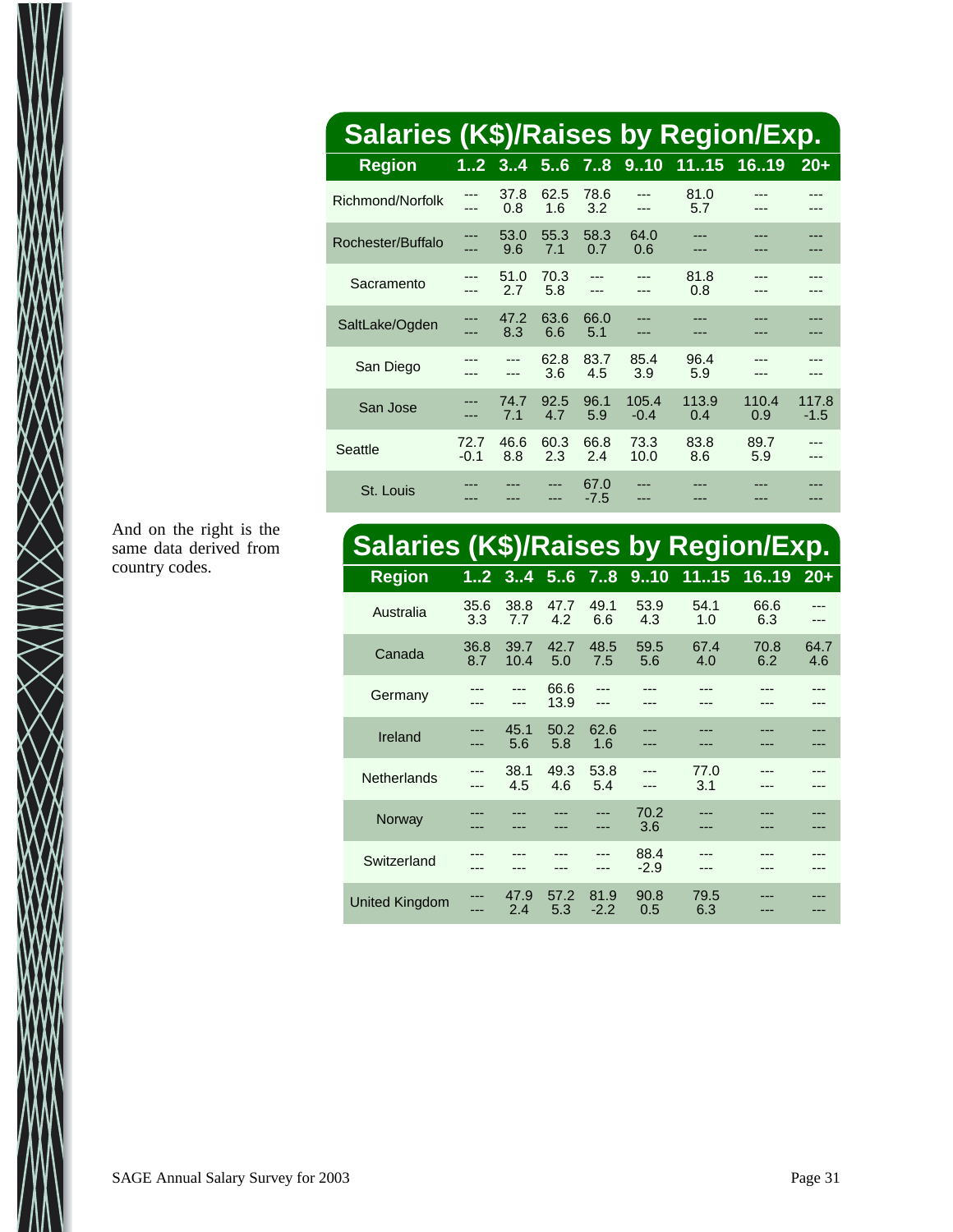Only a few cities had enough data to derive per-focus comparisons. The tables on the next pages were derived both from zip/country codes and from self-described geography.

| Atlanta, GA<br><b>Metro</b> |                       |                          |  |  |  |  |
|-----------------------------|-----------------------|--------------------------|--|--|--|--|
| <b>YrExp</b>                | <b>Server</b><br>mgmt | <b>Technical</b><br>lead |  |  |  |  |
| 5.6                         | $62.7 / -2.3$         | --- / ---                |  |  |  |  |
| 7.8                         | --- / ---             | 87.3/1.4                 |  |  |  |  |
| 9.10                        | 85.2 / 10.7           | $--- / ---$              |  |  |  |  |
| 1115                        | 98.6 / 0.7            | --- / ---                |  |  |  |  |

| <b>Denver/Front Range</b> |                   |                       |                          |  |  |  |  |
|---------------------------|-------------------|-----------------------|--------------------------|--|--|--|--|
| YrExp                     | <b>Generalist</b> | <b>Server</b><br>mgmt | <b>Technical</b><br>lead |  |  |  |  |
| 3.4                       | 49.6 / 3.5        | 53.1/10.3             | $--- / ---$              |  |  |  |  |
| 5.6                       | $--- / ---$       | 68.2 / 7.4            | --- / ---                |  |  |  |  |
| 7.8                       | $--- / ---$       | 76.1 / 0.3            | 77.7/4.7                 |  |  |  |  |
| 1115                      | $--- / ---$       | 85.7/4.0              | $--- / ---$              |  |  |  |  |

|      | <b>Boston+Area</b> |                                    |              |                       |                          |  |  |  |
|------|--------------------|------------------------------------|--------------|-----------------------|--------------------------|--|--|--|
|      |                    | <b>YrExp Generalist Networking</b> | <b>Other</b> | <b>Server</b><br>mgmt | <b>Technical</b><br>lead |  |  |  |
| 3.4  | 61.2 / 10.0        | $--- / ---$                        | $--- / ---$  | 67.7/9.9              | $--- / ---$              |  |  |  |
| 5.6  | 63.8/6.6           | $--- / ---$                        | 78.8 / 9.4   | 71.9/3.3              | $65.1 / -0.4$            |  |  |  |
| 7.8  | 72.2/4.9           | 79.3/4.1                           | $--- / ---$  | 82.4/6.0              | 92.7 / 2.7               |  |  |  |
| 9.10 | 69.0 / 2.6         | $--- / ---$                        | $--- / ---$  | 72.8/2.3              | 94.1 / 10.9              |  |  |  |
| 1115 | 74.5/4.3           | $--- / ---$                        | $--- / ---$  | $84.3 / -2.0$         | 92.7 / 1.0               |  |  |  |

|      | <b>Los Angeles</b> |                                    |                       |                          |  |  |  |  |  |  |
|------|--------------------|------------------------------------|-----------------------|--------------------------|--|--|--|--|--|--|
|      |                    | <b>YrExp Generalist Networking</b> | <b>Server</b><br>mgmt | <b>Technical</b><br>lead |  |  |  |  |  |  |
| 3.4  | 52.7/0.8           | $--- / ---$                        | 54.7/12.3             | $--- / ---$              |  |  |  |  |  |  |
| 5.6  | 66.8 / 9.0         | 54.2 / 4.5                         | $60.9 / -1.9$         | 61.2 / 8.4               |  |  |  |  |  |  |
| 7.8  | 92.3 / 7.6         | $--- / ---$                        | 61.3/6.3              | $--- / ---$              |  |  |  |  |  |  |
| 9.10 | 84.2 / 7.3         | $--- / ---$                        | 87.8 / 1.5            | $--- / ---$              |  |  |  |  |  |  |
| 1115 | 95.6 / 6.6         | $--- / ---$                        | $92.6 / -1.5$         | 111.6 / 4.1              |  |  |  |  |  |  |

# **New York Metro**

| <b>YrExp</b>   |             |             | Databases Generalist Networking | <b>Project</b><br>mgmt           | <b>Server</b><br>mgmt | <b>Technical</b><br>lead |
|----------------|-------------|-------------|---------------------------------|----------------------------------|-----------------------|--------------------------|
| 3 <sub>4</sub> | 82.8/6.7    | 63.4 / 7.2  | $--- / ---$                     | $--- / ---$                      | $--- / ---$           | $--- / ---$              |
| 5.6            | $--- / ---$ | 52.7/6.5    | 81.2 / 11.6                     | $--- / ---$                      | 97.0 / 8.4            | 79.2 / 12.4              |
| 7.8            | $--- / ---$ | 83.3/6.1    | 66.5 / 8.3                      | $--- / ---$                      | 97.7/9.0              | 126.9/5.5                |
| 9.10           | $--- / ---$ | 83.3 / 2.6  | $--- / ---$                     | $104.2 / -0.2 \quad 113.0 / 0.6$ |                       | $--- / ---$              |
| 1115           | $--- / ---$ | 106.7 / 0.4 | $--- / ---$                     | $--- / ---$                      | 108.2 / 7.9           | $--- / ---$              |

 $\frac{1}{2}$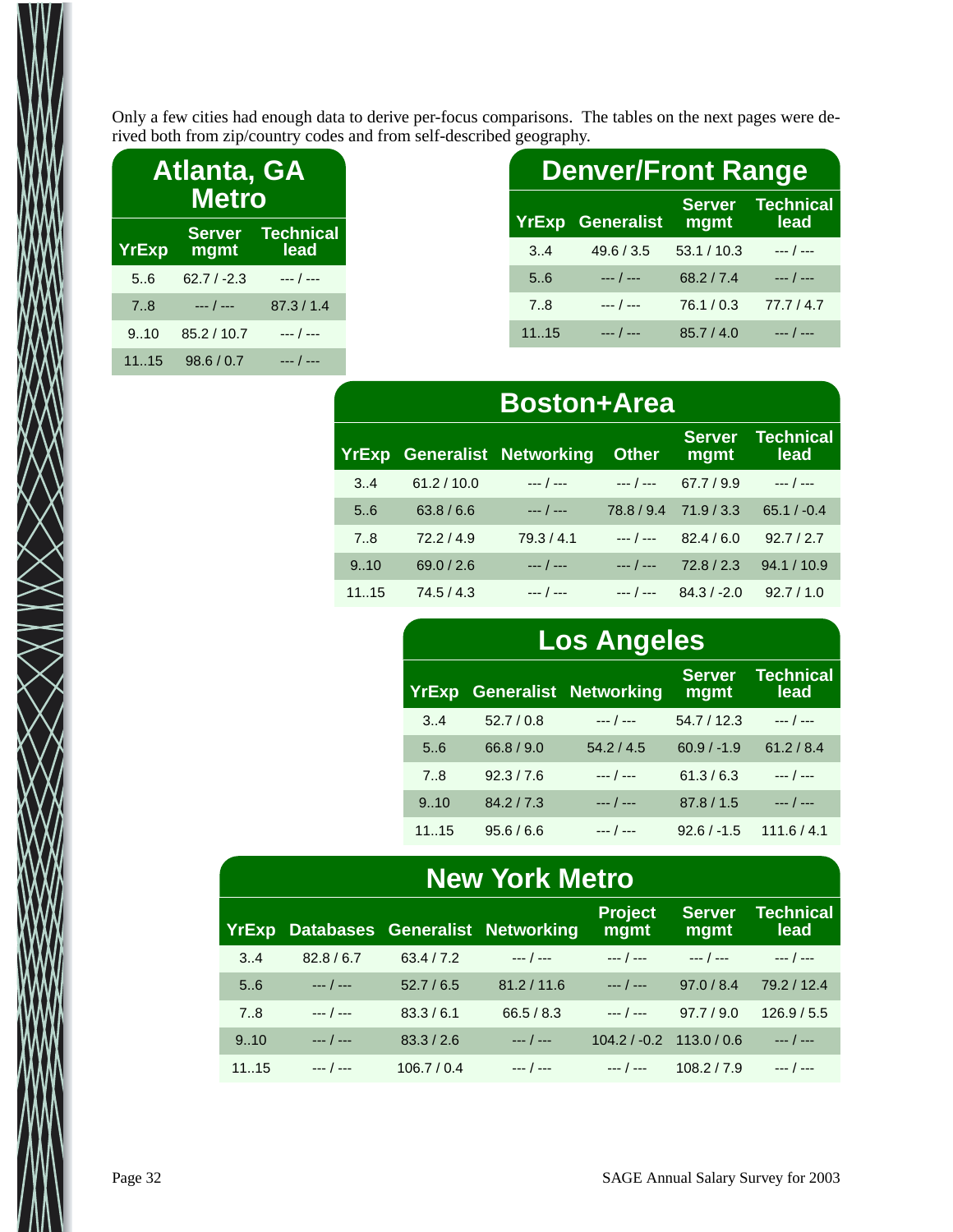# **San Fran./San Jose/Silicon Valley, CA**

|       |                | <b>YrExp Generalist Networking</b> | <b>Security</b> | <b>Server</b><br>mgmt | <b>Technical</b><br>lead |
|-------|----------------|------------------------------------|-----------------|-----------------------|--------------------------|
| 34    | 60.8 / 0.0     | 67.6 / 3.5                         | $--- / ---$     | $--- / ---$           | $--- / ---$              |
| 5.6   | 93.5 / 3.2     | $--- / ---$                        | $--- / ---$     | 86.1 / 1.8            | 106.8 / 5.1              |
| 7.8   | 91.5/6.2       | 84.2 / 5.0                         | 103.2 / 12.8    | $72.4 / -3.8$         | 103.0 / 4.5              |
| 9.10  | $--- / ---$    | $--- / ---$                        | $--- / ---$     | 108.2 / 0.2           | $106.1 / -0.6$           |
| 1115  | 108.8 / 3.8    | $--- / ---$                        | $--- / ---$     | $99.3 / -5.7$         | 126.3 / 1.3              |
| $20+$ | $104.3 / -8.1$ | $--- / ---$                        | $--- / ---$     | $--- / ---$           | $--- / ---$              |

| <b>Seattle</b> |             |                              |                       |  |  |  |  |  |
|----------------|-------------|------------------------------|-----------------------|--|--|--|--|--|
| <b>YrExp</b>   |             | <b>Generalist Networking</b> | <b>Server</b><br>mgmt |  |  |  |  |  |
| 3.4            | 47.2 / 5.1  | 51.5/12.4                    | 43.5/9.2              |  |  |  |  |  |
| 5.6            | 60.0 / 4.2  | $--- / ---$                  | 58.0 / 1.2            |  |  |  |  |  |
| 7.8            | $--- / ---$ | $--- / ---$                  | 66.6 / 4.7            |  |  |  |  |  |
| 1115           | --- / ---   | --- / ---                    | 70.4/6.3              |  |  |  |  |  |

| <b>Balt/WashDC+</b>                                                                                                        |             |             |             |                         |            |             |  |  |  |  |
|----------------------------------------------------------------------------------------------------------------------------|-------------|-------------|-------------|-------------------------|------------|-------------|--|--|--|--|
| <b>Technical</b><br><b>Server</b><br><b>YrExp Generalist Networking</b><br><b>Security</b><br><b>Other</b><br>lead<br>mgmt |             |             |             |                         |            |             |  |  |  |  |
| 3.4                                                                                                                        | $--- / ---$ | $--- / ---$ | $--- / ---$ | $--- / ---$             | 57.6/4.8   | $--- / ---$ |  |  |  |  |
| 5.6                                                                                                                        | 68.0 / 4.1  | 68.2/13.7   | $--- / ---$ | 80.8 / 7.6              | 74.9/9.5   | 71.4/2.9    |  |  |  |  |
| 7.8                                                                                                                        | 74.1 / 5.5  | 72.5/6.6    | $--- / ---$ | $109.3 / -0.1$ 80.3/7.1 |            | 91.3 / 5.1  |  |  |  |  |
| 9.10                                                                                                                       | 89.4/6.3    | $--- / ---$ | 78.3 / 2.9  | $--- / ---$             | 74.4/7.9   | 88.6 / 5.5  |  |  |  |  |
| 1115                                                                                                                       | 104.3 / 7.7 | $--- / ---$ | $--- / ---$ | 93.0 / 5.4              | 93.1 / 2.8 | 118.8 / 3.4 |  |  |  |  |

The next two charts show more aggregated areas, such as whole countries or large regions of the USA. All numbers are converted to USA dollars, since members of some countries reported their incomes in more than one currency.

| <b>Australia</b> |                   |                       |                          |  |  |  |  |  |  |  |
|------------------|-------------------|-----------------------|--------------------------|--|--|--|--|--|--|--|
| <b>YrExp</b>     | <b>Generalist</b> | <b>Server</b><br>mgmt | <b>Technical</b><br>lead |  |  |  |  |  |  |  |
| 12               | 34.7/4.1          | --- / ---             | $--- / ---$              |  |  |  |  |  |  |  |
| 3.4              | 36.7/10.1         | 38.4 / 4.7            | --- / ---                |  |  |  |  |  |  |  |
| 5.6              | --- / ---         | 45.0 / 3.5            | --- / ---                |  |  |  |  |  |  |  |
| 7.8              | --- / ---         | 46.9 / 10.0           | --- / ---                |  |  |  |  |  |  |  |
| 9.10             | 52.6/6.2          | --- / ---             | 56.7/2.9                 |  |  |  |  |  |  |  |
| 1115             | $45.2 / -4.0$     | $60.4 / -1.5$         | --- / ---                |  |  |  |  |  |  |  |

 $\lesssim$  XXIII XX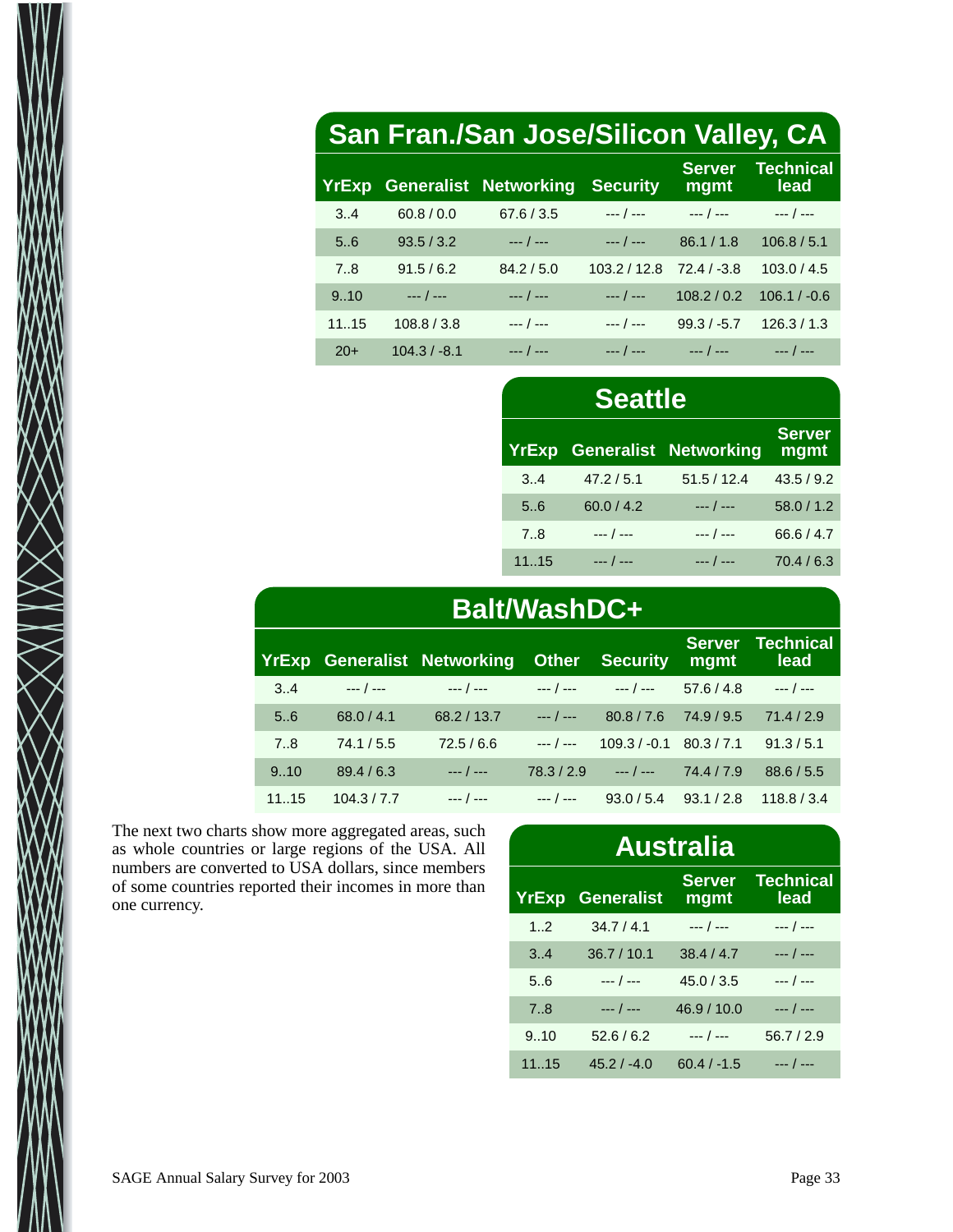|      | <b>Canada</b> |             |                                       |              |                 |                       |                          |  |  |  |
|------|---------------|-------------|---------------------------------------|--------------|-----------------|-----------------------|--------------------------|--|--|--|
|      |               |             | YrExp Generalist Help desk Networking | <b>Other</b> | <b>Security</b> | <b>Server</b><br>mgmt | <b>Technical</b><br>lead |  |  |  |
| 3.4  | 39.9/11.0     | $--- / ---$ | 37.3/12.2                             | $--- / ---$  | $--- / ---$     | 40.9 / 9.8            | $--- / ---$              |  |  |  |
| 5.6  | $39.2 / -1.0$ | 38.9 / 2.0  | 46.6 / 12.1                           | 44.5/4.9     | $--- / ---$     | 40.4/8.8              | 45.8 / 5.5               |  |  |  |
| 7.8  | 42.0 / 8.0    | $--- / ---$ | $--- / ---$                           | $--- / ---$  | $--- / ---$     | 51.2/8.9              | $--- / ---$              |  |  |  |
| 9.10 | 62.6/4.3      | $--- / ---$ | $--- / ---$                           | $--- / ---$  | $--- / ---$     | 62.1 / 8.7            | 57.0/1.9                 |  |  |  |
| 1115 | 75.5/6.2      | $--- / ---$ | $--- / ---$                           | $--- / ---$  | 59.4/3.9        | 67.5 / 3.6            | 60.8/1.2                 |  |  |  |

## **Do Large Companies Pay More?**

The chart below shows how salaries are distributed at companies of various sizes. It appears that larger companies not only have more admins (something you can't tell from the chart) but also have more admins in the higher pay brackets (something the chart shows very clearly).

| <b>Salary vs. Company Size</b> |       |       |       |        |        |          |         |              |  |  |  |
|--------------------------------|-------|-------|-------|--------|--------|----------|---------|--------------|--|--|--|
| <b>Salary</b>                  | 0.9   | 1049  | 5099  | 100499 | 500999 | 10004999 | $5000+$ | <b>Total</b> |  |  |  |
| 029,999                        | 24.8  | 12.2  | 10.4  | 6.9    | 7.5    | 5.0      | 3.7     | 6.8          |  |  |  |
| 30,00039,999                   | 21.6  | 15.9  | 12.8  | 13.6   | 12.9   | 9.3      | 8.3     | 11.3         |  |  |  |
| 40,00049,999                   | 14.4  | 22.9  | 18.8  | 18.6   | 17.6   | 16.6     | 13.1    | 16.4         |  |  |  |
| 50,00059,999                   | 6.4   | 16.9  | 19.8  | 15.4   | 16.5   | 15.0     | 17.6    | 16.5         |  |  |  |
| 60,00069,999                   | 8.8   | 11.3  | 11.1  | 14.3   | 14.5   | 15.4     | 14.8    | 14.0         |  |  |  |
| 70,00079,999                   | 8.0   | 8.1   | 9.0   | 10.9   | 11.4   | 12.4     | 13.8    | 11.8         |  |  |  |
| 80,00089,999                   | 3.2   | 5.5   | 6.2   | 6.7    | 4.7    | 10.6     | 9.0     | 7.8          |  |  |  |
| 90,0009,9999                   | 4.0   | 2.8   | 5.2   | 4.5    | 6.3    | 4.4      | 7.9     | 5.8          |  |  |  |
| 100,000149,999                 | 7.2   | 4.2   | 5.9   | 8.4    | 7.8    | 10.1     | 10.9    | 8.9          |  |  |  |
| 150,000+                       | 1.6   | 0.2   | 0.7   | 0.7    | 0.8    | 1.3      | 0.8     | 0.8          |  |  |  |
| Total                          | 100.0 | 100.0 | 100.0 | 100.0  | 100.0  | 100.0    | 100.0   | 100.0        |  |  |  |

## **Salaries by Industry Size**

Charts on the next pages show salaries and increases on an industry-by-industry basis with columns representing different sizes of a given organization. **Entries marked with '#' have almost no chance of being statistically valid.** Statistics were limited to salaries in the range of US\$10,000..\$200,000 and raises in the range -30%..30%. No other restrictions were applied (i.e., these charts include a global geography).

Trends in these data were very hard to discern.

 $\sum_{\lambda}$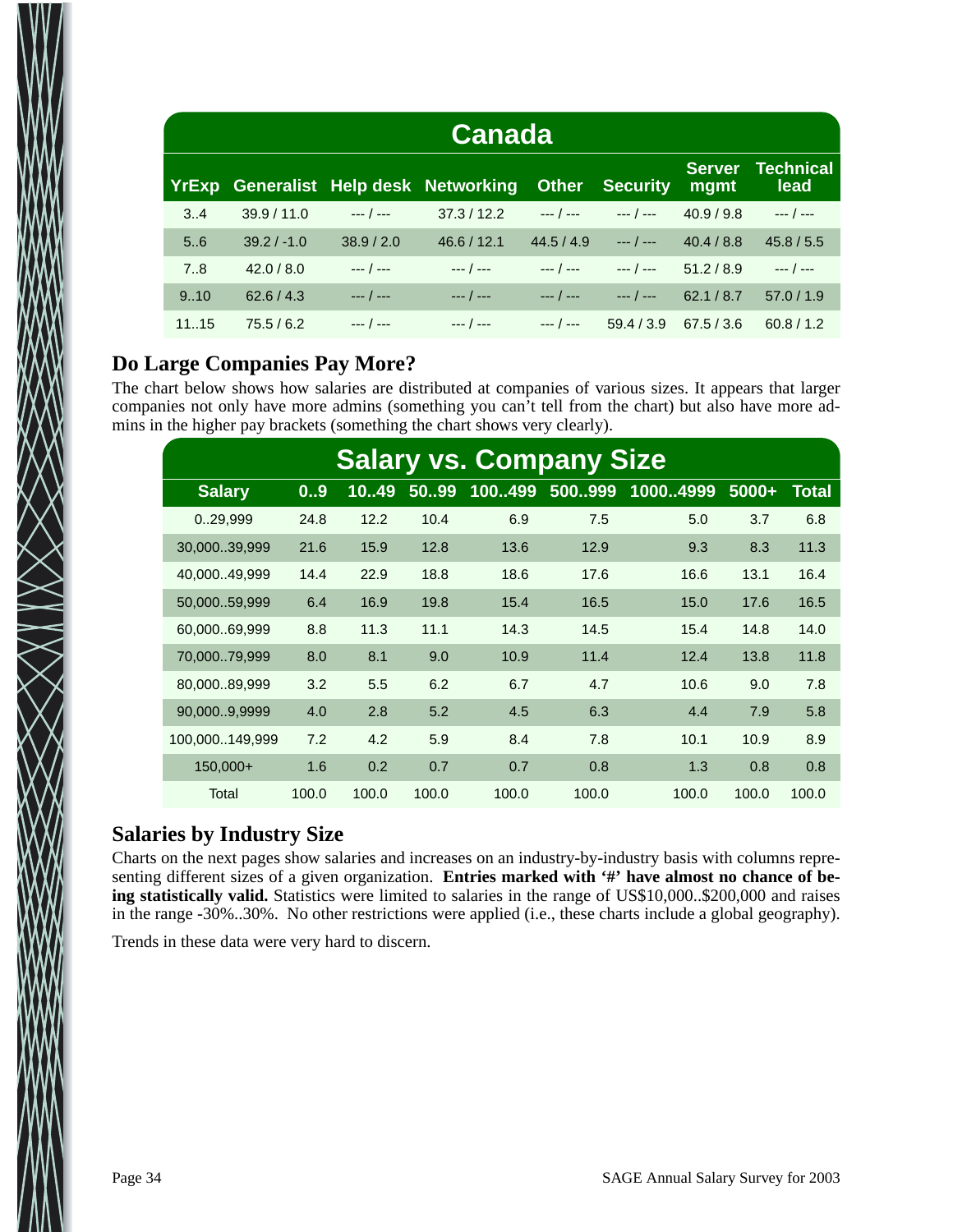| <b>Salary/Raise by Industry &amp; Size</b> |                |                |                 |                |  |  |  |  |
|--------------------------------------------|----------------|----------------|-----------------|----------------|--|--|--|--|
|                                            | 0.99           | 100499         | 500999          | 1000+          |  |  |  |  |
| Accounting                                 | 47.159<br>2.1  | 43,735 - 2.9#  | $-----$<br>---- | 53,875 13.0    |  |  |  |  |
| Advertising, PR, Marcomm                   | 55,721<br>7.9  | 71,950<br>5.6  | 81,181<br>2.6   | 73,721<br>6.1  |  |  |  |  |
| Aeronautical/aerospace                     | 50,000 - 9.1#  | 62,759<br>8.8  | 60,000<br>3.4#  | 71,101<br>3.5  |  |  |  |  |
| Agriculture                                | 70,500<br>7.2# | 65,000<br>8.3# | ----<br>----    | 59,166<br>6.5# |  |  |  |  |
| Architecture (buildings)                   | 82,276 21.6#   | 55,110 13.8#   | ----<br>----    | 78,000<br>2.6# |  |  |  |  |
| Automotive                                 | 72,000 7.5#    | 36,666<br>6.7# | 46,022<br>8.7#  | 62,311<br>8.4  |  |  |  |  |
| Biotechnology                              | 70,460 12.0    | 79,500<br>4.9# | 114,111<br>9.5# | 0.9<br>81,450  |  |  |  |  |
| Broadcasting/Cable/Video                   | 56,222 - 6.2#  | 52,608<br>5.7  | 90,615 11.8#    | 1.3<br>77,046  |  |  |  |  |
| Chemical                                   | 28,140 8.7#    | 25,645<br>3.0# | ----            | 75,776<br>8.0# |  |  |  |  |
| Computer HW/semicon-<br>ductor             | 3.3<br>70,740  | 83,690 - 0.1   | 71,861<br>3.7   | 80,727<br>3.3  |  |  |  |  |
| Construction                               | 48,225 15.8    | 51,750 11.7    | 31.528 10.0#    | 50,425<br>8.9  |  |  |  |  |
| Consulting/Bus. Svcs                       | 57,942<br>2.5  | 71,408<br>4.3  | 72,141<br>9.9   | 75,054<br>5.1  |  |  |  |  |
| Defense                                    | 75.971<br>8.4# | 71,611 10.3    | ----<br>----    | 75,276<br>6.4  |  |  |  |  |
| Distribution/Warehousing                   | 43,911 - 7.8   | 60,214<br>7.4  | 55,000<br>6.5#  | 57,530<br>0.8  |  |  |  |  |
| <b>Education (Commercial)</b>              | 38,468<br>4.1# | 66,000<br>6.5  | 54,700 12.2#    | 3.6<br>56,942  |  |  |  |  |
| Education - Coll./Univ.                    | 47,684<br>5.8  | 52,938<br>4.1  | 56,326 4.0      | 56,738<br>3.9  |  |  |  |  |
| Education - Elem./ Sec-<br>ond             | 54,000<br>2.7  | 41,573<br>5.6  | 49,068 10.1     | 6.7<br>45,094  |  |  |  |  |
| Energy/Oil & Gas                           | 1.0<br>63,839  | 52,692 12.4    | 30,000 20.0#    | 1.5<br>82,228  |  |  |  |  |
| Engineering                                | 67,239<br>2.6  | 59,968 6.2     | 74,666 - 2.4#   | 66,621<br>6.8  |  |  |  |  |
| Entertainment                              | 72,377<br>6.8  | 73,507 12.4    | 72,166 - 2.3#   | 79,359<br>2.9  |  |  |  |  |
| <b>Environmental Svcs</b>                  | 37,357<br>5.3# | 62,279 11.3#   | 52,803 5.8#     | 37,360<br>9.2# |  |  |  |  |
| <b>Financial svcs</b>                      | 64,266<br>7.4  | 75,556 7.2     | 68,482<br>7.3   | 86,485<br>5.4  |  |  |  |  |
| Food                                       | 31,666 - 2.7#  | 43,987<br>7.5  | ----            | 58,119 13.3    |  |  |  |  |
| <b>GIS</b>                                 | 51,672 12.1#   | 45,000 0.0#    |                 | 51,228<br>8.7# |  |  |  |  |
| Gambling/gaming                            | 51,382 10.0#   | 60,123 13.3#   | 40,000 11.1#    | 49,044<br>8.2# |  |  |  |  |
| Gov't - Military                           | 62,000 5.2#    | 51,500 14.7    | 75,000 5.6#     | 67,986<br>7.3  |  |  |  |  |
| Government - Non-Military                  | 49,305 4.8     | 51,461<br>5.4  | 51,012 5.1      | 63,628<br>4.3  |  |  |  |  |
| Govt - Contracting                         | 50,285<br>6.7  | 72,348<br>9.9  | 64,558 11.7     | 73,174<br>6.3  |  |  |  |  |
| Health Care, Medicine                      | 59,214 5.2     | 62,582<br>5.4  | 62,345 2.2      | 67,680<br>5.1  |  |  |  |  |
| Hospitality                                | 52,463 - 6.7#  | 29,336 8.2#    | ----            | 9.9<br>55,400  |  |  |  |  |
| Human resources/recruiter                  | 65,000<br>4.8# | 42,000 10.6#   | ----<br>----    | 59,400<br>1.7  |  |  |  |  |
| IT: Consulting                             | 54,463<br>3.0  | 9.2<br>56,151  | 50,533 -11.8#   | 3.0<br>67,550  |  |  |  |  |

 $\sum\limits_{i=1}^{N}$ 

 $\bigotimes$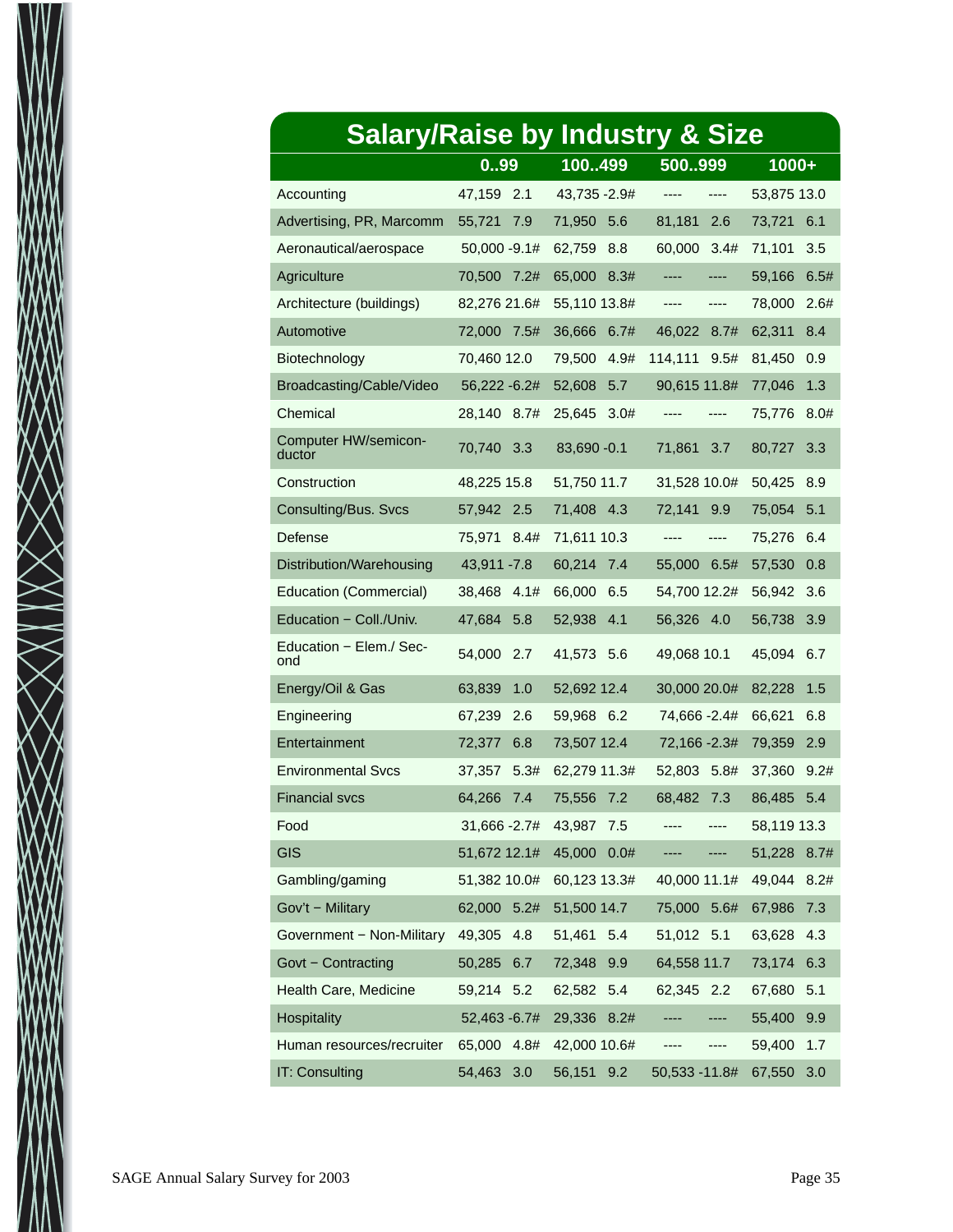| <b>Salary/Raise by Industry &amp; Size</b> |                |                |                |                |
|--------------------------------------------|----------------|----------------|----------------|----------------|
|                                            | 0.99           | 100499         | 500999         | $1000+$        |
| IT: Databases/data mining                  | 45.214 6.7     | 65,330<br>3.6  | ----<br>----   | 77,857 6.4     |
| IT: ISP/ASP                                | 52,128<br>4.0  | 64,855<br>6.8  | 57,722 12.0#   | 72,697<br>5.2  |
| IT: Other                                  | 48,272<br>1.3  | 71,660<br>4.6  | 78,230<br>4.2  | 5.7<br>64,852  |
| <b>IT: Security</b>                        | 62,940<br>4.7  | 83,807<br>7.0  | 51,672 0.0#    | 77,706<br>2.0  |
| IT: Software Development                   | 54,807 5.2     | 3.2<br>73,376  | 75,868 2.9     | 76,810<br>5.5  |
| IT: Web dev./webmaster                     | 1.1<br>59,786  | 63,276<br>4.9  | 47,500 5.6#    | 79,323<br>5.3  |
| Insurance/risk mgmt                        | 66,900<br>6.5  | 64,900<br>5.7  | 97,833 - 0.8#  | 66,165<br>4.9  |
| Intellectual property                      | 82,500<br>5.1# | 82,000<br>3.8# | ----           | ----<br>----   |
| Legal                                      | 63,761<br>6.5  | 62,400<br>4.4  | 60,000 9.1#    | 4.9<br>88,635  |
| Library                                    | 59,651<br>5.0# | 33,490<br>5.7# | ----<br>----   | 64,362<br>3.0# |
| Manufacturing                              | 54,250<br>6.6  | 54,251<br>5.5  | 55,438 5.4     | 5.8<br>68,863  |
| Military                                   | ----           | 45,619<br>5.0# | 21,667 - 27.8# | 44,700 10.2    |
| Mining/Energy                              | ----<br>----   | ----<br>----   | ----<br>----   | 62,581<br>4.9  |
| Not-for-profit                             | 61,659<br>4.6  | 54,583<br>7.6  | 53,367 6.8     | 54,522<br>7.1  |
| Other                                      | 55,056 4.3     | 58,751<br>3.8  | 67,837 - 13.5  | 78,502<br>3.6  |
| Pharmaceuticals                            | 57,700 - 1.8#  | 68,738 15.9#   | 68,750 9.0#    | 78,046 6.7     |
| Political                                  | ----<br>----   | ----<br>----   | 13,867 26.1#   | ----<br>----   |
| Publishing                                 | 62,172<br>6.9  | 54,472<br>1.4  | 83,000 1.9#    | 82,452 3.4     |
| <b>Real Estate</b>                         | 55,375<br>6.5  | 55,618 11.4    | 78,000 12.9#   | 55,333 15.0#   |
| Religion                                   | 28,500<br>9.6# | 52,000<br>4.0# | ----<br>----   | ----<br>----   |
| Research                                   | 62,543<br>4.0  | 46,533<br>3.9  | 46,273<br>7.0  | 5.6<br>71,381  |
| Retail                                     | 34,741<br>5.3  | 63,042 6.3     | 55,829<br>9.4  | 72,684<br>2.9  |
| Services (other)                           | 1.2<br>44,062  | 52,041<br>8.6  | 2.7#<br>75,000 | 72,209<br>2.9  |
| <b>State or Local Government</b>           | 42,600 10.3#   | 44,531<br>5.3  | 46,795<br>5.8  | 50,291<br>7.5  |
| Telecommunications                         | 64,547 2.0     | 58,131<br>5.7  | 60,867<br>5.0  | 4.3<br>72,739  |
| Transportation                             | ----<br>----   | 43,204<br>9.7  | 52,000<br>3.0# | 4.3<br>65,295  |
| Travel/Recreation                          | 5.5#<br>58,000 | $60,007 -1.9$  | ----<br>----   | 3.3<br>68,910  |
| <b>Utility</b>                             | 5.8#<br>42,608 | 68,636 6.1     | 39,918<br>7.7# | 71,136<br>4.4  |
| <b>VAR</b>                                 | 57,361<br>4.2  | 75,000 10.3#   | 38,468<br>8.5# | 109,000 - 1.8# |
| Wholesale                                  | 43,500<br>0.4# | 52,562 6.4     | 39,833<br>8.1# | 48,500 -11.0#  |

## **Salaries by Industry and Experience**

Charts on the next pages show salaries and increases on an industry-by-industry basis with columns representing different levels of experience. Entries marked with '#' have almost no chance of being statis**tically valid.** Statistics were limited to salaries in the range of US\$10,000..\$200,000 and raises in the range -30%..30%. No other restrictions were applied (i.e., these charts include a global geography).

XXIIXX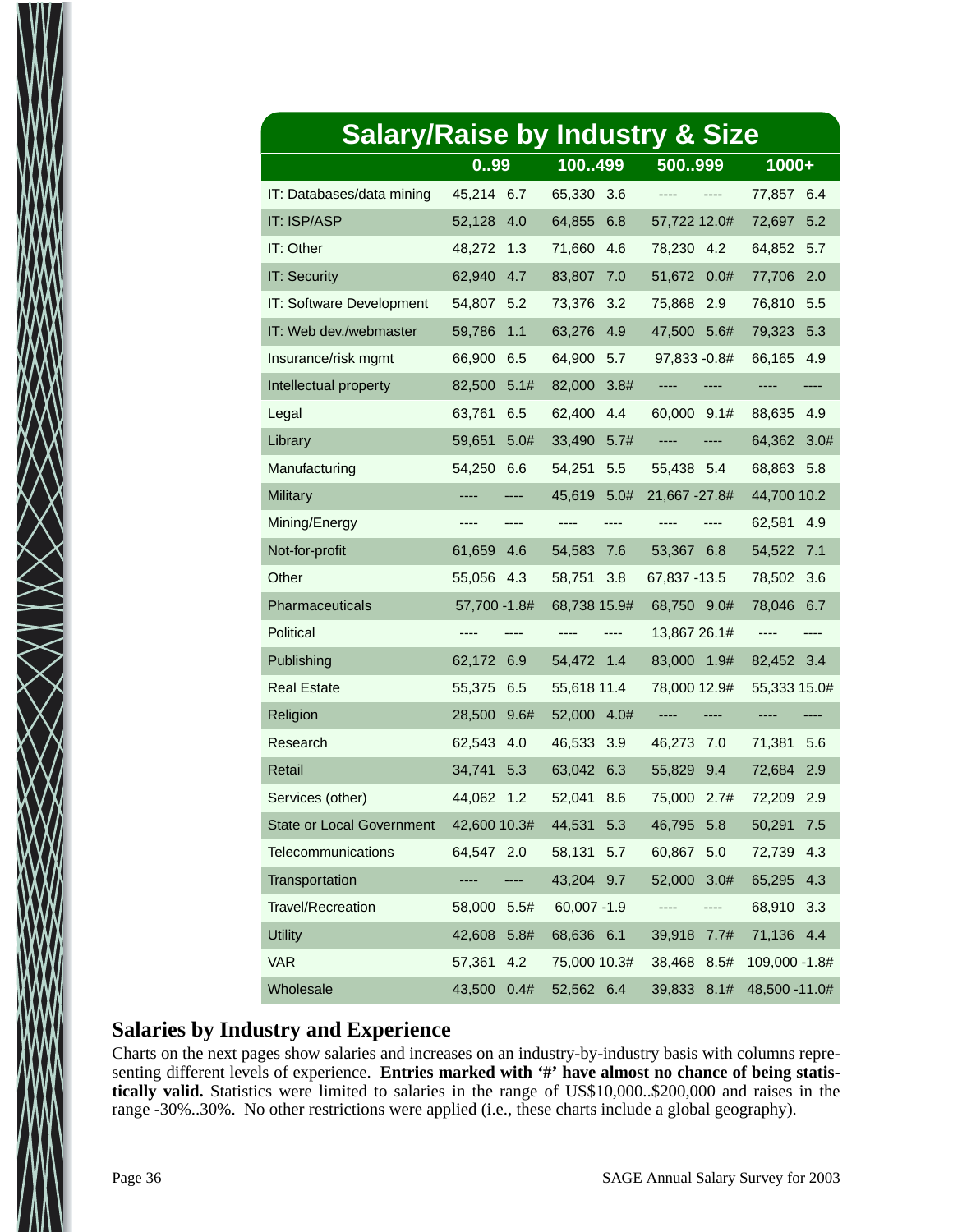Trends in these data were easier to discern: more experience generally gets a higher remuneration.

| <b>Salary/Raise by Industry &amp; Experience</b> |                |                |                 |                |                |  |  |  |
|--------------------------------------------------|----------------|----------------|-----------------|----------------|----------------|--|--|--|
|                                                  | 13             | 46             | 79              | 1014           | $15+$          |  |  |  |
| Accounting                                       | ----<br>----   | 33,600<br>5.4  | 54,300<br>7.3   | 70,000 - 22.2# | 73,000 12.3#   |  |  |  |
| Advertising, PR, Marcomm                         | 45,977<br>7.3  | 59,871<br>5.4  | 78,841<br>6.9   | 70,773<br>7.2  | 94,666<br>1.9# |  |  |  |
| Aeronautical/aerospace                           | 47,467 10.6    | 63,844 - 1.6   | 62,526<br>4.2   | 69,565<br>1.4# | 92,077<br>3.8  |  |  |  |
| Agriculture                                      | 44,000 4.8#    | 45,000 11.1#   | 83,166<br>5.0#  | ----           |                |  |  |  |
| Architecture (buildings)                         | 45,000 28.6#   | 62.000 10.7#   | 82.012 13.9     | ----           |                |  |  |  |
| Automotive                                       | 52.683 9.4#    | 47,424 8.3     | 71,539 9.3#     | 81,666<br>5.7# | ----           |  |  |  |
| Biotechnology                                    | 52,666 15.8#   | 57,871<br>0.8  | 80,833 10.2#    | 93,600<br>4.0  | 95,342<br>7.4  |  |  |  |
| Broadcasting/Cable/Video                         | 41,786 8.1     | 59,761<br>5.0  | 79,006 - 1.5    | 84,640<br>3.1  | 104,000 - 3.3# |  |  |  |
| Chemical                                         | 28,140<br>8.7# | 25,645<br>3.0# | 77,000 10.0#    | 74,553<br>5.9# |                |  |  |  |
| Computer HW/semicon-<br>ductor                   | 48,738<br>3.9  | 64,867<br>3.9  | 82,527<br>3.5   | 92,333<br>2.4  | 97,108<br>1.1  |  |  |  |
| Construction                                     | 43.225 18.9    | 48.705<br>8.6  | 50,850 11.5#    | 44,000<br>4.8# | 71,000<br>9.2# |  |  |  |
| Consulting/Bus. Svcs                             | 35,411<br>0.9  | 55,576<br>8.1  | 70,863<br>1.1   | 80,539<br>3.9  | 94,588<br>1.9  |  |  |  |
| Defense                                          | 68,781 10.5    | 58,737 6.9     | 53,378<br>2.8#  | 84,165<br>5.0  | 85,688 10.8    |  |  |  |
| Distribution/Warehousing                         | 55,750 14.8#   | 43,935 - 3.2   | 54,333<br>4.0#  | 67,666<br>0.9# | 70,400<br>4.9  |  |  |  |
| Education (Commercial)                           | 30,000 15.4#   | 59,919 5.6     | 65,488<br>4.5   | 40,991<br>2.5# | ----<br>----   |  |  |  |
| Education - Coll./Univ.                          | 39,103 5.9     | 50,222<br>4.2  | 57,075<br>4.1   | 62,857<br>3.6  | 69,647<br>2.8  |  |  |  |
| Education - Elem./ Sec-<br>ond                   | 32,797 8.7     | 45,152<br>6.3  | 52,064<br>7.7   | 67,450<br>1.6  | 50,821<br>7.2# |  |  |  |
| Energy/Oil & Gas                                 | 50,257<br>7.6  | 73,180<br>4.5  | 62,311<br>4.1   | 83,729<br>1.8  | 96,822<br>1.5# |  |  |  |
| Engineering                                      | 51,814<br>9.1  | 52,295<br>5.8  | 60,876<br>4.9   | 79,740<br>4.0  | 79,707<br>4.7  |  |  |  |
| Entertainment                                    | 40,479<br>9.9  | 61,542<br>4.5  | 93,411 - 0.2    | 76,504<br>4.3  | 98,380<br>8.4  |  |  |  |
| <b>Environmental Sycs</b>                        | 38,857 10.3    | ----           | 52,803<br>-5.8# | ----<br>----   | 59,279<br>3.3# |  |  |  |
| <b>Financial svcs</b>                            | 48,046 8.1     | 64,410<br>8.3  | 88,195<br>6.4   | 95,231<br>3.2  | 100,789<br>3.5 |  |  |  |
| Food                                             | 31,474 10.7    | 50,329 6.3     | ----            | 61,000 5.8#    | 62,000<br>2.5# |  |  |  |
| <b>GIS</b>                                       | 49,448 8.1#    | ----           | ----            | 56,457 12.9#   | 46,000<br>4.5# |  |  |  |
| Gambling/gaming                                  | ----<br>----   | 41,500 14.5    | 58,299<br>7.3#  | 69,247 2.1#    | ----<br>----   |  |  |  |
| Gov't - Military                                 | 30,000 25.0#   | 63,625 13.5    | 59,387<br>4.7   | 66,596<br>6.8  | 83,527<br>3.6  |  |  |  |
| Government - Non-Military                        | 39,400 8.5     | 47,644 7.9     | 55,513 4.0      | 66,881<br>4.1  | 79,216<br>1.7  |  |  |  |
| Govt - Contracting                               | 52,549 6.7     | 58,341 9.2     | 74,417 6.6      | 82,923 7.1     | 78,115 6.3     |  |  |  |
| Health Care, Medicine                            | 40,892 6.3     | 58,741 8.0     | 66,154 4.4      | 72,083 2.5     | 87,017 2.5     |  |  |  |
| Hospitality                                      | 19,000 13.7#   | 51,500 5.6     | 52,927 0.0#     | 54,224 5.6#    |                |  |  |  |
| Human resources/recruiter                        | 39,303 9.6#    | 44,000 - 1.7#  | 73,699<br>5.5   |                |                |  |  |  |
| IT: Consulting                                   | 35,488 7.3     | 44,908 4.0     | 64,497<br>3.4   | 2.8<br>70,103  | 83,288 - 0.1   |  |  |  |

XXIIIXX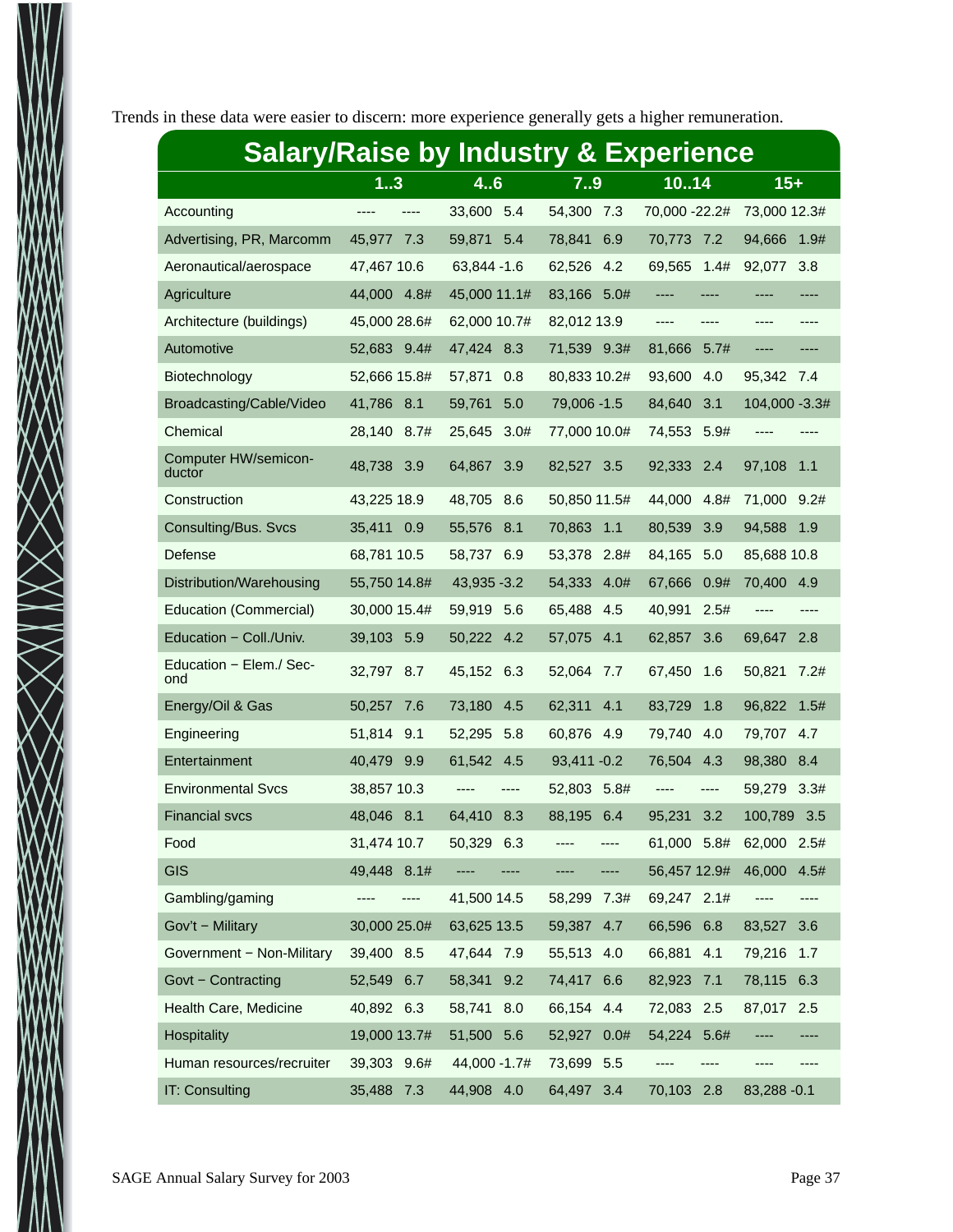

| <b>Salary/Raise by Industry &amp; Experience</b> |                |                 |                |                |                 |  |  |  |
|--------------------------------------------------|----------------|-----------------|----------------|----------------|-----------------|--|--|--|
|                                                  | 13             | 4.6             | 7.9            | 1014           | $15+$           |  |  |  |
| IT: Databases/data mining                        | 46,000 12.0#   | 73,000 8.8      | 51,350<br>3.5  | 64,562 2.5#    | 83,725<br>3.1   |  |  |  |
| <b>IT: ISP/ASP</b>                               | 36,715 5.7     | 56,514<br>6.1   | 65,150<br>4.9  | 79,273<br>0.8  | 89,248<br>8.7   |  |  |  |
| IT: Other                                        | 39,097 7.4     | 52,369<br>4.0   | 67,915<br>7.2  | 83,119 - 0.3   | 80,143<br>2.2   |  |  |  |
| <b>IT: Security</b>                              | 59,376 5.0     | 53,766<br>5.6   | 48,004 - 6.6#  | 95,764<br>7.2  | 95,947<br>5.9   |  |  |  |
| IT: Software Development                         | 45,627 5.7     | 53,769<br>6.5   | 71,889<br>5.7  | 79,277<br>3.3  | 90,326<br>0.1   |  |  |  |
| IT: Web dev./webmaster                           | 43,058 16.4    | 55,313 - 0.4    | 64,492<br>0.7  | 70,916<br>1.3  | 98,441<br>0.8   |  |  |  |
| Insurance/risk mgmt                              | 43,944 0.6     | 44,845 6.4      | 74,996 7.3     | 83,151<br>1.9  | 87,777 4.2      |  |  |  |
| Intellectual property                            | ----           | 65,000<br>4.8#  | ----<br>----   | 82,000<br>3.8# | 100,000<br>5.3# |  |  |  |
| Legal                                            | 58,350 12.8#   | 57,627 9.7      | 93,875<br>5.1  | 74,467 - 1.1   | 140,000 3.7#    |  |  |  |
| Library                                          |                | 63,725<br>2.8#  | 46,570<br>5.4# | 65,000<br>3.2# | ----            |  |  |  |
| Manufacturing                                    | 41,764 9.7     | 50,853<br>7.0   | 60,212 5.6     | 76,425<br>4.7  | 84,913<br>2.1   |  |  |  |
| Military                                         | 21,667 - 27.8# | 36,500 10.1#    | 50,166 10.3#   | 49,000<br>4.3# | 42,239<br>5.7#  |  |  |  |
| Mining/Energy                                    | 29,935 3.8#    | 36,000<br>9.1#  | 53,553 4.4#    | 85,333 4.1#    | $-----$<br>---- |  |  |  |
| Not-for-profit                                   | 43,444 18.4#   | 49,363<br>8.2   | 64,226 4.6     | 66,840 - 4.4   | 74,600<br>3.0   |  |  |  |
| Other                                            | 35,873 0.4     | 60,685<br>4.6   | 63,151<br>2.6  | 89,518<br>3.2  | 87,651<br>1.4   |  |  |  |
| Pharmaceuticals                                  | 48,750 4.5#    | 69,802<br>6.2   | 74,142 13.4    | 97,000<br>5.4# | 85,625<br>5.1   |  |  |  |
| Political                                        | 13,867 26.1#   | $-----$<br>---- | ----<br>----   | ----           | ----            |  |  |  |
| Publishing                                       | 42,456 4.2     | 61,887<br>7.2   | 72,495<br>2.3  | 81,500<br>3.7  | 111,000<br>2.3  |  |  |  |
| <b>Real Estate</b>                               | 38,260 22.9    | 52,750<br>6.2#  | 67,309<br>8.7  | 75,166<br>4.5# |                 |  |  |  |
| Religion                                         | ----           | 40,250<br>6.8#  | ----<br>----   | ----<br>----   | ----<br>----    |  |  |  |
| Research                                         | 43,283 10.6    | 52,728<br>3.8   | 70,770<br>4.9  | 72,560<br>4.1  | 84,650<br>5.0   |  |  |  |
| Retail                                           | 39,939<br>9.4  | 54,851<br>3.8   | 74,873<br>5.5  | 82,528<br>3.3  | 70,618 - 2.3    |  |  |  |
| Services (other)                                 | 45,000 4.7#    | 44,731<br>1.7   | 73,007<br>6.8  | 65,000 -4.4#   | 51,000 0.0#     |  |  |  |
| <b>State or Local Government</b>                 | 33,247 7.1     | 42,944<br>7.1   | 62,186 7.2     | 58,336 4.8     | 52,000<br>6.1#  |  |  |  |
| Telecommunications                               | 45,216 7.2     | 56,329 5.6      | 75,592 2.6     | 74,863<br>4.5  | 86,739<br>1.6   |  |  |  |
| Transportation                                   | 41,544 6.4#    | 54,810<br>3.7   | 53,007 6.1     | 56,000 7.7#    | 94,000<br>9.0#  |  |  |  |
| Travel/Recreation                                | 37,000 2.8#    | 47,588<br>7.4   | 73,500 - 14.5# | 81,687 - 2.3   | 80,121<br>4.0   |  |  |  |
| <b>Utility</b>                                   | 43,078 8.8     | 62,314 7.3      | 72,200 2.2     | 77,109<br>4.7  | 80,647<br>6.2#  |  |  |  |
| <b>VAR</b>                                       | 40,000 3.9#    | 33,085 4.1#     | 56,734 9.4#    | 96,000 1.6#    | 77,500<br>4.1#  |  |  |  |
| Wholesale                                        | 36,500 7.4#    | 42,678 1.4      | 50,750 4.4#    | ----<br>----   | 77,000 2.7#     |  |  |  |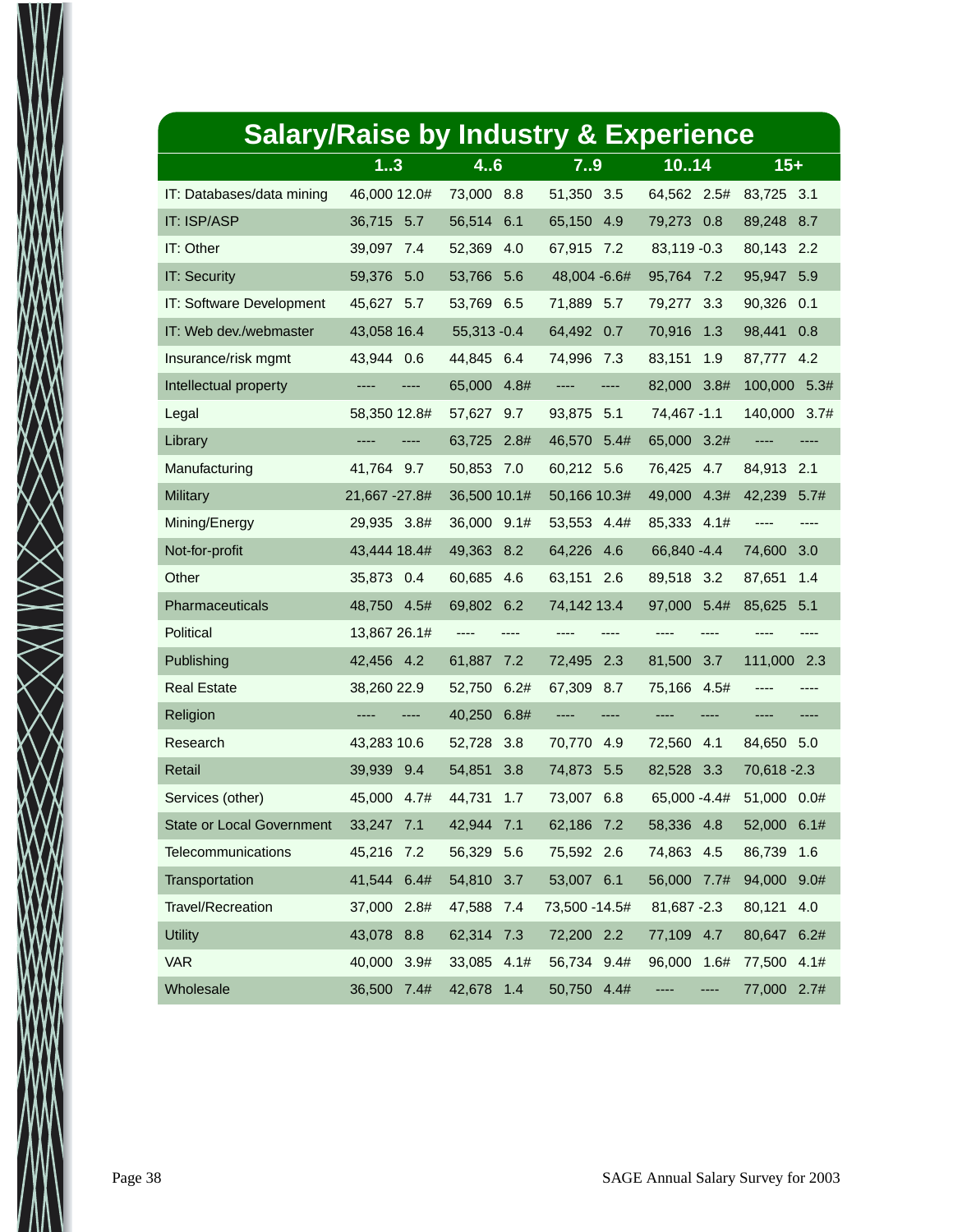## **Certifications and Salary**

Often, a certification means a higher salary. Many times, though, this isn't true. The Boston area, particularly doesn't seem to value certs much at all! This chart is skewed a bit by people changing jobs, but does have interesting data to suggest that certifications are not a good way to predict salary (since sometimes they help and sometimes they don't).

Many respondents were certified on one or more technologies or products. The chart below shows regional mean salaries (by experience) for those without a certification (before the slash) and those with (after the slash). A bracketed number, if present, shows the statistical significance level of the means. A level of 0.05 means ''95% of the time this is not a statistical coincidence''. The gray boxes indicate a decrease in compensation due to being certified.

| <b>Mean Salaries Without/With Any Certification</b><br><b>[and T-test Significance]</b> |    |                     |                     |                      |                       |                    |      |       |
|-----------------------------------------------------------------------------------------|----|---------------------|---------------------|----------------------|-----------------------|--------------------|------|-------|
| <b>Region</b>                                                                           | 12 | 34                  | 56                  | 78                   | 9.10                  | 1115               | 1619 | $20+$ |
| Balt/WashDC+                                                                            |    | 54.1<br>84.2 [0.01] | 65.1<br>74.0 [0.1]  | 76.0<br>83.0         | 74.4<br>$91.3$ [0.05] | 97.9<br>84.4 [0.1] |      |       |
| Boston+Area                                                                             |    | 60.4<br>55.0        | 62.6<br>59.3        | 71.7<br>73.2         | 73.2<br>70.5          | 77.3<br>77.1       |      |       |
| Chicago                                                                                 |    |                     |                     | 90.6<br>74.9 [0.025] |                       |                    |      |       |
| Los Angeles                                                                             |    |                     | 51.7<br>65.4 [0.05] | 80.2<br>67.0         |                       | 91.0<br>93.6       |      |       |
| New York                                                                                |    |                     | 73.6<br>70.3        | 86.1<br>91.0         |                       | 112.1<br>102.7     |      |       |
| San Jose                                                                                |    |                     | 90.0<br>78.8        | 90.9<br>91.3         |                       | 114.3<br>106.4     |      |       |
| Seattle                                                                                 |    |                     | 56.7<br>61.4        |                      |                       |                    |      |       |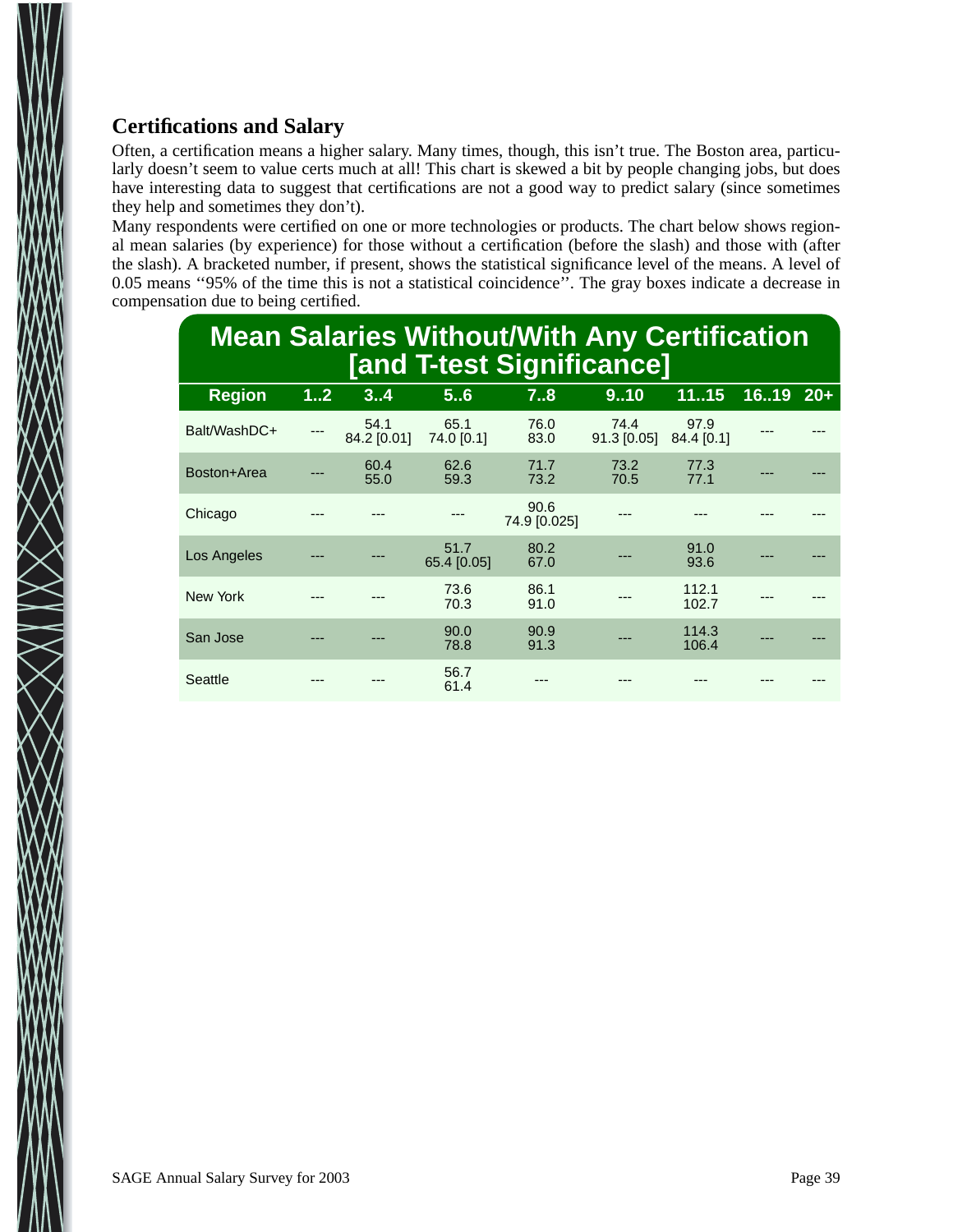# **Opinions and Comments**

The survey affords a rare opportunity to query professionals about ideas and on a variety of subjects. This section describes the results.

## **Why Did Salary Change?**

Respondents were asked why their salary changed. They could each choose several items from a list and also enter extra information. Almost two thirds believe that hard work and/or good work ethic was the cause of their salary change. Just over a third believed tangible results (stable environment, achieving goals) was responsible. Here's the whole chart:

| <b>Why Salary Changed</b> |                                                   |                |                                                             |  |  |  |
|---------------------------|---------------------------------------------------|----------------|-------------------------------------------------------------|--|--|--|
| <b>Percent</b>            | <b>Reason</b>                                     | <b>Percent</b> | <b>Reason</b>                                               |  |  |  |
| 36.5                      | Did not receive at least 4% raise                 | 1.4            | Publicized achievements                                     |  |  |  |
| 15.8                      | Performance                                       | 1.2            | Earned a certification                                      |  |  |  |
| 14.8                      | Achieved goals                                    | 1.1            | Salary freeze lifted                                        |  |  |  |
| 12.4                      | Annual raise                                      | 1.1            | Departure of others                                         |  |  |  |
| 9.7                       | Increased responsibilities                        | 1.1            | Changed to management                                       |  |  |  |
| 9.3                       | Worked hard with a positive attitude and<br>ethic | 1.0            | Threatened to leave/quit                                    |  |  |  |
| 6.8                       | Maintained stable netwk/system                    | 1.0            | Other                                                       |  |  |  |
| 5.1                       | Became involved in a high-profile project         | [40]           | Leveraged a salary survey                                   |  |  |  |
| 4.3                       | More active planning/mgmt role                    | [34]           | Upgraded skills via education                               |  |  |  |
| 4.1                       | Changed (reclassified) position                   | $[31]$         | Raise to combat other job offer(s)                          |  |  |  |
| 3.2                       | Client/customer satisfaction                      | $[29]$         | Collective bargaining/union                                 |  |  |  |
| 3.0                       | Long time without raise                           | [29]           | Corporate success/profit sharing                            |  |  |  |
| 3.0                       | Cost of living adjustment/COLA                    | [24]           | Earned a college/advanced degree                            |  |  |  |
| 2.9                       | Promotion                                         | $[23]$         | Probation ended                                             |  |  |  |
| 2.9                       | Changed employers/job                             | $[21]$         | Improved speaking, writing, and/or presen-<br>tation skills |  |  |  |
| 2.7                       | Requested/negotiated salary increase              | $[19]$         | Contractual                                                 |  |  |  |
| 2.7                       | Standard/across-the-board raise                   | $[15]$         | Relocation within same company                              |  |  |  |
| 2.1                       | Longevity                                         | $[13]$         | Went into consulting                                        |  |  |  |
| 1.7                       | Stayed in position (vs. 'quitting')               | [8]            | Corporate buyout/takeover                                   |  |  |  |
| 1.5                       | Increased hours/overtime                          |                |                                                             |  |  |  |

## **Job Likes**

 $\sum_{\lambda}$ 

What do admins like about their jobs? It turns out that the #1 property cited by respondents was a casual work environment, cited by just under one third of those who answered this question. Second place was 'challenge,' with quality of coworkers, environment flexibility, and job stability rounding out those marked by more than 20% of the survey participants. The table below shows the entire set of standard responses: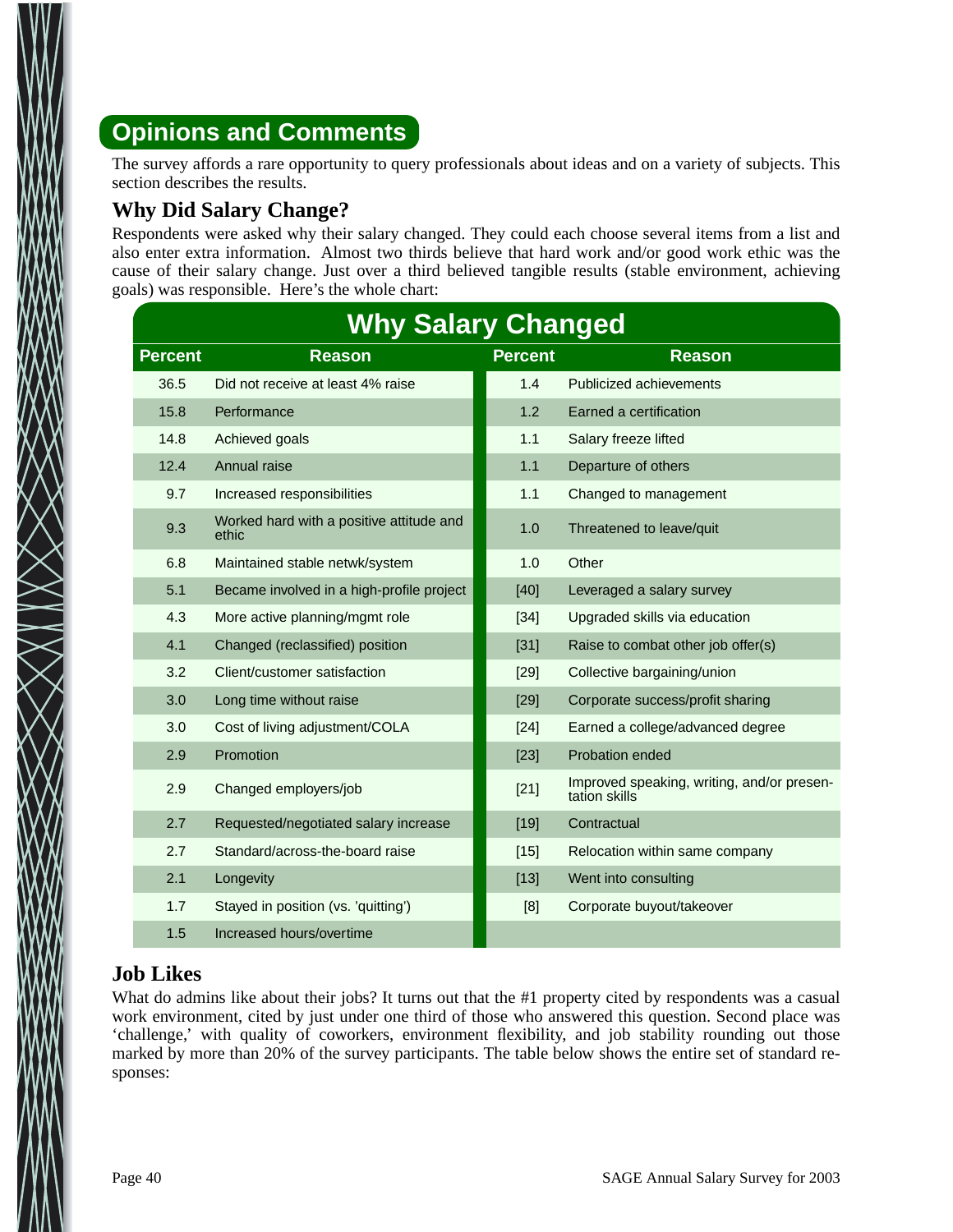

| <b>Favorite Job Properties</b> |                                                         |                |                                                                                |  |  |  |
|--------------------------------|---------------------------------------------------------|----------------|--------------------------------------------------------------------------------|--|--|--|
| <b>Percent</b>                 | <b>Property</b>                                         | <b>Percent</b> | <b>Property</b>                                                                |  |  |  |
| 35.5                           | Casual dress, atmosphere, environment                   | 7.2            | Standard workweek                                                              |  |  |  |
| 29.4                           | Challenge                                               | 5.9            | Dynamic environment                                                            |  |  |  |
| 23.5                           | Co-workers                                              | 5.7            | <b>Walled offices</b>                                                          |  |  |  |
| 20.9                           | Learning on the job                                     | 5.7            | Telecommuting                                                                  |  |  |  |
| 20.3                           | Flexible working environment, freedom                   | 4.4            | Family friendly                                                                |  |  |  |
| 19.3                           | Stability, job security                                 | 4.2            | Vacation/sabbatical policy                                                     |  |  |  |
| 16.9                           | Salary/compensation                                     | 4.2            | Comp time                                                                      |  |  |  |
| 16.8                           | Employment in current economic climate                  | 4.0            | Pension/retirement program                                                     |  |  |  |
| 16.6                           | Flexible hours                                          | 4.0            | Subsidy for cell, home telecomm, hardware                                      |  |  |  |
| 15.9                           | Technology, advanced equipment, fast<br>internet        | 3.3            | Free or cheap food, drink at work                                              |  |  |  |
| 14.5                           | Job satisfaction                                        | 3.2            | No on-call/pager/overnight/weekend                                             |  |  |  |
| 12.9                           | Small company environment                               | 2.4            | <b>Enlightened policies</b>                                                    |  |  |  |
| 12.9                           | Fun                                                     | 2.3            | Stock purchase, grant plans                                                    |  |  |  |
| 12.5                           | Location/commute time                                   | 2.1            | Gym/pool/health club membership (or<br>on-site)                                |  |  |  |
| 12.2                           | <b>Benefits</b>                                         | 2.0            | Facilities, phys. environment                                                  |  |  |  |
| 12.0                           | Respect, trust                                          | 1.8            | No overtime                                                                    |  |  |  |
| 11.8                           | Management/boss                                         | 1.5            | Social activities                                                              |  |  |  |
| 11.6                           | Responsibility                                          | 1.5            | Discounts, free merchandise                                                    |  |  |  |
| 11.6                           | Academic environment                                    | 1.2            | Short workweek                                                                 |  |  |  |
| 10.3                           | Projects                                                | 1.1            | Transportation (company car, free park-<br>ing, bus subsidy, carpooling, etc.) |  |  |  |
| 10.1                           | Future potential                                        | $[37]$         | Smoking policy                                                                 |  |  |  |
| 9.6                            | Specific technology that you use (e.g.,<br>MS, Opensrc) | $[34]$         | Dogs allowed at company                                                        |  |  |  |
| 9.6                            | Self-determination (of all kinds)                       | $[29]$         | Travel, cruises                                                                |  |  |  |
| 8.9                            | Sense of achievement                                    | $[23]$         | Movies, entertainment                                                          |  |  |  |
| 8.7                            | Special hardware (e.g., laptop, super-<br>computer)     | $[19]$         | Special rewards (e.g., cruises)                                                |  |  |  |
| 7.9                            | Variety of tasks                                        | $[19]$         | Sabbaticals                                                                    |  |  |  |
| 7.8                            | Culture                                                 | $[17]$         | Green card assistance                                                          |  |  |  |
| 7.2                            | Education, tuition, training, incl. confer-<br>ences    | [9]            | Child care                                                                     |  |  |  |

The 'Other' category did not yield any replies that appeared more than once other than, ''It's nice having a job.''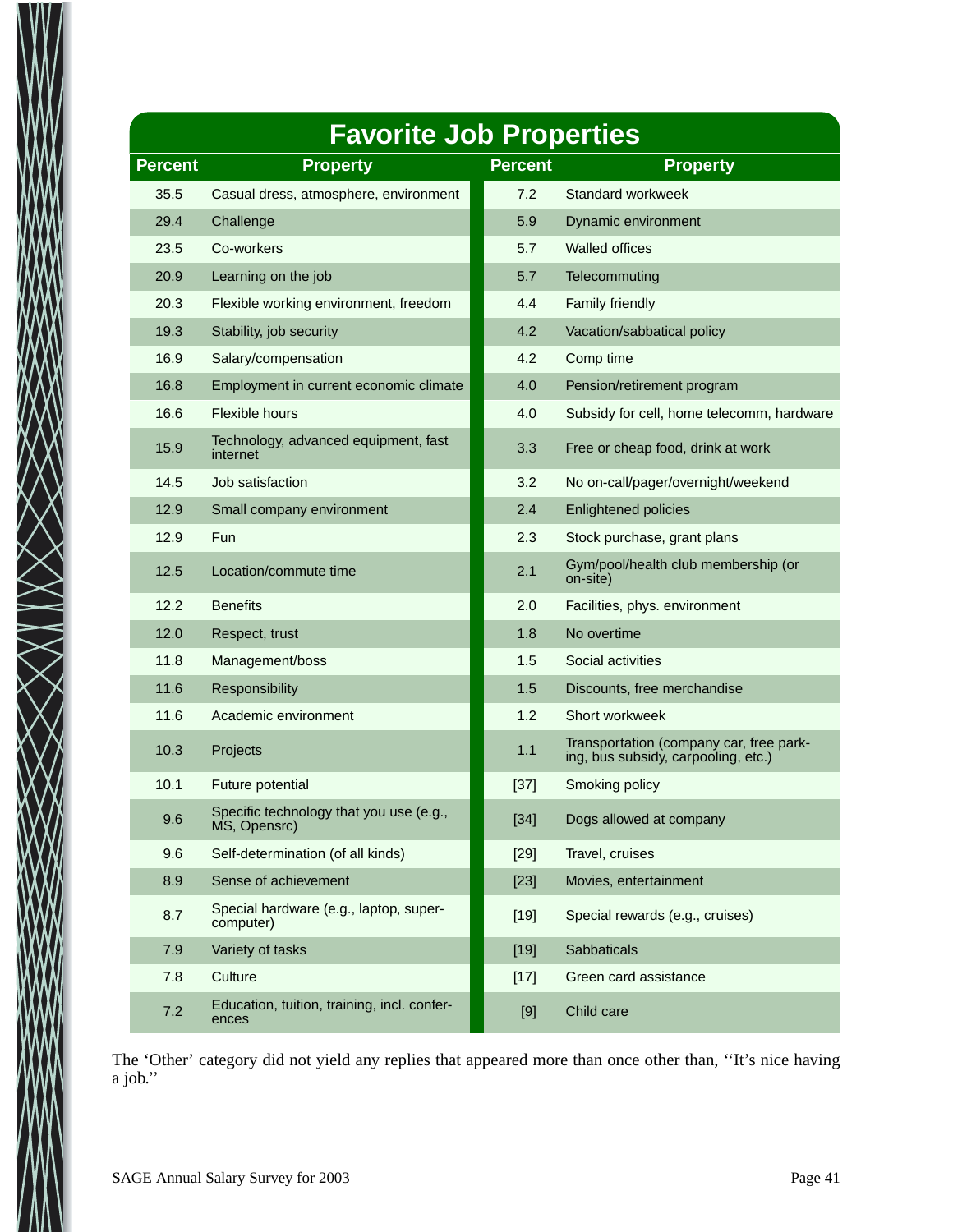## **What Do Admins Dislike About Their Jobs?**

What about the other side of the coin? What are the most disliked features of sysadmin jobs? Corporate management issues! Look at the breakdown (bearing in mind respondents could cite more than one dislike): bureaucracy/paperwork at 24.1%, management [in]competence at 22.8%, leadership issues/poor vision at 18.8%, not enough staff at 17.8%, politics at 17.0%, and budgets at 14.8%.

Next up were compensation issues: 21.8% respondents felt they were poorly compensated; 17% didn't feel salary increases came often enough; 12.5% had problems salary and benefit issues. Morale, boredom, respect, interruptions, and conflicting demands rounded out the top 15. See the chart.

| <b>Worst Job Properties</b> |                                                     |                |                                                     |  |  |  |
|-----------------------------|-----------------------------------------------------|----------------|-----------------------------------------------------|--|--|--|
| <b>Percent</b>              | <b>Property</b>                                     | <b>Percent</b> | <b>Property</b>                                     |  |  |  |
| 24.3                        | Bureaucracy, paperwork,                             | 7.6            | Lack of peers                                       |  |  |  |
| 23.2                        | Management competence                               | 7.3            | Cost of living                                      |  |  |  |
| 22.2                        | <b>Bad compensation</b>                             | 7.2            | Commute                                             |  |  |  |
| 18.9                        | Leadership/poorly communicated vision               | 6.8            | On-call or pager/mobile phone issues                |  |  |  |
| 17.8                        | Not enough staff                                    | 6.6            | Coworkers                                           |  |  |  |
| 17.4                        | Infrequent salary increases                         | 6.2            | Lack of accountability                              |  |  |  |
| 16.7                        | <b>Politics</b>                                     | 6.0            | Lack of trust                                       |  |  |  |
| 15.3                        | Advancement: Ceiling or too slow                    | 5.7            | Management stability                                |  |  |  |
| 14.8                        | Budgets, funding                                    | 5.7            | Working outside general job description             |  |  |  |
| 13.6                        | Morale                                              | 5.6            | <b>Work hours</b>                                   |  |  |  |
| 12.3                        | Salary, benefit issues                              | 5.6            | Coping with growth or force reduction               |  |  |  |
| 12.3                        | <b>Boredom</b>                                      | 5.4            | Unrealistic job performance expectations            |  |  |  |
| 11.9                        | Conflicting demands                                 | 4.6            | No conference attendance                            |  |  |  |
| 11.5                        | Continuous interruptions                            | 3.9            | Keeping up with advances                            |  |  |  |
| 11.4                        | Poor respect, low value, poor visibility            | 3.8            | Bad retirement plan                                 |  |  |  |
| 11.0                        | <b>Bad infrastructure</b>                           | 3.8            | <b>Ethical issues</b>                               |  |  |  |
| 10.0                        | Lack of training/cont. ed.                          | 3.5            | Culture                                             |  |  |  |
| 9.9                         | Poorly communicated or differentiated<br>priorities | 3.4            | Customers/clients                                   |  |  |  |
| 9.6                         | Vision, future planning (lack thereof)              | 3.4            | Inflexibility                                       |  |  |  |
| 9.1                         | Lack of opportunity                                 | 2.6            | Location                                            |  |  |  |
| 9.1                         | Infrequent salary reviews                           | 1.7            | Discrimination/tolerance issues                     |  |  |  |
| 8.6                         | Cubicles/offices/noise                              | 1.5            | Specific vendors (or lack of specific ven-<br>dors) |  |  |  |
| 8.5                         | Excessive on-call time                              | 1.5            | Travel                                              |  |  |  |
| 8.2                         | Corporate stability, layoffs                        | $[22]$         | Safety                                              |  |  |  |
| 8.2                         | Inability to see reality                            | [20]           | Smoking policy                                      |  |  |  |
| 7.8                         | Interruptions                                       |                |                                                     |  |  |  |

 $\bigtimes$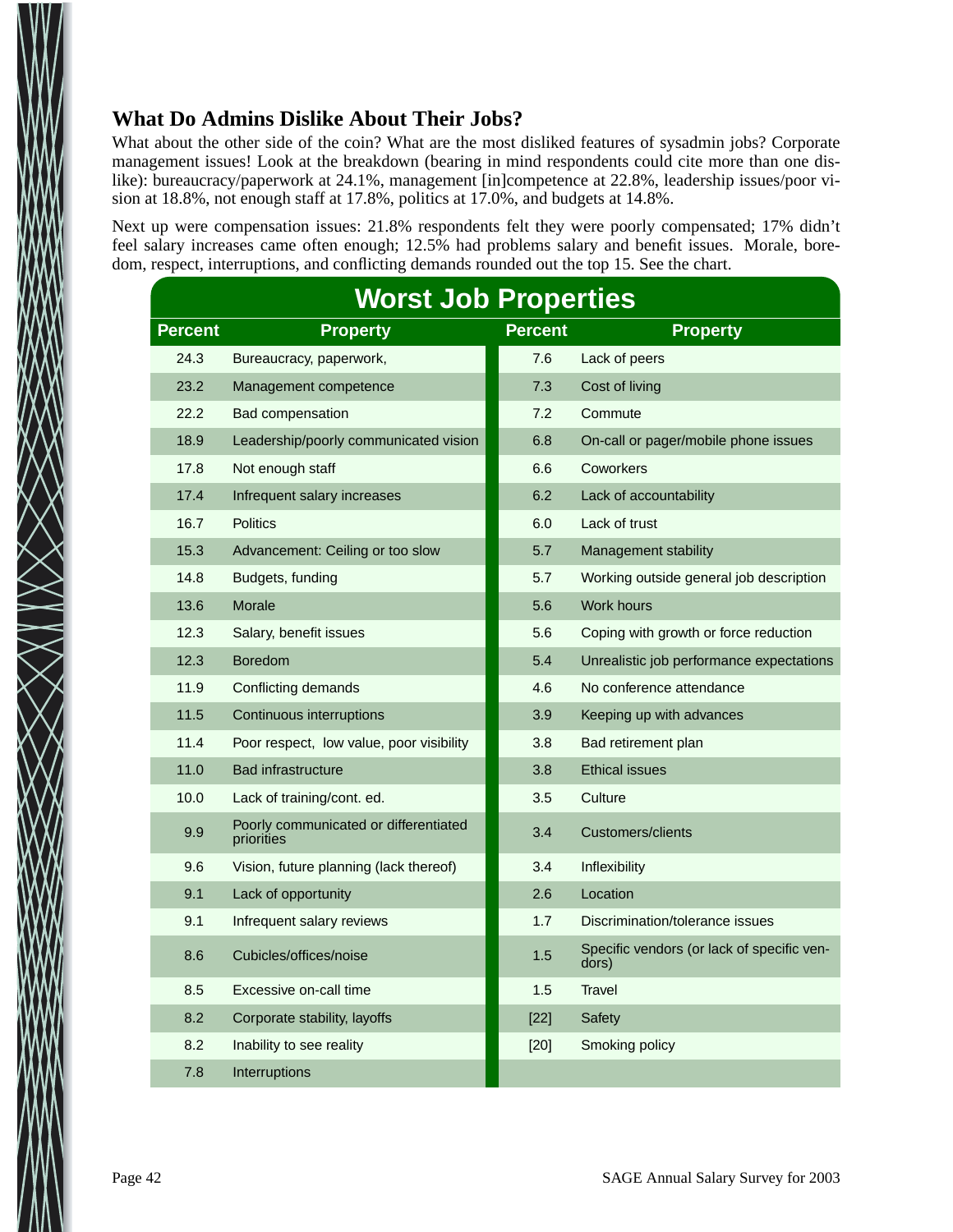Just under 2% of the respondents wrote an extra comment for the 'other' category. These included leadership issues, dress codes, human resources, 'executive greed,' lack of time off, lack of benefits, 'Microsoft culture,' outsourcing, Sarbanes-Oxley, slow reimbursement, union problems, training issues, policies on pets at work, 'everything,' interaction with human resources, nepotism, overtime/on-call compensation, outdated equipment, parking, and stress.

### **Survey Comments**

Hundreds of people entered comments in reply to a question about the state and future of the system administration profession. They have been partitioned into sections with related topics:

- Frustration
- The Profession
- Advice

 $\sum_{i=1}^{n}$ 

• The Future

Interestingly, the 'Optimism' category was missing this year.

Generally, duplicated comments are not shown. Those comments displayed are intended to represent the ensemble of all respondents without displaying the same thought over and over again.

### **Frustration**

Dozens of comments centered on outsourcing and its horror. They are the same as found all over the net and are generally not shown here.

*It's a thankless job.*

*Future not so bright, shades no longer required.*

*We're doomed, I tell you. DOOOOOOMED!!!!!*

*You may need to place the Indian Rupee above the US Dollar for convenience purposes based on offshoring rate.*

*I'm depressed. I'm now making less than when I first started years ago, as if my career has been wiped away.*

*Too many people with MCSE's who think they know everything*

*Working for security vendor has opened my eyes to how poor the general level of IT competence is in general society. Everyone is familiar with idiot PHBs, and they are indeed everywhere − the frightening/depressing thing is the number of clueless cheese*brains are earning twice my salary.

*I think system administrators in general, and possibly the IT field as a whole, is being* taken for granted. Companies want your loyalty and hard work and are not willing to ex*tend the same to you. I also think the medium to large corporations in the US are too* highly focused on quarterly results and the upper echelon of corp management has be*come too greedy for it's own good.*

*Make the MS machines go away. Please make them go away.*

*I think that Sys Admin jobs will become more and more commoditized. I also think that newer admins don't really understand how things work, or why they work. This is mostly a problem in the Windows world where lots of the nuts and bolts are hidden from view by wizards and Microsoft's love of obfuscation.*

Sys Admins (including Network and Database Admins) are far and away the -MOST*under-appreciated and underpaid employees of every single company on the planet (while at the same time being among the most important!). If you are thinking of be-*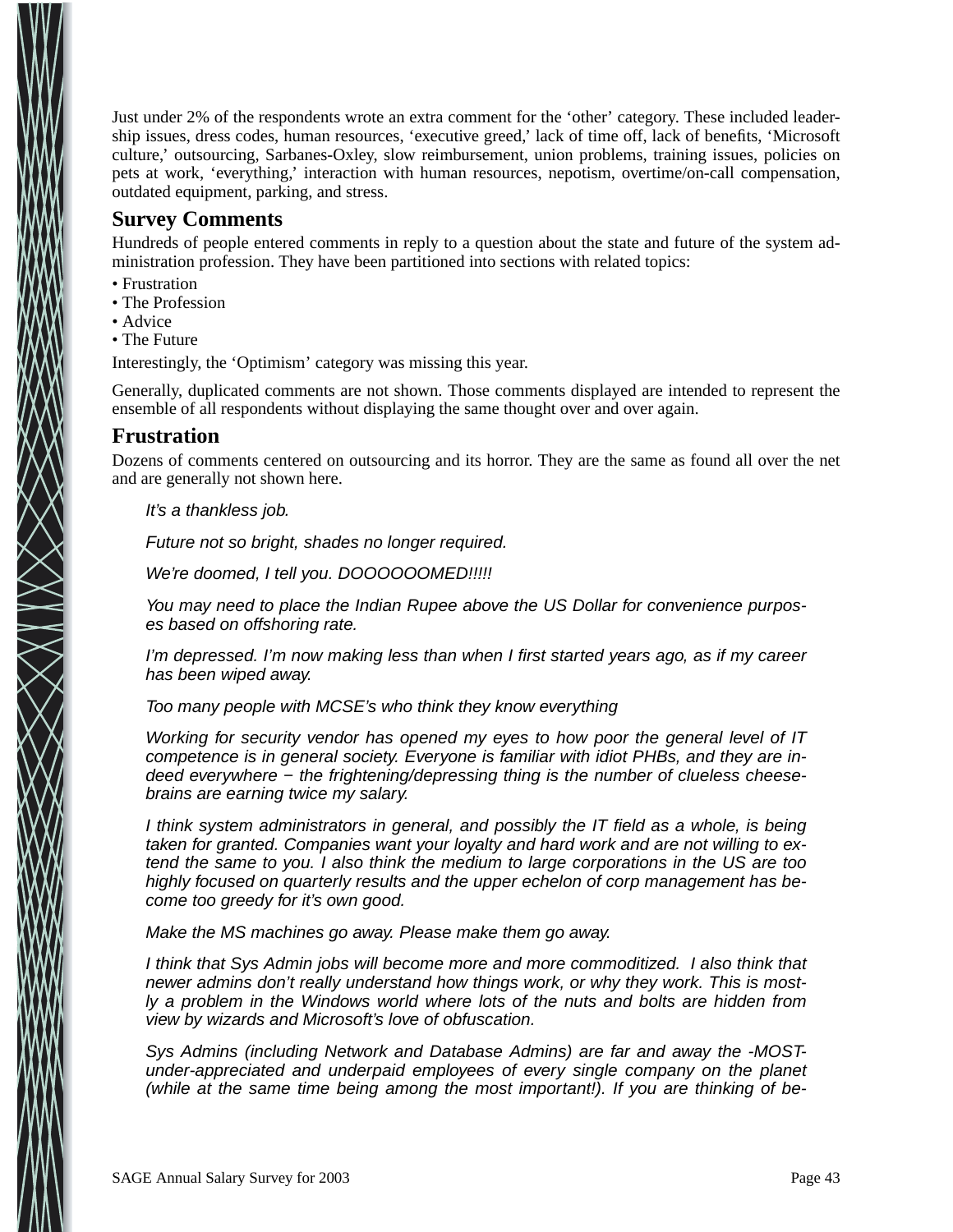*coming a Technology Admin for a company, think again. Managers/owners only care about money, which means they only care about cash flow, which means they only care about Accounting employees. It's the same everywhere.*

*System Administration??? LOL, no such thing anymore. We are all glorified CSR's, and we are being pushed closer and closer to the front lines, closer to the customers. We* work on the servers and we take the calls and we get reamed and get more work piled *on us and we are told to work more efficiently. System administration needs to go back to the nice dark little closet.*

*We are overworked, underpaid and under-appreciated :)* 

*The management in my department has threatened to replace me with a lower paying position. The secretaries and administrative support folks make as much money as I do, even though they are not as skilled or required to keep up with technologies. I feel under-appreciated as a result.*

*What can I say? It's a stressful, non-visible task with little or no reward for reaching targets. Sales teams rely heavily upon you, I even make sales but do not receive any of the benefits from this which the sales staff do. Training and personal growth are not regarded as important, maybe a more forward thinking company would be the way to go!*

*Currently working as the system administrator for a small company (approx. 75 people) I'm the only "IT Guy" I do everything from help desk to IT manager (budget, policies, etc.) I feel like I'm labeled as a Systems Administrator but in reality I do so much more and should be compensated more.*

[And a glimmer of hope...]

*I'm finally starting to see some of the incompetent system administration staff at my* site leave the organization, voluntarily or involuntarily, or else work harder "under the *gun". I expected this to happen as budgets got tighter; at least at my site, that was actually a good thing to happen for the rest of us.*

#### **Profession**

While outsourcing is no doubt clobbering the programming industry, I don't see it having such a large effect on administration of the network and related jobs. Most compa*nies aren't keen on sending their datacenter off to Gadzookistan, and as for computer* support within the organization, it's like Janitorial Services... you can hire it out to *someone else if you like, but they have to be local to your area. Administration and hardware-related jobs have more security right now than software.*

*System Administration is a lot more than something to do with stable servers and net*works. Systems is just that "systems" and it is inherent in the very fabric of business it*self. The sooner that is recognized the more success everyone discover. Executive decisions need to begin to be reflected in the infrastructure that drives them.* 

*UNIX is cool, sys admin is cool, large scale corp IT is not. To paraphrase a book I read recently: ''IT is not like football. In football the coaches are proud of star players; in IT the managers/execs want to be the star players as well.''*

*System administration may diminish as a career choice. The need for technically knowledgeable people (system admins) is likely to diminish as hardware and software are improved and commoditized into 'appliances' that enable quick cheap deployment* of plug-and-play networks of systems. Granted, this evolution won't complete in 2004, *but clear ly the trend is there. Just as IBM customer service engineers no longer use solder ing irons to make field repairs or cable modems and DSL connections evolved to be an end user task, so too with some current system administration tasks. Automation*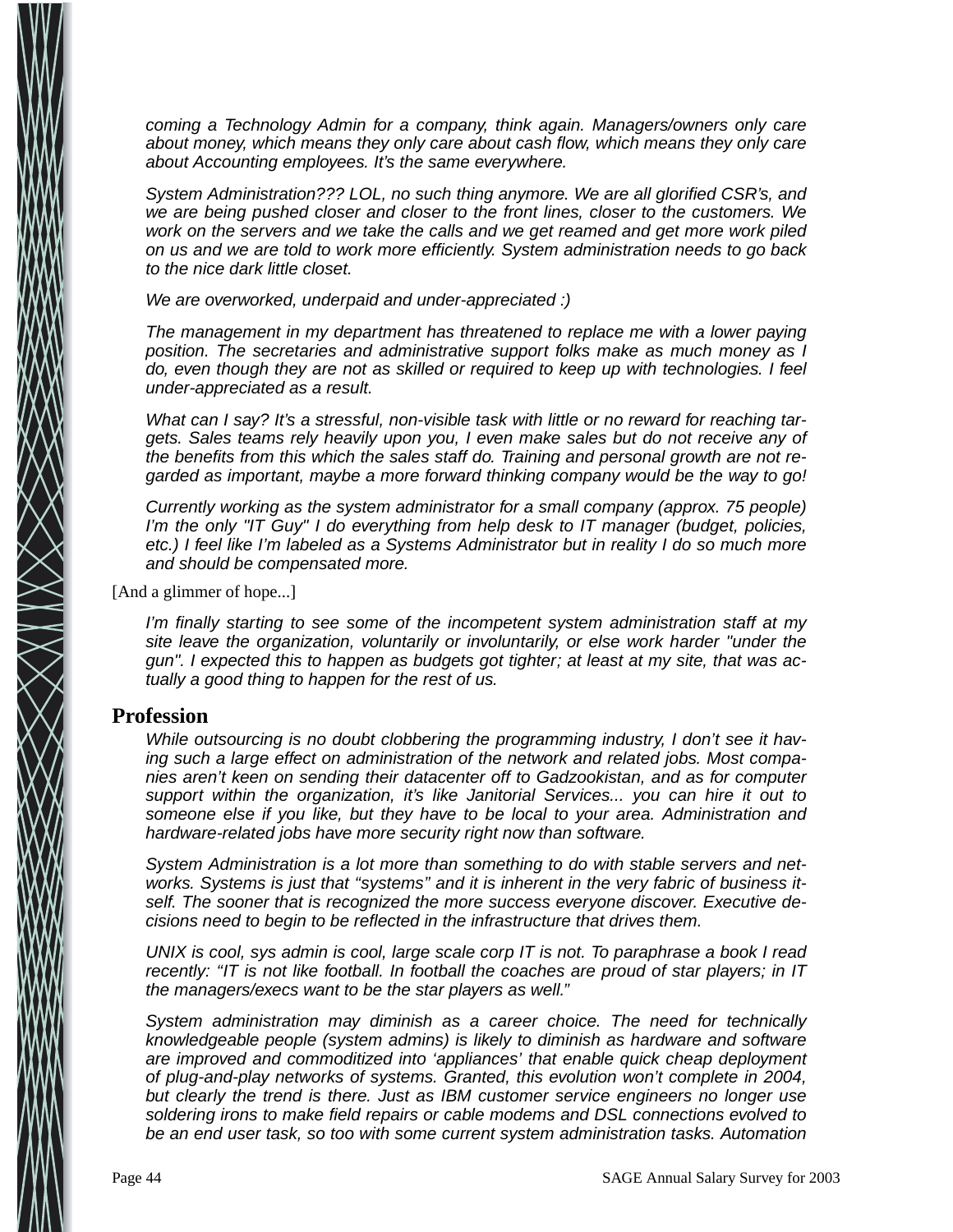*or commoditizing of system administration is likely to impact small organizations, perhaps less than 100 people, first and most. These organizations are likely to remain strongly influenced by technology marketing at the retail level (Best Buy, Circuit City, CompUSA, Fry's).*

Larger organizations will also feel the effect. Just look at the offering of blade servers *from Sun, IBM, and HP. The management of multiple servers is being automated and commoditized by the large hardware vendors.*

*I'm not suggesting that system administration will completely die, I'm only pointing to the obvious trend that some technical tasks (previously created, customized, or automated by us) will be administered directly by the appliances with no need of decision or selections by system administrators. The machines will be taking more responsibility for themselves ... sort of speak.*

*So where does that leave us? Maybe to focus on more important stuff. Maybe evolving into another job with a new more descriptive name. Maybe we'll be the new managers of the infor mation robots team. Or maybe we'll just be unemployed.*

*System administration suffers from a general recognition of its interrupt driven nature, along with any understanding by upper level management with respect to what system managers do. Much of this is our own fault, due to failure to do reporting to our bosses along with a failure to have an overall understand of our role w.r.t. people and computing infrastr ucture.*

*The field is also hurt by a large number of people in it who are often undereducated compared to the people they work with – which results in a general 'looking down' by people (database administrators and developers) in other areas.*

*Employers need to have a better grasp of exactly what is is that system administrators do and why our job function is so important.*

*At five years, I'm one of the newest employees at this company. Most of the people I work with have 10+ years, and it's not at all unusual for people to have 15-20 years in. Systems administration shouldn't be a rock-star job. There shouldn't be some meteoric rise through payroll and seniority. It should be a steady progression that will not always be reflected in title or salary. Those things will come in time, as you become the person who ''knows everything.''*

*Too often, the dissatisfied sysadmins I meet are hoping for a quick payoff or griping about any slight they can imagine. The truth is, all of those things our parents told us* when we were young are true about this job too. Do good work. Try to learn and im*prove constantly. Try to keep a good outlook. In the end, it should pay off.*

The biggest problem I'm experiencing currently is now that technology is so wide*spread and that non-IT managers read the latest ''trends'' in magazines such as Business 2.0, many managers are forcing themselves into technology decision-making* roles when they have absolutely no competence to do so. This is disrupting workflow, *time and wastes tons of money.*

*I am very worried by the general public's view of system administration. They have little understanding of the position, little respect for those that do it, and continually ask for more production with fewer resources in a increasingly complicated domain. This trend has been slowly increasing for years, and I am afraid some places will hit a wall where the infrastr ucture will collapse, and only then will people truly appreciate how reliant on these complicated systems they have become.*

*After over 10 years of being tied to a pager, I think the future of system administration is for the younger folks who don't mind the inconveniences associated with the job. Once a family and a life outside of work develops, the stress of long hours, answering*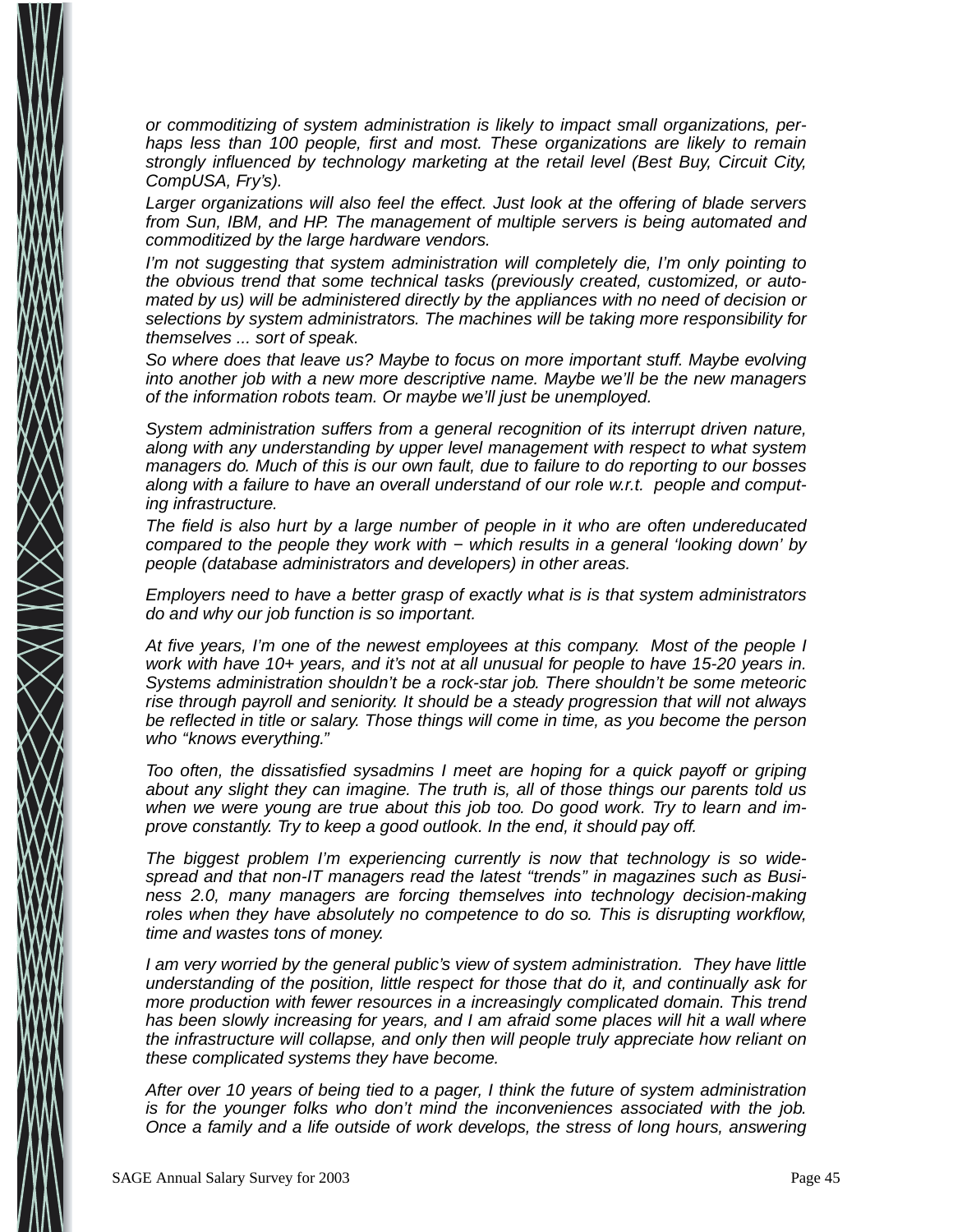*phone calls and pages, and dropping everything to run into work stops being interesting, and starts becoming a real drain.*

*It's not really the job (the position itself) that I feel the employer has a low value for, but the employee. I work with some very intelligent and qualified people, but our jobs* seems to be getting whittled down only re-imaging computers. Considering our skills, *it's discouraging and insulting.*

*I am treated very well at work while others are treated badly.* 

*Vendor/product choice is moving up the management chain (usually chosen by golf buddy, neighbor) so we're left supporting crap that doesn't work* 

*If computers need to be ''administered'', system administration is light-years behind where it should be. System administration is a thankless job.*

*Sadly, most companies I have worked for see system administration as a detriment to the bottom line, and treat it accordingly. There's a shor tage of competent managers that can run a sysadmin department, so the sysadmins mostly get shuffled off to whomever plays the least amount of politics. It's because of this that I'm disillusioned about system administration in general, and wish to get out of it.*

*I think system administration is getting dumber, as a profession, over all. there is a huge push here to go to admin tools that don't require any knowledge of what's going on behind the scenes. I hate this and it bores the crap out of me. That's why I'm bailing.*

*As a systems administrator I find in general it's hard to get away from being thought as being responsible for anything electronic. I would like to be able to get on with my work & administer unix servers not crawling under someone desk installing power bars or fixing the boss's outlook because he installed zone alarm. Adequate staff should be hired to handle desktop support issues.*

*Employers need to hire smarter, not just based on Certifications alone. MCSE = Must Call Someone Else (or so I have seen in the few years I've been working)* 

This is the most disturbing comment of the bunch:

*Open Source Software is eroding the desirability and marketability of traditional Unix sysadmins. Employers are increasingly more reluctant to pay high salaries to manage what they see as a "free" software. As more high end Unix installations (enterprise class servers) are replaced by racks of whitebox Linux servers, companies are looking for cheaper manpower to manage them.*

#### **Advice**

*I think skilled people will always be needed in system administration. There are more computer/network systems than ever, and they are getting more, not less, complicated. Security is very important, as are expanding networks. These are not the sort of things* that can be outsourced or handled by inexperienced people.

*Working overtime for the same pay lessens your worth. Don't do it! Being a salaried employee isn't an open ticket for your employer to get more work done at the cost of your time.*

*All the good ones seem to be employed, or leaving the field. All we can find to hire are ''ecpi grads'' who were making martinis six months ago and left their ''dead end job'' to be a dead end themselves.*

*If I could do it all over again, it wouldn't be in IS/IT.*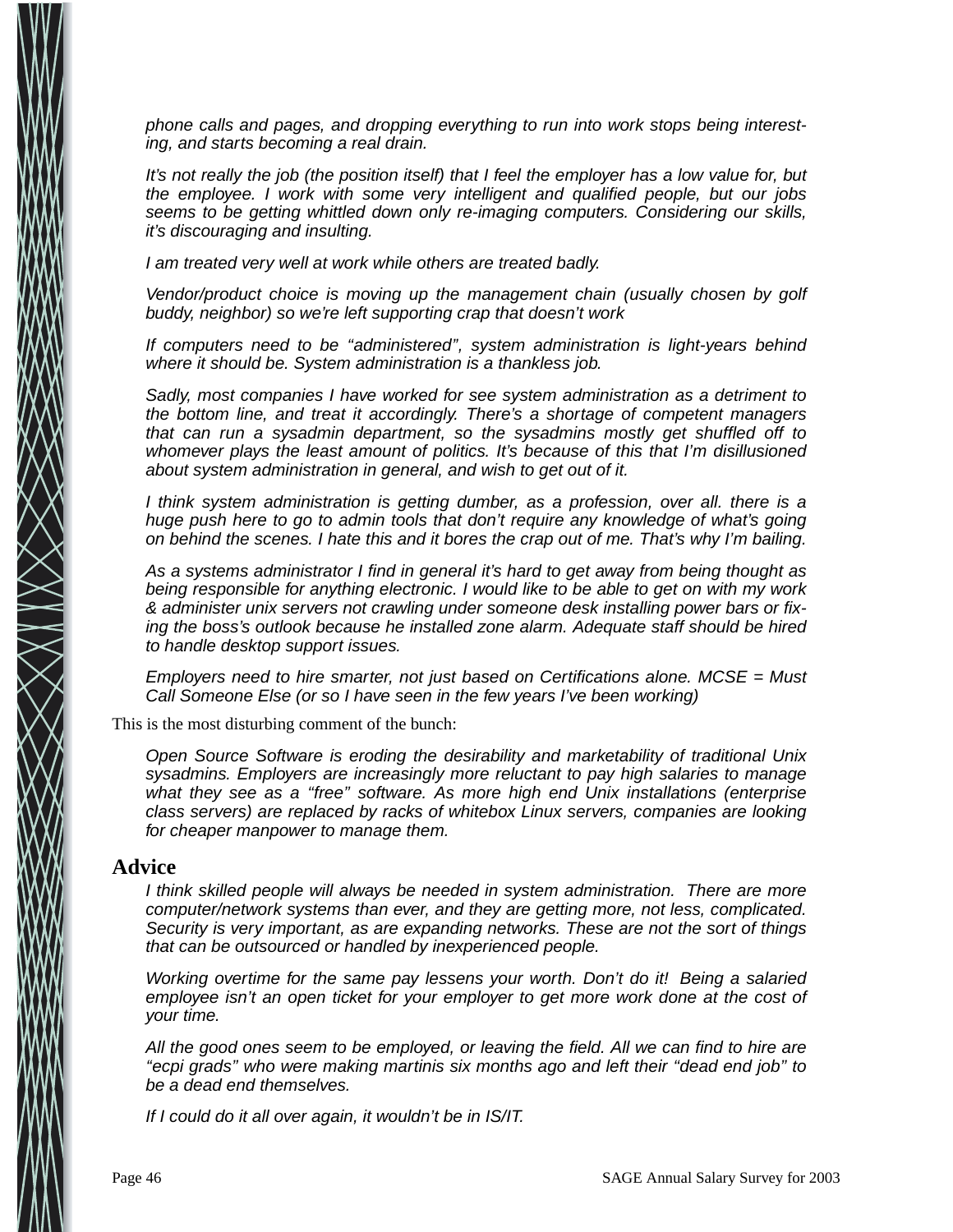*As system administrator you need an organization which helps to keep up to date or the management will eat you up and spit you out.*

*It is a bad field to be in if you do not have the business skills to back up the technical skills.*

*System Administration is a dying career.*

*Business technology now requires sysadmins who can make executive decisions based on knowledgeable business practices. Sysadmins that don't follow this route will go the way of the dinosaur or get paid \$10 an hour.*

*Systems Administration is a great profession, but needs to be better recognized and understood by IT managers in general.*

*I have friends who ask how they can get into my industry. I tell them not to bother as it's readily apparent where the outsourcing trend is heading.*

*Most folks at our organization (which wasn't hit as badly as many during this recession) are looking at other career paths.*

*I would not recommend others to enter this profession.*

*System administration does not feel like a lifetime career. It feels like a stopover on the way either to management (IT management, directorship, CTO) or to a more technical job (DBA / programmer / network infrastructure specialty).* 

System Administration is a very sensitive and more important to the organization. Spe*cialization in administration in a must. Learning curve compared to others is very less.* 

As an industry, we need to clear up the "old school thinking" and make a concerted ef*fort to understand the businesses we work for – try to align strategies, to use technolo*gy to best make the business work, etc. ... but most of all, we need to educate the busi*ness about what we do, how we do it and why, and to earn mutual trust and respect so they direct us in what they want achieved, and let us decide how to do it.*

#### **Future**

*The future of commercial system administration is heading toward a more automated process in larger organizations where more systems are controlled by fewer admins. This does not translate to less SAs in those organizations, but translates to more SAs and even more machines (at a higher machine to SA ratio). The human position of SA is becoming more vital to the daily functioning of our society, and this is not just in the areas of business and commerce. In order to collect, track, navigate, manipulate, and correlate data today, machines are required − usually due to either the volume or com*plexity of data or a combination of the two. Larger organizations in the short term (possibly in the long term), such as my primary employer, will value SA positions less as *management perceives these functions as something replaceable by an automated process, while not realizing that someone must still maintain and control these automated processes.*

*''System administration'' is becoming too general a label to apply to the organic, adapting field.*

*Administrators will need to become generalists even more in the future. SAGE should recognize this. Businesses are starting to realize that every aspect of IT must interact with each other.*

*Future... an ever increasing push to outsource everything to India or China, even for desktops located in Europe.*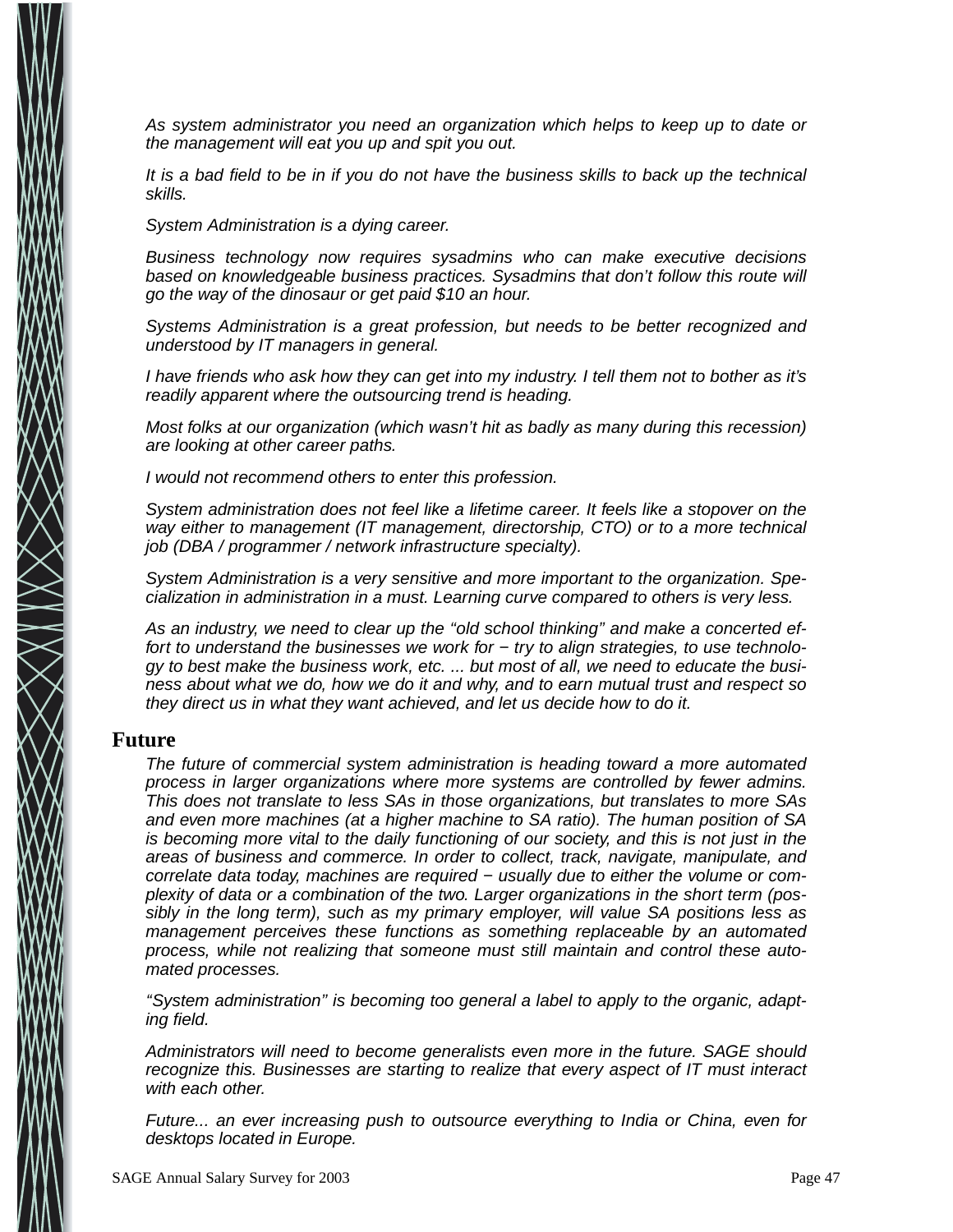*Administration is going to get fiercely competitive as more jobs vanish or become consolidated.*

*I think it is becoming increasingly more difficult to find proper compensation due to the level of skills now attained. When one is a skilled architect as well as a pro in high avail*ability, disaster recovery, SUN, HPUX, AIX, LINUX, SCO and network integration and security. It is very hard to get a job that pays well. Every company seems to want to pay *nothing and expects you to train others and turn over all intellectual property for free. Not sure of the future, but Unix Administration is getting more frustrating when dealing with corporations.*

*I believe telecommuting will become more widely practiced over the next few years. Companies will no longer maintain office environments for their administration staff but rather, employ cheap hourly labor to handle issues that require manual intervention and pay for an employee's home broadband connection as an alternative.*

*Over time, I look for the term ''system administrator'' to become more differentiated across industry segments and companies, because I expect system administration tasks to become less distinct and more embedded into the business of the company and industry segment. I believe that as technology becomes ever more commoditized, sysadmins will spend less time on technology-specific tasks and more on businessspecific ones.*

*The future still looks pretty bright for unix geeks. Lots of my windoze geek friends are looking for work...* 

*I am hoping that system administration returns to being a job that is wanted because of a base desire to be, well, a computer geek, rather than a way to make lots of money.* Too many competent people are out of work, while cheap "oh, I just passed this cert" *people [mess] up the internet.*

*Understaffing and lack of affordable education opportunities (Train animals. Educate people.) are problematic. The larger problems resulting from the globalization of the computing environment are an opportunity for USENIX and SAGE (and other professional organizations) to guide the mitigation of the global anarchy that currently exists.*

*System (and especially cluster) administration is as much of a job which requires people management as technology and budget management. If this is not the case, then it can be covered purely by an SLA, and hence it is out-sourcable.*

*As much as I hate to say it, we need to have some sort of union to help protect us from companies with idiots for managers.*

*System administrators need to unite and combat bad working conditions, unionization might be a good idea. Corporate America is making quite a mess of the tech sector.*

*I think systems administrators are coming under increasing pressure regarding privacy and security of data, to the point where many will prefer to become full time programmers to avoid a looming increase in liability issues.*

*I would hate to see IT outsourced to other countries. IT is 80% about communication & understanding & assumptions. Outsourcing would make this worse.*

*I* would like to see the following become less of an issue because it "just works": Compatibility, adding new programs without conflict, a greater granularity of control over UI *permissions and more 'Permission and configuration templates' to create workstations and servers that fit a particular general need, e.g., ''Education,'' ''Office,' ' ''Home,' ' ''Field,'' ''Portable.' ' I want to see more generic, integrated programs and utilities, where compatibility is no longer an issue. ... I want to see PC hardware act more like Apple*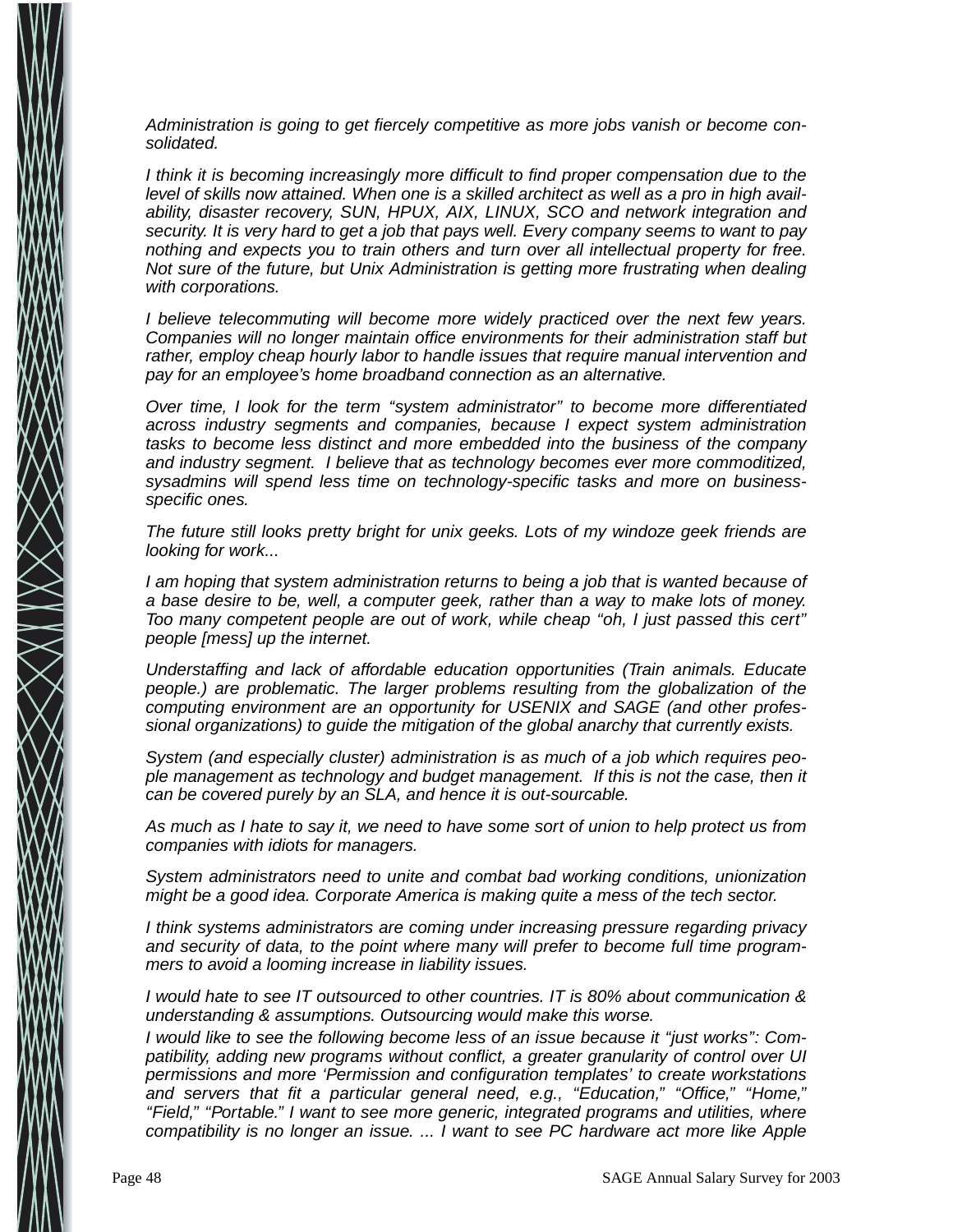*Mac's Plug-and-Play philosophy in all aspects, not just hardware. I want to see a generic calendar protocol that allows you to subscribe to a group's events, e.g., ''I want to signup the calender that I use (Palm) with my kid's school calender.' ' A URL, a username & password later, it is done and stays in sync.*

*I'm looking forward to integrating tech and psych − I believe sysadmins need to move focus beyond the tech and into master levels of communication with themselves and others.*

*Outsourcing will either destroy our profession in the US (by moving it all offshore) or will* be a huge boon to it (when upper management finally figures out offshore workers *br ing more problems to the table than they solve). The only question, in my opinion, is how many people will be out of work before upper managers figure out the real nature of the outsourcing problem. Or if they will care (as opposed to simply abandoning ship and moving themselves to a new company, which is what they generally seem to do when they've ruined the one they are presently with).*

*Everyone sees the world through their own experiences, and that's abundantly clear in this set of responses.*

#### **Summary**

A technically challenging profession that pays its entry people as much as US\$50,000/year is an interesting one. System administration appears to be a fine way to make a living. Experience, education, and enhanced skillsets seem to be the growth path of choice (at least as far as increasing the midpoint of the salary bell curves goes).

### **About SAGE**

SAGE is the technical and professional organization for the entire gamut of computer administrators. With thousands of members and an international membership base, SAGE's goal is to advance the profession of system administration. SAGE distributes a light yet densely packed weekly e-mail newsletter that's all meat and no fat (see http://sageweb.sage.org/newsletter.html).

See SAGE's website for discussion forums, news, and information for the entire administration community. SAGE is a special technical group of USENIX.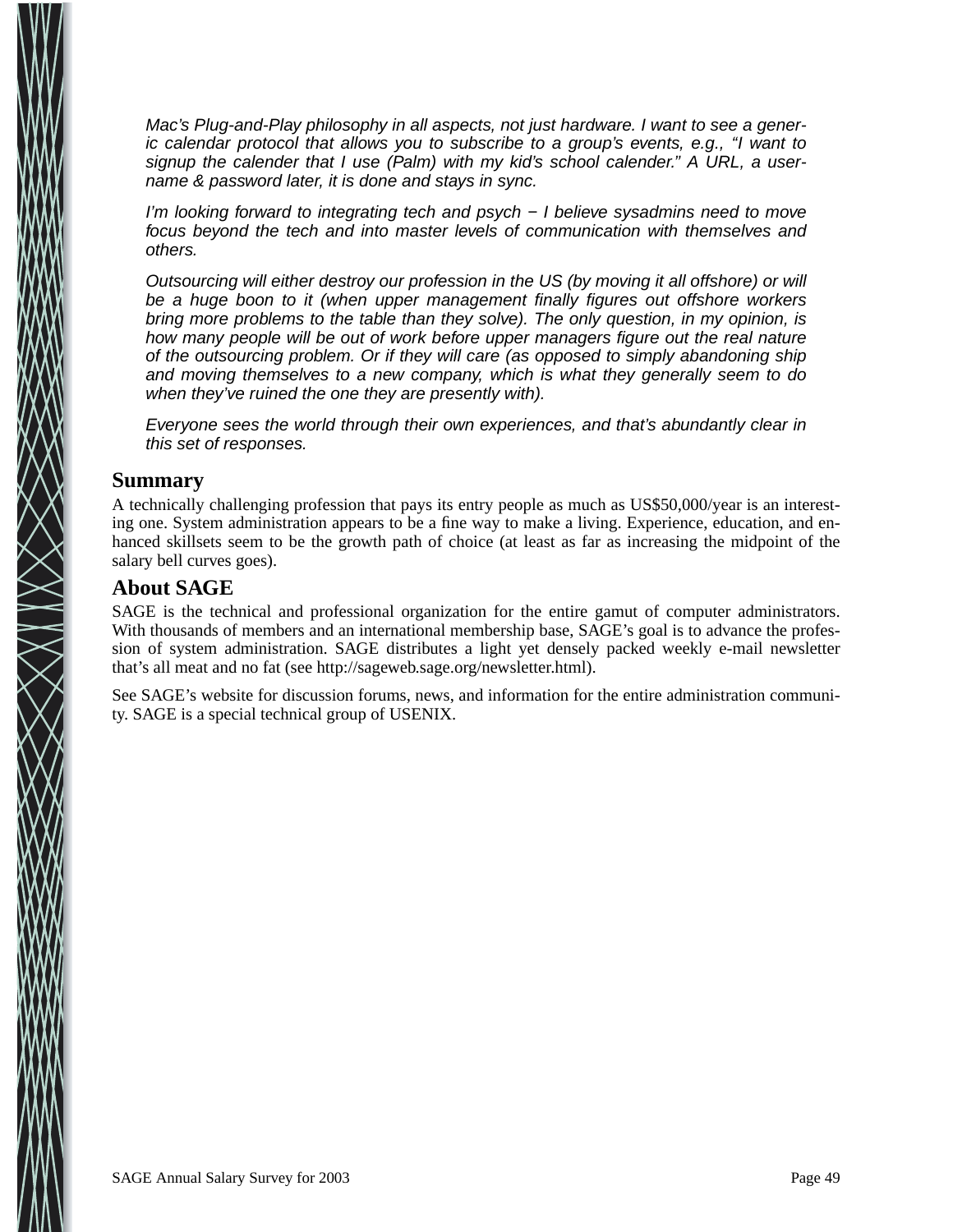# **Unemployment Survey**

### **Introduction**

Those respondents who were employed for less than 26 weeks were asked to answer a different set of questions that comprise the first ''SAGE Unemployment Survey''.

A total of 218 respondents submitted valid sets of responses. This is but 5.1% of total respondents. One might conclude that only 5% of admins are having serious unemployment problems, but odds seem more likely that other unemployed admins simply did not participate in the survey.

### **Did They Regain Employment?**

As of the time they completed the survey, 46.8% of the group had regained full-time employment while an additional 7.8% had found part-time employment; 45.4% remained unemployed.

# **Current Status**



| <b>Sysadmins Around the World</b> |           |                |         |                |         |  |  |
|-----------------------------------|-----------|----------------|---------|----------------|---------|--|--|
| <b>Country</b>                    | $%$ Resp. | <b>Country</b> | % Resp. | <b>Country</b> | % Resp. |  |  |
| <b>United States</b>              | 82.4%     | New Zealand    | $[2]$   | Greece         | $[1]$   |  |  |
| Canada                            | 5.6%      | Afghanistan    | $[1]$   | Hungary        | $[1]$   |  |  |
| United<br>Kingdom                 | 2.8%      | Angola         | $[1]$   | Italy          | $[1]$   |  |  |
| Australia                         | 1.9%      | <b>Belgium</b> | $[1]$   | Norway         | $[1]$   |  |  |
| Ireland                           | 1.4%      | France         | $[1]$   |                |         |  |  |
| Israel                            | $[2]$     | France, Metro  | $[1]$   |                |         |  |  |

### **Focus**

Respondents were asked about their primary admin focus. Slightly more generalists and technical leads seem to be unemployed than the chart of the employed population. Slightly fewer technical leads are unemployed.

## **Geography**

As with the rest of the survey, over 80% of respondents are in the USA.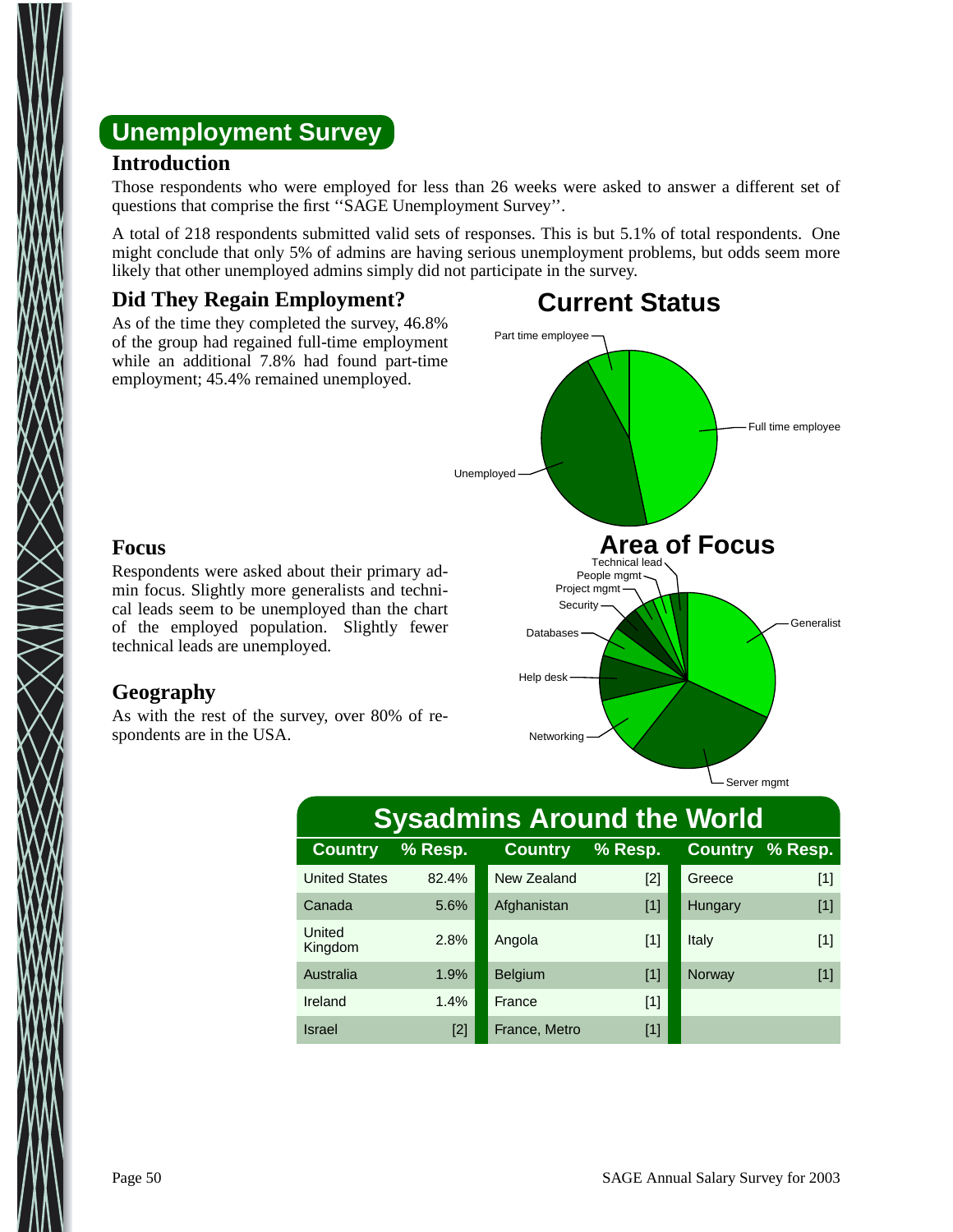Four cities accounted for almost 50% of the unemployed respondents.

## **Metropolitan Locations Where % Resp. Where % Resp.** San Fran./San Jose/Silicon Val-<br>ley, CA 20.0% Houston, TX Metro 4.3% New York Metro 11.3% Austin, TX Metro 3.5% Seattle/Redmond, WA Metros 10.4% Atlanta, GA Metro 2.6% Boston, MA, Metro 8.7% Philadelphia, PA, Metro 1.7% Toronto, ON, Metro 6.1% 6.1% San Diego, CA, Metro 1.7% Dallas, TX Metro 6.2% Research Triangle, NC [1] Chicago, IL Metro 6.2% Montreal, QC, Metro [1] Los Angeles/Orange **5.2%** Ottawa, ON, Metro [1] Washington, DC, Metro **5.2%** Sydney, Australia Metro [1]

### **Education**

 $\bigtimes$ 

These respondents' learning techniques are almost indistinguishable from the employed group. The main difference is that they have had less training at conferences. Of course, this might also mean that they have less "peer networking'' and contacts to find a new job.

## **How Admins Learn**

Denver, CO Metro **1.3%** Vancouver, BC, Metro [1]

| <b>Learning Methods</b>                                   | Not at all | A bit   | <b>Somewhat</b> | A lot |
|-----------------------------------------------------------|------------|---------|-----------------|-------|
| Taught myself (textbooks, web,<br>practice, etc.)         | 3.2%       | 1.4%    | 10.2%           | 85.2% |
| On the job                                                | 1.9%       | 1.9%    | 11.6%           | 84.7% |
| Mentor of any kind                                        | 29.2%      | 19.4%   | 34.3%           | 17.1% |
| University/college education<br>(CS/IS/IT degree program) | 40.7%      | 19.9%   | 24.5%           | 14.8% |
| Vendor-specific training courses                          | 52.8%      | 25.9%   | 14.8%           | 6.5%  |
| Certification program courses                             | 56.5%      | 20.4%   | 17.6%           | 5.6%  |
| Non-degree tech school, college,<br>or university courses | 77.3%      | 9.7%    | 8.3%            | 4.6%  |
| Conferences/commercial training                           | 54.6%      | 25.5%   | 16.7%           | 3.2%  |
| Military                                                  | 93.5%      | 1.4%    | 2.8%            | 2.3%  |
| Other                                                     | 98.6%      | $0.0\%$ | 0.5%            | 0.9%  |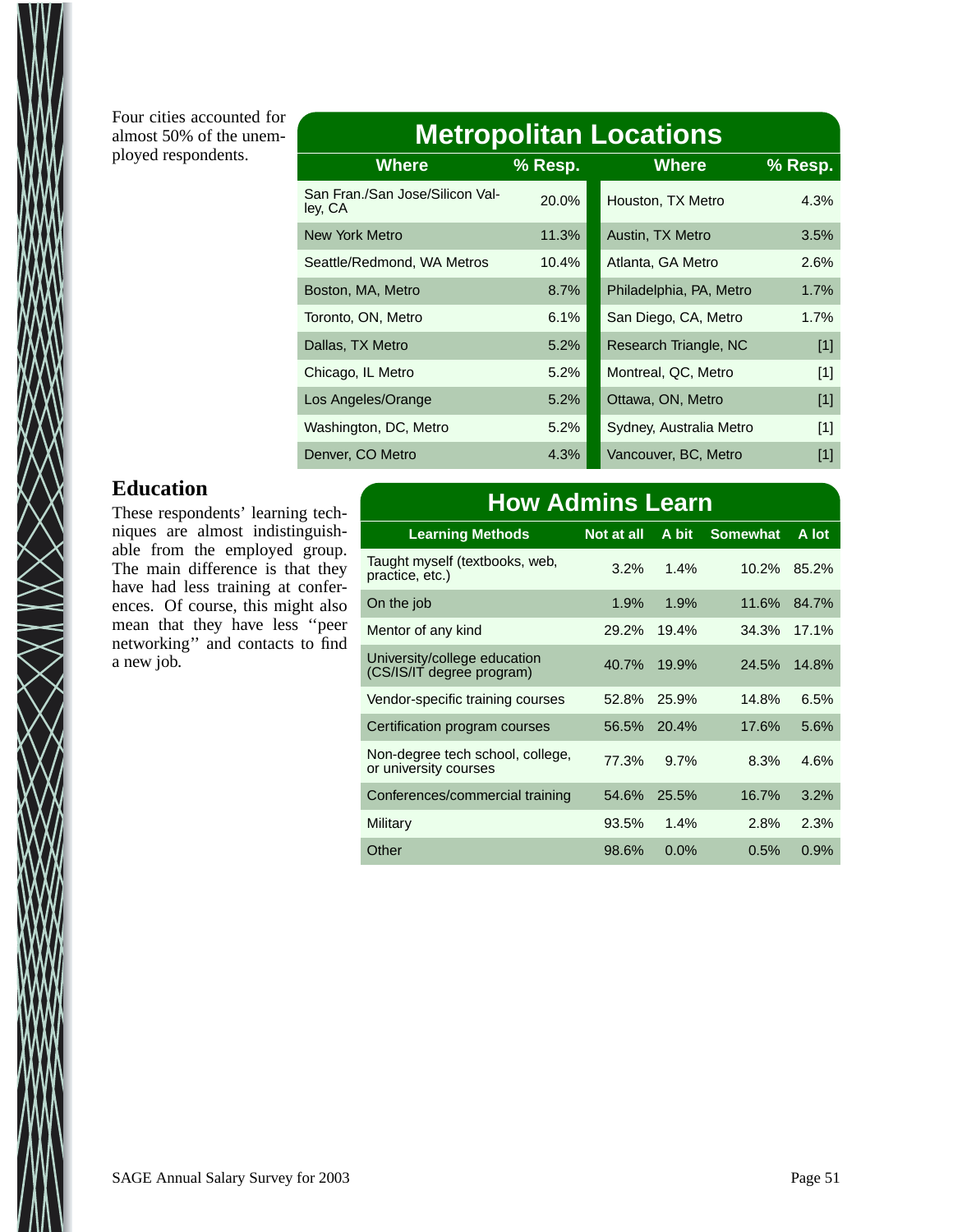The unemployed respondents have almost identical educational backgrounds to those who are employed. The pie-charts are virtually identical.



Unemployed respondents had strong relevant post-high-school training with almost three quarters citing computers and related subjects.



## **SAGE Level**

The vast majority of the unemployed respondents were SAGE levels 3 and 4.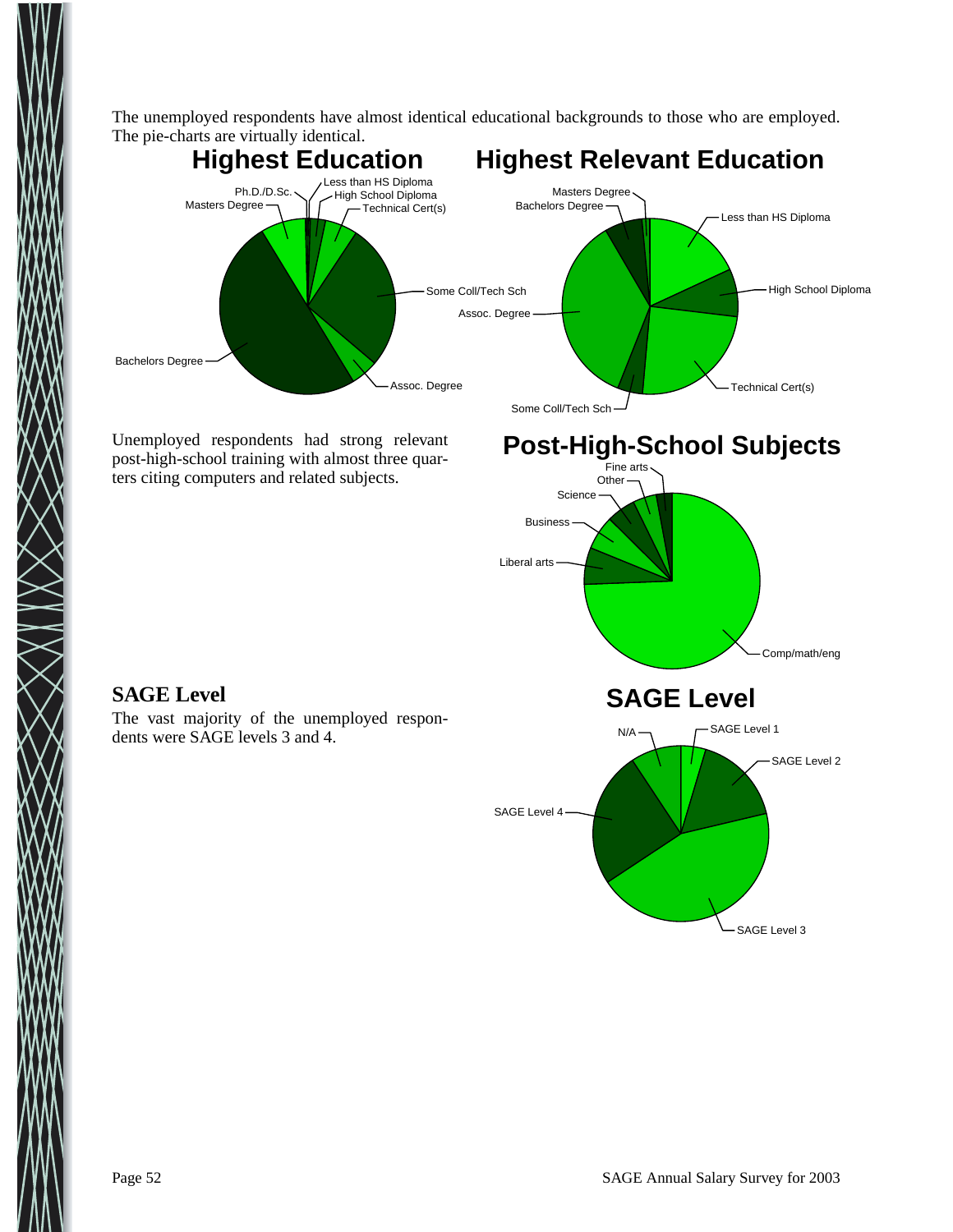## **Industries**

XXIIXX

Respondents' industries diverged widely from those of the 'employed' part of the survey. Full one-third of them checked 'IT' categories vs. 10% of the other group. Similarly, Financial Services appeared at double the rate of the other group; Telecomm at 1.5x.

| <b>Industries of the Unemployed</b>          |         |                                                               |                   |  |  |  |  |
|----------------------------------------------|---------|---------------------------------------------------------------|-------------------|--|--|--|--|
| <b>Type</b>                                  | % Resp. | Type                                                          | $%$ Resp.         |  |  |  |  |
| IT: Software Development                     | 9.3%    | <b>VAR</b>                                                    | $\lceil 2 \rceil$ |  |  |  |  |
| IT: Consulting                               | 8.8%    | Advertising, Public Relations,<br>Communication, or Marketing | [2]               |  |  |  |  |
| IT: Other                                    | 8.3%    | Automotive                                                    | [2]               |  |  |  |  |
| <b>IT: ISP/ASP</b>                           | 6.5%    | <b>IT: Security</b>                                           | [2]               |  |  |  |  |
| Education - College or Univer-<br>sity       | 6.5%    | Education - Commercial,<br>training, etc.                     | $\lceil 2 \rceil$ |  |  |  |  |
| Manufacturing                                | 5.1%    | Engineering                                                   | [2]               |  |  |  |  |
| Telecommunications                           | 4.6%    | Publishing                                                    | [2]               |  |  |  |  |
| Other, please specify briefly                | 4.2%    | Government - Non-Military                                     | $[1]$             |  |  |  |  |
| Computer hardware/semicon-<br>ductor         | 4.2%    | Travel/Recreation                                             | $[1]$             |  |  |  |  |
| <b>Consulting and Business Ser-</b><br>vices | 3.7%    | Hospitality                                                   | [1]               |  |  |  |  |
| Financial services (all kinds)               | 3.7%    | Human resources/human<br>capital/recruiter                    | $[1]$             |  |  |  |  |
| Government - Contracting                     | 3.7%    | Insurance/risk management                                     | $[1]$             |  |  |  |  |
| Health Care, Medicine                        | 3.2%    | Construction                                                  | $[1]$             |  |  |  |  |
| IT: Web development/web-<br>master           | 3.2%    | Legal                                                         | $[1]$             |  |  |  |  |
| Retail                                       | 2.8%    | Library                                                       | $[1]$             |  |  |  |  |
| Entertainment                                | 1.9%    | Energy/Oil & Gas                                              | $[1]$             |  |  |  |  |
| Food                                         | 1.9%    | Military                                                      | [1]               |  |  |  |  |
| Services (other)                             | 1.4%    | Mining or Energy Production<br>(oil, coal, etc.)              | $[1]$             |  |  |  |  |
| Transportation                               | 1.4%    | Not-for-profit                                                | [1]               |  |  |  |  |
| IT: Databases/data mining                    | 1.4%    | <b>Environmental Services</b>                                 | $[1]$             |  |  |  |  |
| Defense                                      | 1.4%    | <b>Real Estate</b>                                            | [1]               |  |  |  |  |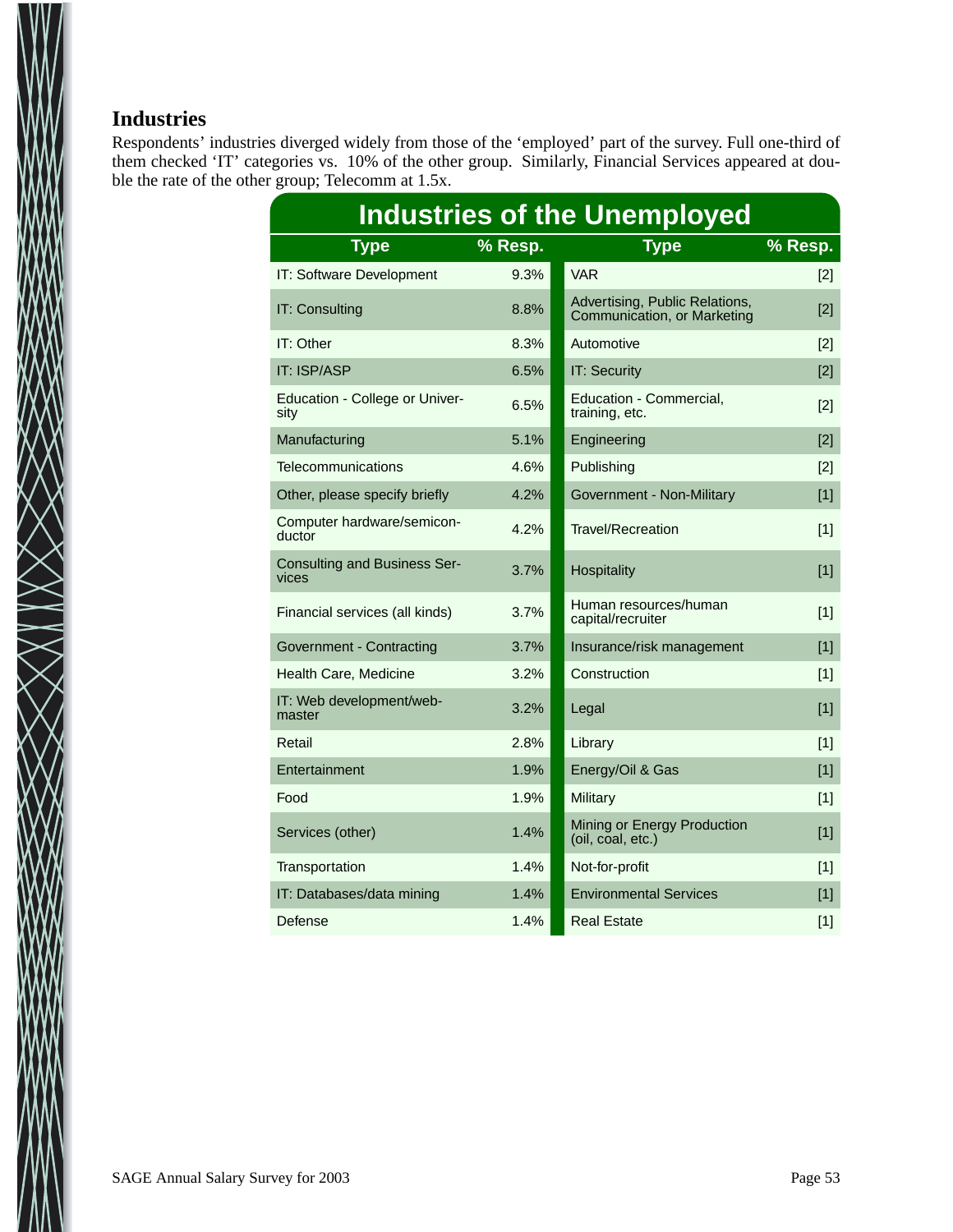## **Technical Associations**

Unemployed respondents joined technical associations at a slightly lower rate than their counterparts and generally felt they were less helpful.

| <b>Technical Assns. and Rated</b><br><b>Utility</b>                                                                           |       |      |       |      |  |  |  |
|-------------------------------------------------------------------------------------------------------------------------------|-------|------|-------|------|--|--|--|
| <b>Belong &amp;</b><br><b>Belong</b><br>Do not<br>very helpful<br><b>Organization</b><br>& helpful<br><b>Belong</b><br>belong |       |      |       |      |  |  |  |
| <b>USENIX</b>                                                                                                                 | 84.7% | 5.6% | 5.6%  | 4.2% |  |  |  |
| <b>SAGE</b>                                                                                                                   | 80.6% | 5.6% | 10.2% | 3.7% |  |  |  |
| <b>ACM</b>                                                                                                                    | 91.7% | 3.7% | 3.2%  | 1.4% |  |  |  |
| <b>SANS</b>                                                                                                                   | 96.3% | 0.0% | 2.3%  | 1.4% |  |  |  |
| IEEE                                                                                                                          | 94.0% | 1.9% | 3.7%  | 0.5% |  |  |  |

## **Certifications**

These respondents held the same opinions about certifications as those who filled in the other half of the survey.

**Value of Certifications**



#### Generally, certification levels were similar.

Rarely, a few are good

| <b>Certifications Held</b>                |         |                          |         |                                                |         |  |  |
|-------------------------------------------|---------|--------------------------|---------|------------------------------------------------|---------|--|--|
| <b>Certification</b>                      | % Resp. | <b>Certification</b>     | % Resp. | <b>Certification</b>                           | % Resp. |  |  |
| <b>Bachelors Degree</b><br>(any relevant) | 18.1    | Oracle/OCP (any)         | 2.8     | EMC (any)                                      | $[2]$   |  |  |
| <b>COMPTIA A+</b>                         | 10.6    | <b>COMPTIA Linux+</b>    | 2.3     | Cisco CCIE                                     | $[2]$   |  |  |
| Microsoft MCS*                            | 8.8     | Sun/Solaris SCN*         | 2.3     | Citrix CCA                                     | $[2]$   |  |  |
| Cisco CCNA                                | 8.8     | <b>COMPTIA Security+</b> | 2.3     | <b>SAIR certified Lin-</b><br>ux administrator | $[2]$   |  |  |
| Microsoft<br>MCP/MCP+i                    | 6.9     | $LPI$ (any)              | 2.3     | Learning Tree (any)                            | [2]     |  |  |
| Brainbench (any)                          | 6.0     | <b>Novell CNE</b>        | 1.9     | SCO (any)                                      | $[1]$   |  |  |
| Sun/Solaris SCSA                          | 6.0     | IBM (any)                | 1.9     | <b>COMPTIA I-Net+</b>                          | $[1]$   |  |  |
| <b>Novell CNA</b>                         | 5.1     | Cisco CCDA               | 1.4     | CISA (ISACA)                                   | $[1]$   |  |  |
| <b>COMPTIA N+</b>                         | 4.2     | Cisco CCNP               | 1.4     | Compaq                                         | $[1]$   |  |  |
| Red Hat (any)                             | 3.2     | (ICS)2 CISSP             | 1.4     | <b>Checkpoint CCSE</b>                         | [1]     |  |  |
| $AIX$ (any)                               | 3.2     | $HP$ (any)               | $[2]$   | CSage                                          | $[1]$   |  |  |
| Apple (any)                               | 2.8     | Cisco CCDP               | $[2]$   | <b>Checkpoint CCSA</b>                         | $[1]$   |  |  |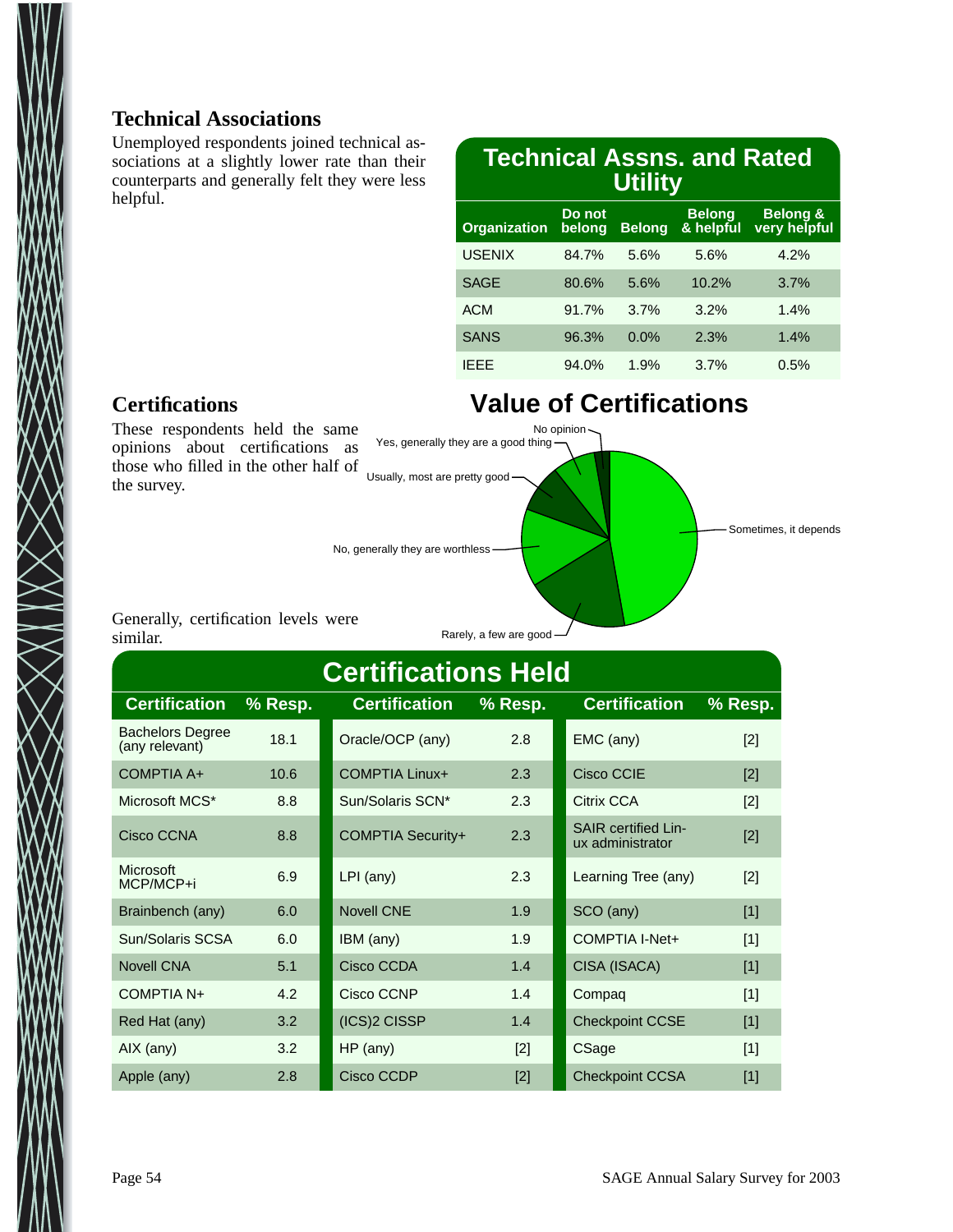### **Unemployment Duration**

Almost half of the respondents were out of work for 45 weeks or more.



## **Unemployment Hardships**

Respondents were asked what hardships they might endure in order to get a job. About 1/7th would not change their commute; a few more would not be interested in on-call work. While 20% are not willing to take a 10% pay cut, 25% would work part time. 45% wished not to relocate.

| <b>What Admins Will Do to Gain Employment</b>                                           |           |       |  |  |  |  |
|-----------------------------------------------------------------------------------------|-----------|-------|--|--|--|--|
| <b>Actions</b>                                                                          | <b>No</b> | Yes   |  |  |  |  |
| Are/were you willing to extend your commute to get a job?                               | 14.8%     | 85.2% |  |  |  |  |
| Are/were you willing to take a job requiring that you be on-call outside<br>work hours? | 18.1%     | 81.9% |  |  |  |  |
| Are/were you willing to take a 10% paycut (relative to area) to get a job?              | 20.8%     | 79.2% |  |  |  |  |
| Are/were you willing to take a part-time job?                                           | 28.7%     | 71.3% |  |  |  |  |
| Are/were you willing to take a 25% paycut (relative to area) to get a job?              | 39.8%     | 60.2% |  |  |  |  |
| Are you employed now?                                                                   | 42.1%     | 57.9% |  |  |  |  |
| Are/were you willing to relocate to get a job?                                          | 44.9%     | 55.1% |  |  |  |  |
| Are/were you willing to take a 50% paycut (relative to area) to get a job?              | 75.0%     | 25.0% |  |  |  |  |
| Are/were you willing to take more than a 50% paycut (relative to area)<br>to get a job? | 85.6%     | 14.4% |  |  |  |  |
| Are you more of a people manager than an individual contributor?                        | 88.4%     | 11.6% |  |  |  |  |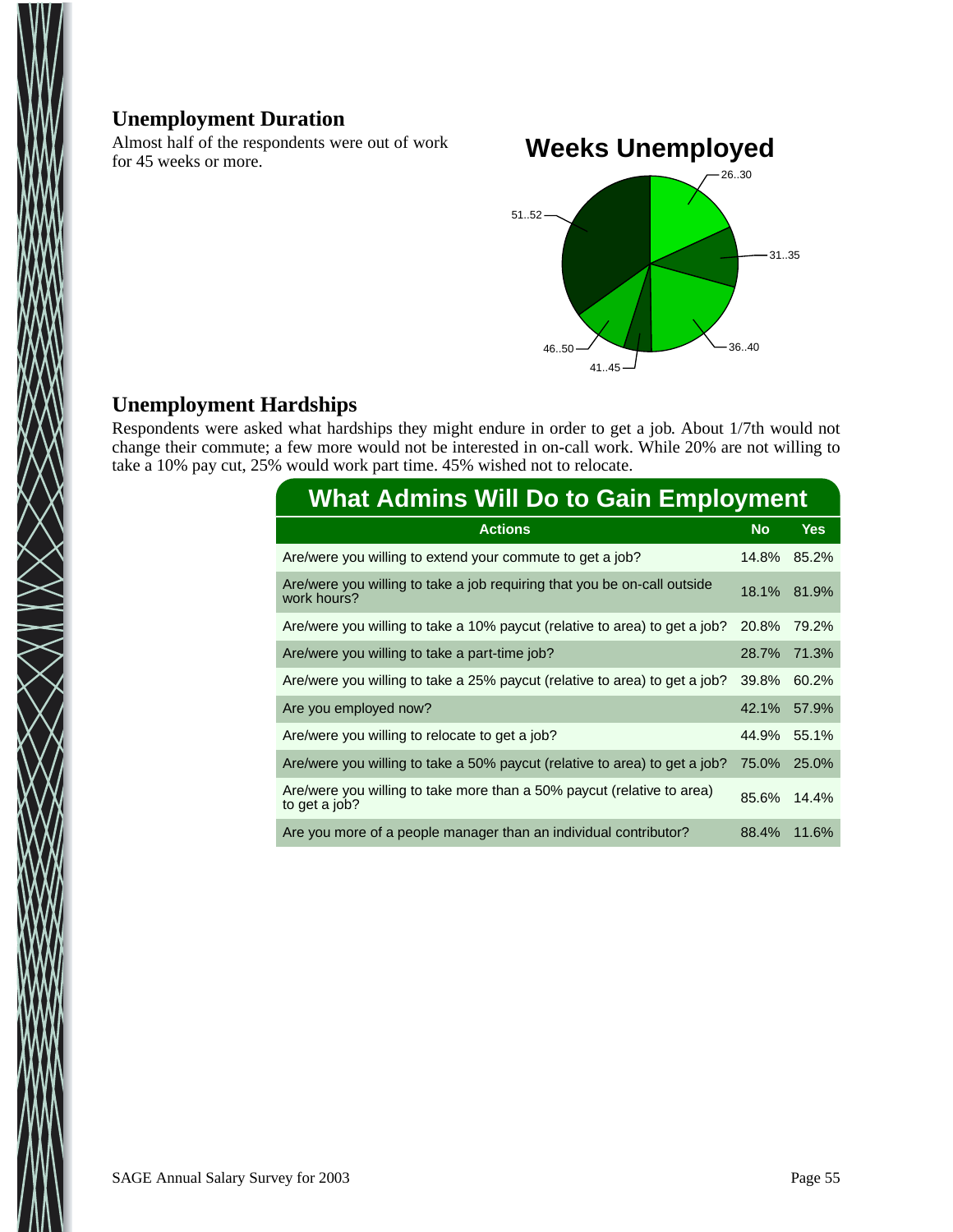Respondents chose properties were essential in their new job.

| <b>Job Requirements</b> |                                   |                |                            |              |                          |  |
|-------------------------|-----------------------------------|----------------|----------------------------|--------------|--------------------------|--|
| <b>Count</b>            | <b>Requirement</b>                | <b>Count</b>   | <b>Requirement</b>         | <b>Count</b> | <b>Requirement</b>       |  |
| 39                      | Compensation                      | 5              | Good team                  | 1            | Proper authority         |  |
| 17                      | Anything                          | 3              | Integrity                  | 1            | Predictable hours        |  |
| 15                      | Proximity                         | 3              | Applicability to my skills | 1            | Job satisfaction         |  |
| 14                      | Challenge                         | 2              | Work from home             | 1            | Independance             |  |
| 14                      | <b>Benefits</b>                   | $\overline{2}$ | Responsibility             | 1            | Good company             |  |
| 10 <sup>1</sup>         | Good management                   | 2              | Relaxed atmosphere         | 1            | Good atmosphere          |  |
| 9                       | Stability                         | 2              | Leadership role            | 1            | Good (subordinate) staff |  |
| 8                       | Training                          | $\overline{2}$ | Independence               | 1            | Good people              |  |
| 8                       | Proper technical envi-<br>ronment | $\overline{2}$ | Impact                     | 1            | Friendly environment     |  |
| $\overline{7}$          | Flexibility                       | $\mathbf{1}$   | <b>Sales</b>               | 1            | Field of security        |  |
| 6                       | Good environment                  | 1              | Retirement plan            | 1            | Enjoyable                |  |
| 5                       | Respect                           | $\mathbf{1}$   | Relevant                   |              |                          |  |
| 5                       | Opportunity to advance            | $\mathbf{1}$   | Quality of life            |              |                          |  |

## **Job Anti-Requirements**

 $\frac{1}{2}$ 

Respondents were asked what properties had to be avoided in their new job.

| <b>Job Anti-Requirements</b> |                                        |                |                              |                |                                                    |  |  |
|------------------------------|----------------------------------------|----------------|------------------------------|----------------|----------------------------------------------------|--|--|
| <b>Count</b>                 | <b>Requirement</b>                     | <b>Count</b>   | <b>Requirement</b>           | <b>Count</b>   | <b>Requirement</b>                                 |  |  |
| 14                           | Bad work schedule                      | 4              | Illegal/unethical practices  | 1              | Lack of seniority                                  |  |  |
| 12                           | Improper technical envi-<br>ronment    | 3              | Sales position               | 1              | Lack of opportunity                                |  |  |
| 11                           | <b>Bad Compensation</b>                | 2              | Outsourcing in progress      | 1              | High stress                                        |  |  |
| 11                           | Bad management                         | 2              | Lack of safety               | $\mathbf{1}$   | Help desk work                                     |  |  |
| 10                           | <b>Nothing</b>                         | $\overline{2}$ | <b>Bad work conditions</b>   | 1              | Drug testing                                       |  |  |
| 9                            | Travel/field work                      | 2              | Bad customer environment     | $\mathbf{1}$   | Contract work                                      |  |  |
| 9                            | Proximity                              | 1              | Unrealistic responsibilities | 1              | Conservative environment                           |  |  |
| 6                            | Lack of challenge                      | 1              | Security clearance req'd     | 1              | <b>Bureaucracy</b>                                 |  |  |
| 5                            | Lack of proximity                      | 1              | One man show                 | 1              | <b>Bad environment</b>                             |  |  |
| 5                            | Certain industries are<br>unacceptable | 1              | No training                  | $\overline{1}$ | Anything that will ad-<br>versely affect my family |  |  |